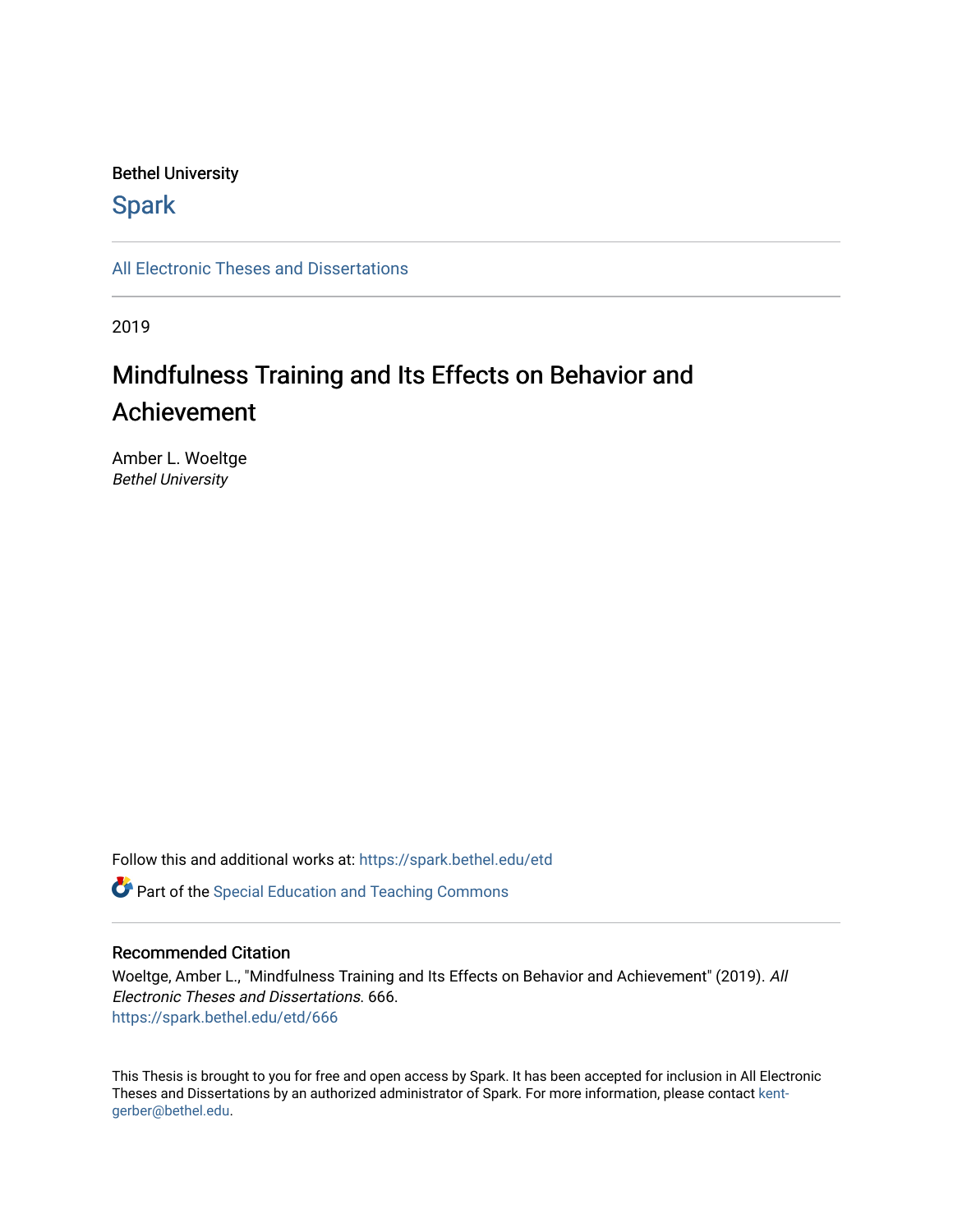### MINDFULNESS TRAINING AND ITS EFFECTS ON BEHAVIOR AND ACHIEVEMENT

A MASTER'S THESIS

### SUBMITTED TO THE FACULTY

### OF BETHEL UNIVERSITY

BY

AMBER WOELTGE

IN PARTIAL FULFILLMENT OF THE REQUIREMENTS

FOR THE DEGREE OF

MASTER OF ARTS IN EDUCATION

August 2019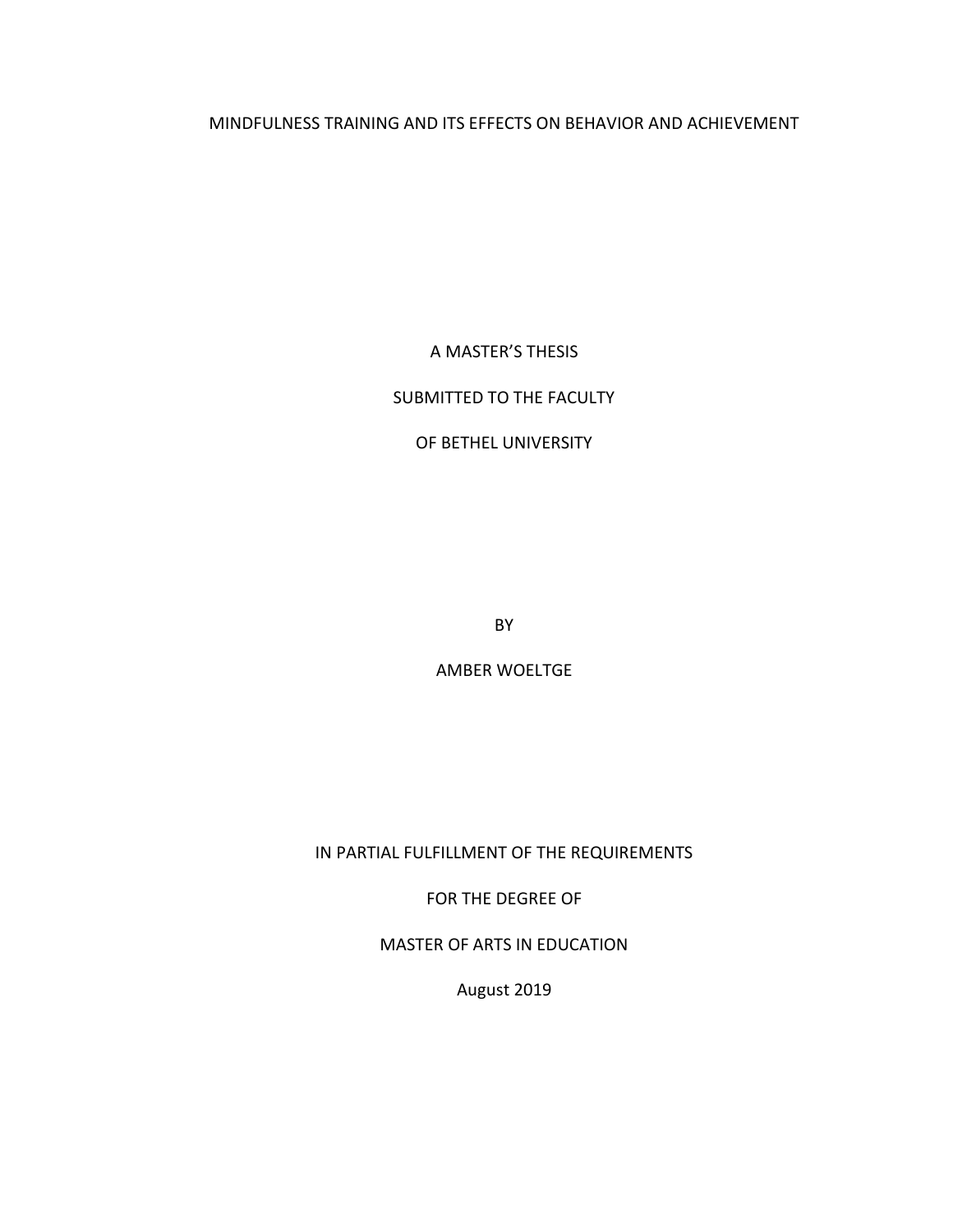### BETHEL UNIVERSITY

# MINDFULNESS-BASED TRAINING AND ITS EFFECTS ON ACHIEVEMENT AND BEHAVIOR IN

### THE CLASSROOM

Amber Woeltge

August 2019

APPROVED

Thesis Advisor: Nathan Elliott, M.A.

Program Director: Katie Bonawitz, Ed. D.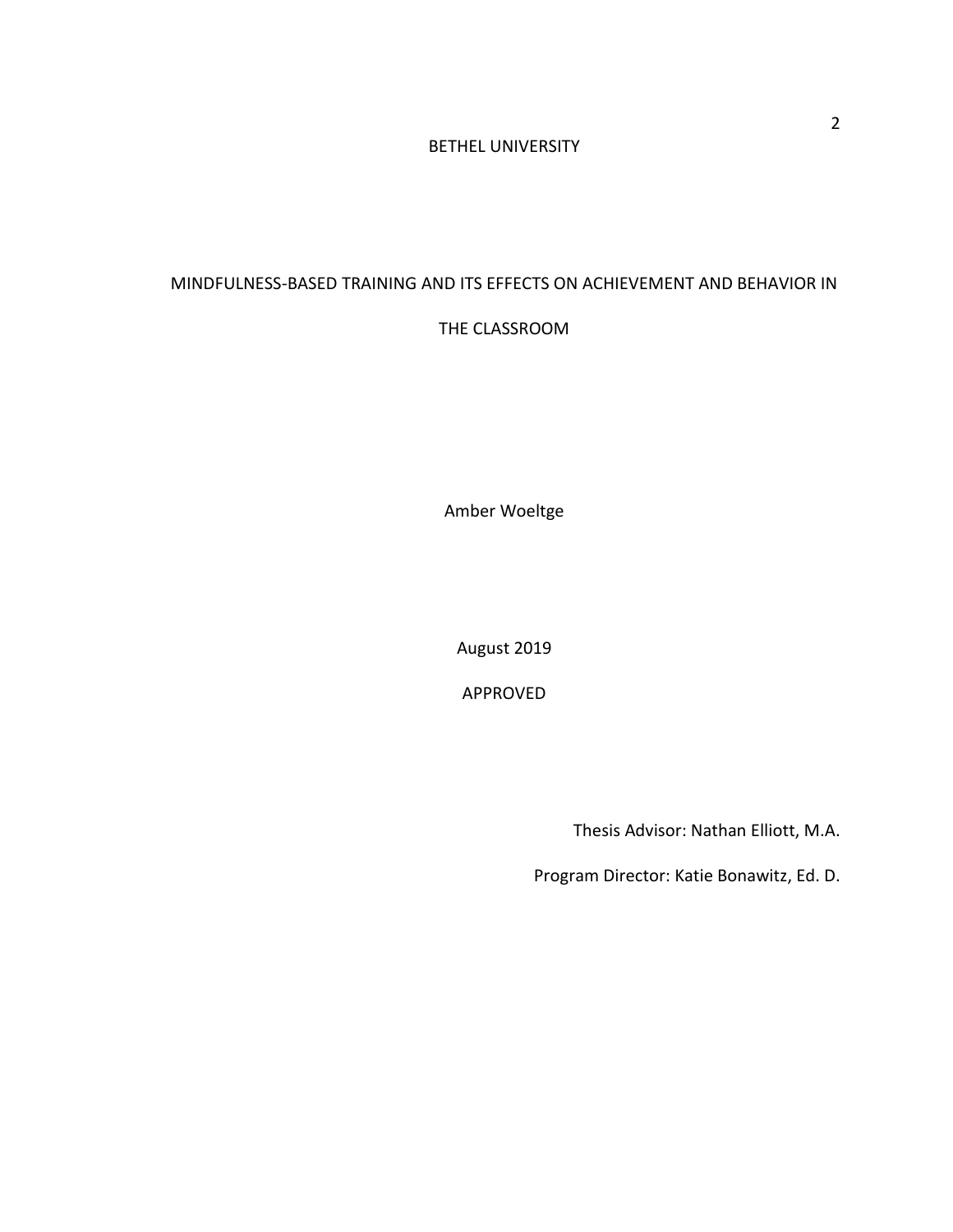### Acknowledgements

Thank you to my family, whose tireless sacrifices made it possible to complete this paper. Also, thank you to my co-workers who gave me the encouragement to complete this task.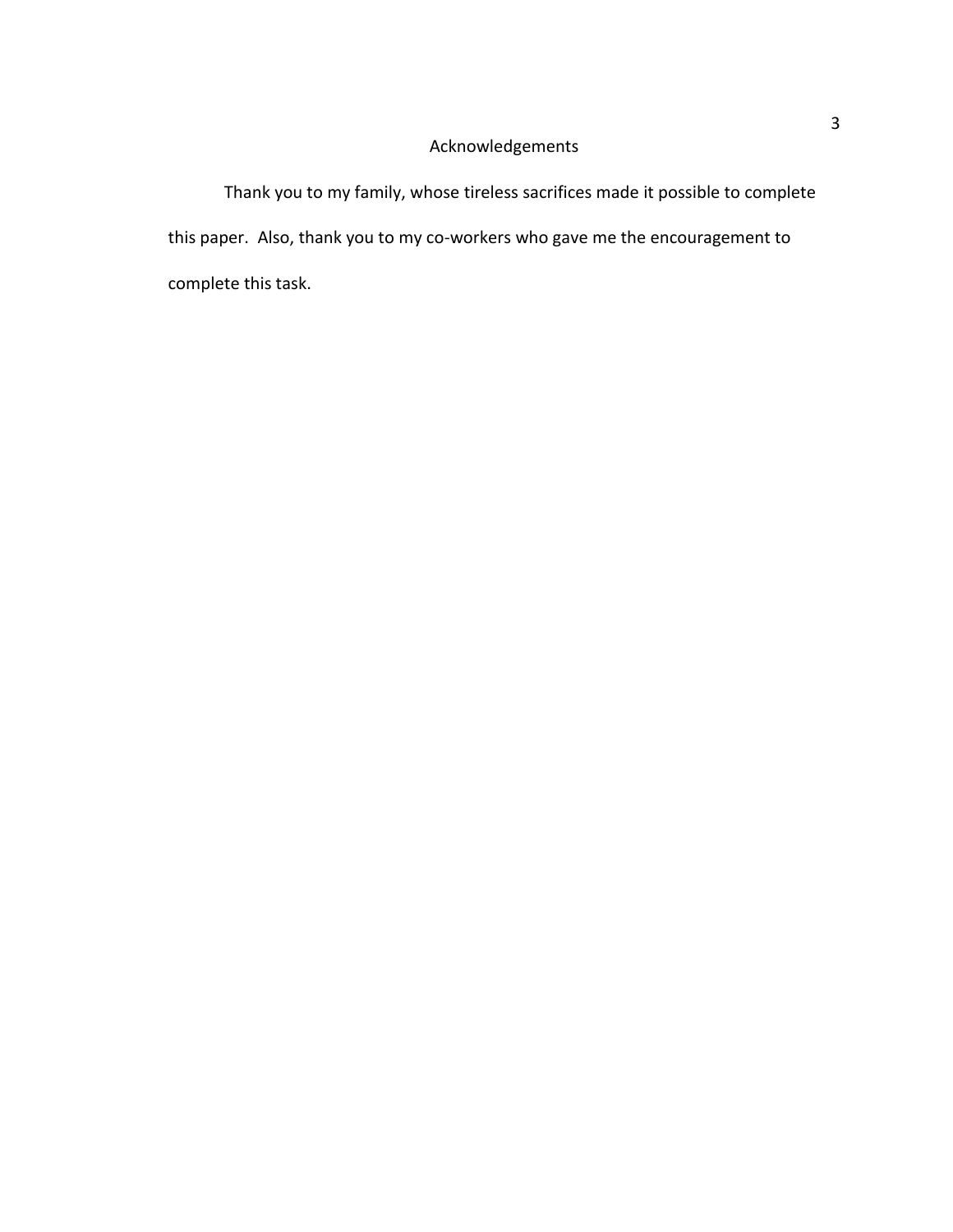#### Abstract

Mindfulness is a concept that has been around for hundreds of years, however just recently it has reached our youth. Mindfulness–Based Training involving young children and adolescents has been a relatively new topic of research over the past ten years. The context of this research paper was to examine published, empirical, peer-reviewed studies that analyze the impact Mindfulness-Based Training programs have in regard to behavior and academic achievement on youth. The focus on behavior is to determine if Mindfulness-Based Training can positively influence behavior concerns with regard to attention, anxiety, stress, and social skills specifically. Few studies in the research specifically examine academics and how they can be impacted by Mindfulness-Based Training. The research questions focused on how does mindfulness impact learners in education? How does mindfulness-based training impact behavior in young children and adolescents? What are the benefits of mindfulness on academic achievement? The research supports a hypothesis that Mindfulness-Based Training programs can positively impact learners behaviorally as well as academically.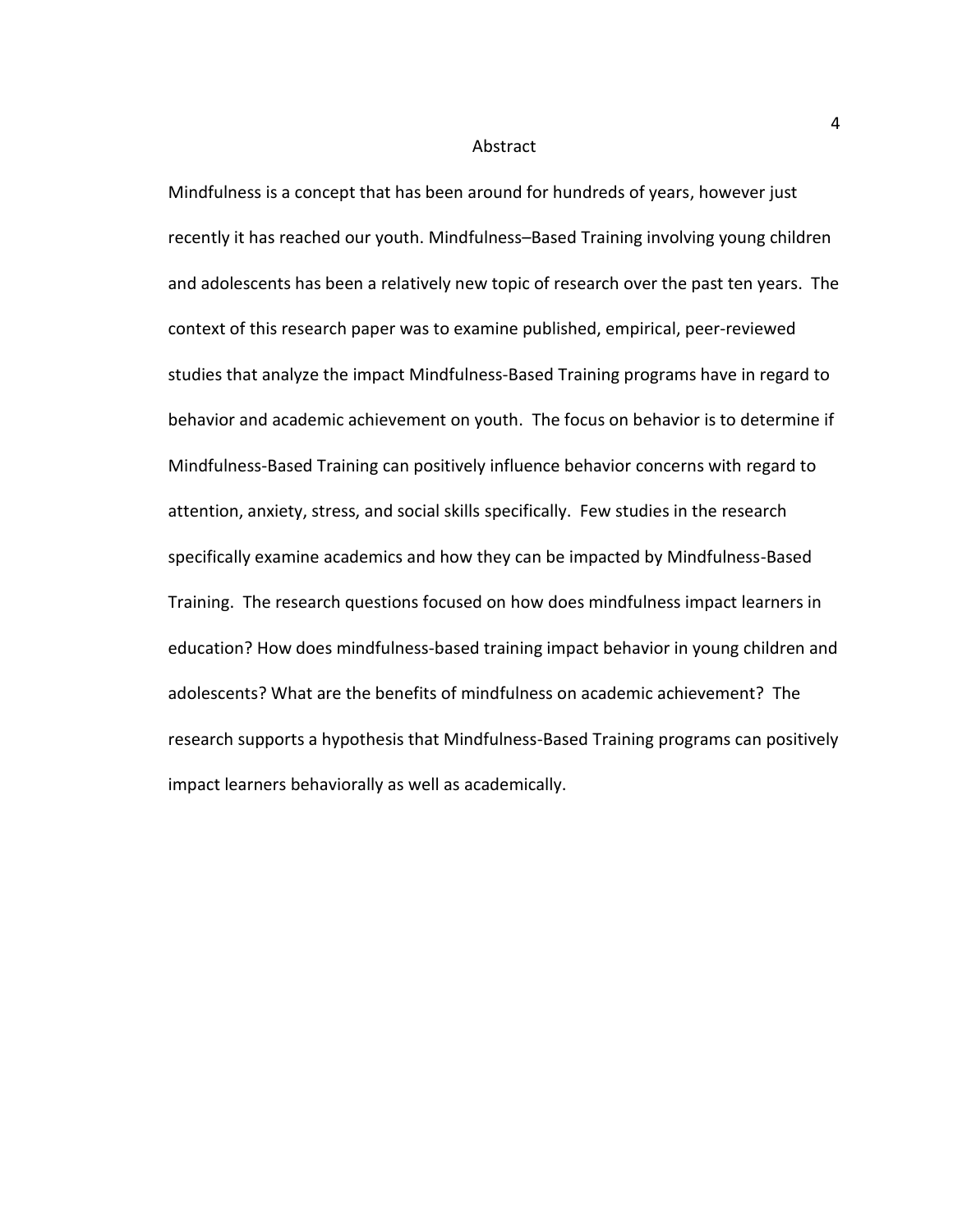| <b>Table of Contents</b> |  |  |
|--------------------------|--|--|
|                          |  |  |

| Mindfulness-Based Training and Its Effects on Academic Achievement  42 |
|------------------------------------------------------------------------|
|                                                                        |
|                                                                        |
|                                                                        |
|                                                                        |
|                                                                        |
|                                                                        |
|                                                                        |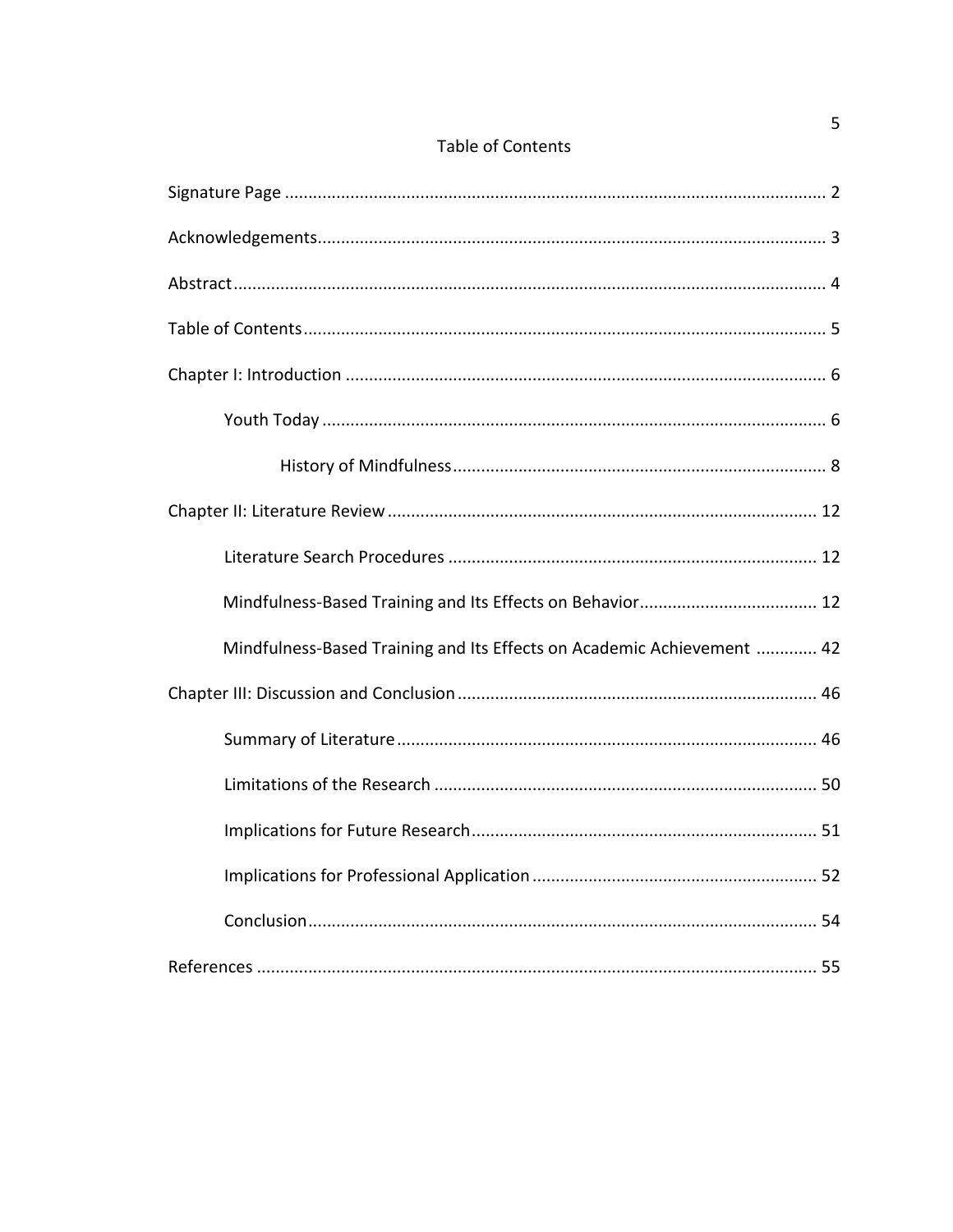#### **CHAPTER I: INTRODUCTION**

#### **Youth Today**

The world is ever-changing and with that comes more responsibility and hardships on today's youth. Whether it be broken homes, getting into a good college, or substance abuse to name a few, today's youth are faced with an overwhelming amount of pressure and their abilities to deal with the stress are lacking. Recent studies indicate that almost half of adolescents in the USA report stress levels that exceed their coping capabilities (Milligan et al., 2017). Further, students' inabilities to handle the stress are carrying over into classroom. Today's child faces the daunting task of developing social and emotional wellbeing amidst rising levels of stressors and declining levels of protective factors in their social world (Bannirchelvam et al., 2017). Students are spending a lot of time trying to manage all that comes with life and are bringing those stressors into the classroom while they are still trying to get an education. While having some stress can be healthy, it is not healthy to regularly have stressors that are causing them to be in a fight or flight response as these can lead to chronic concerns. Being overwhelmed and not having the appropriate resources could affect their education.

There are many students who have also been identified with a disability that could add more concerns with their education and their ability to focus in class. Students with a label of ADHD can sometimes also have attention or anxiety concerns on-top of everything else they are dealing with and not having appropriate stress relieving skills could impact their education. Behavioral treatments and medication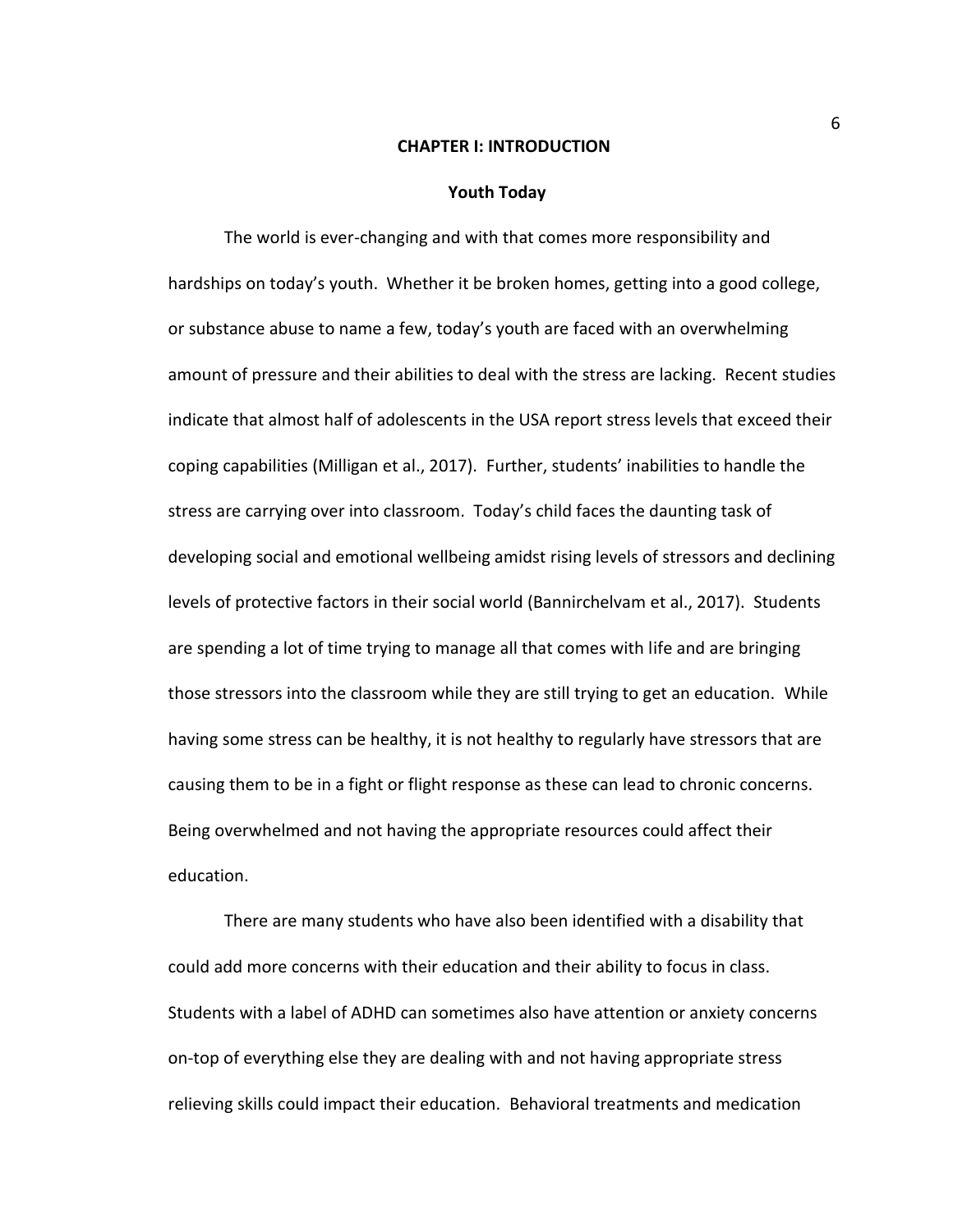have been shown to be effective in the treatment of ADHD, but have several limitations. For example, cognitive behavioral therapy has only limited long term effects, and medication works only short-term with adherence decreasing during adolescence (Van de Weiger-Bergsma et al., 2011).

The lack of skills that students bring from home, mental health challenges, and the stress of constantly needing to perform at their best within the classroom have stood out more in our students over recent years. Educators are faced daily with helping students balance all of these aspects while still allowing the students to be able to learn and understand content while managing their classrooms. Over the course of the past 10 years our society has been ever changing and the demands that are being placed on the youth continue to be greater. The ability to focus in the classroom with cell phones, parents, mental health challenges, peer-pressure, and even the possibility of a disability has led to many of my students checking out before even walking in the door as their life outside appears to be more concerning for them. In a study conducted by Ngar-Sze and Ming-Tak (2011) well over half of the students noted they had difficulty paying attention to all of their daily activities, which included school, extracurricular activities, as well as social interactions (Ngar-Sze & Ming-Tak, 2011). It is important that we address the pressures of social media, and day to day challenges that allow children to simply be students while in the classroom. Our students are in need of strategies to help them disengage from outside pressures in order to effectively focus on their role in the classroom to ultimately get the most out of their education.

7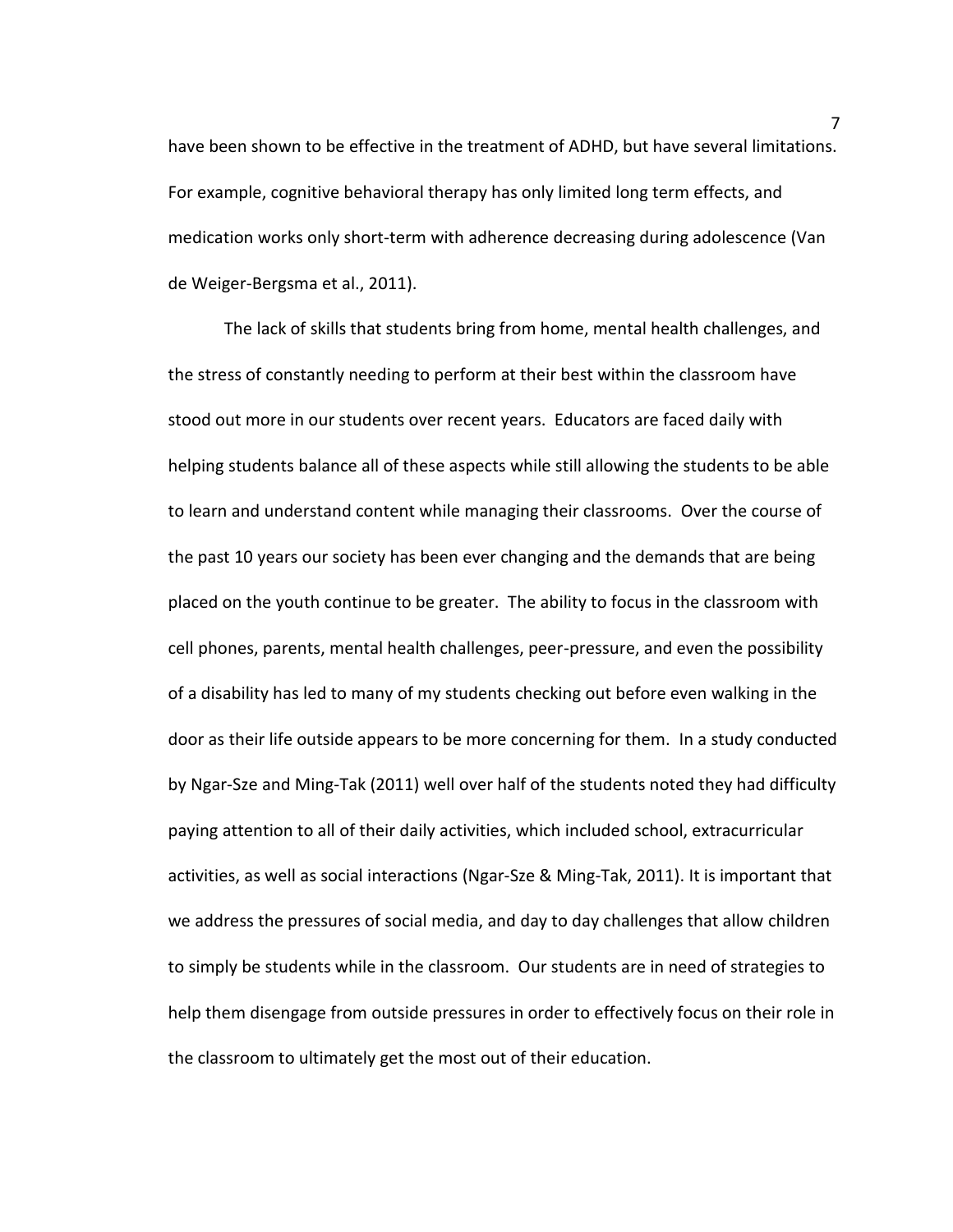Mindfulness-Based Therapy has been a hot topic in education in recent years as a strategy to get students focused on themselves and what's happening at the current moment, allowing them to be more engaged in what they are doing which can potentially impact their behavior and academic achievement amongst other things like mental health and relationships.

#### **History of Mindfulness**

The term mindfulness alludes to individuals seeing things "unclouded" and for what they truly are. It allows individuals the opportunity to direct their awareness on the present moment when they have potentially had their mind elsewhere (Singh & Singh, 2014). Mindfulness is a type of meditation in which a person focuses on different aspects of sensing and feeling the moment they are in. Mindfulness-Based activities can include things such as mindful breathing, mindful eating, body scan, etc. Meditation has been known to create changes within the brain, which in turn can help develop new pathways of thinking.

 Mindfulness is not a new idea as it can be dated back as early as 3000BC. During this time, and for hundreds of years to follow, the inspiration behind mindfulness is believed to have stemmed primarily from religious beliefs. The first amendment to the U.S. Constitution directs that there must be a separation between church and state. This includes incorporating religious-based activities (which some say mindfulness was) in public sectors including schools and businesses. As time has gone on more people have noticed the benefits that mindfulness could generate for all people. Throughout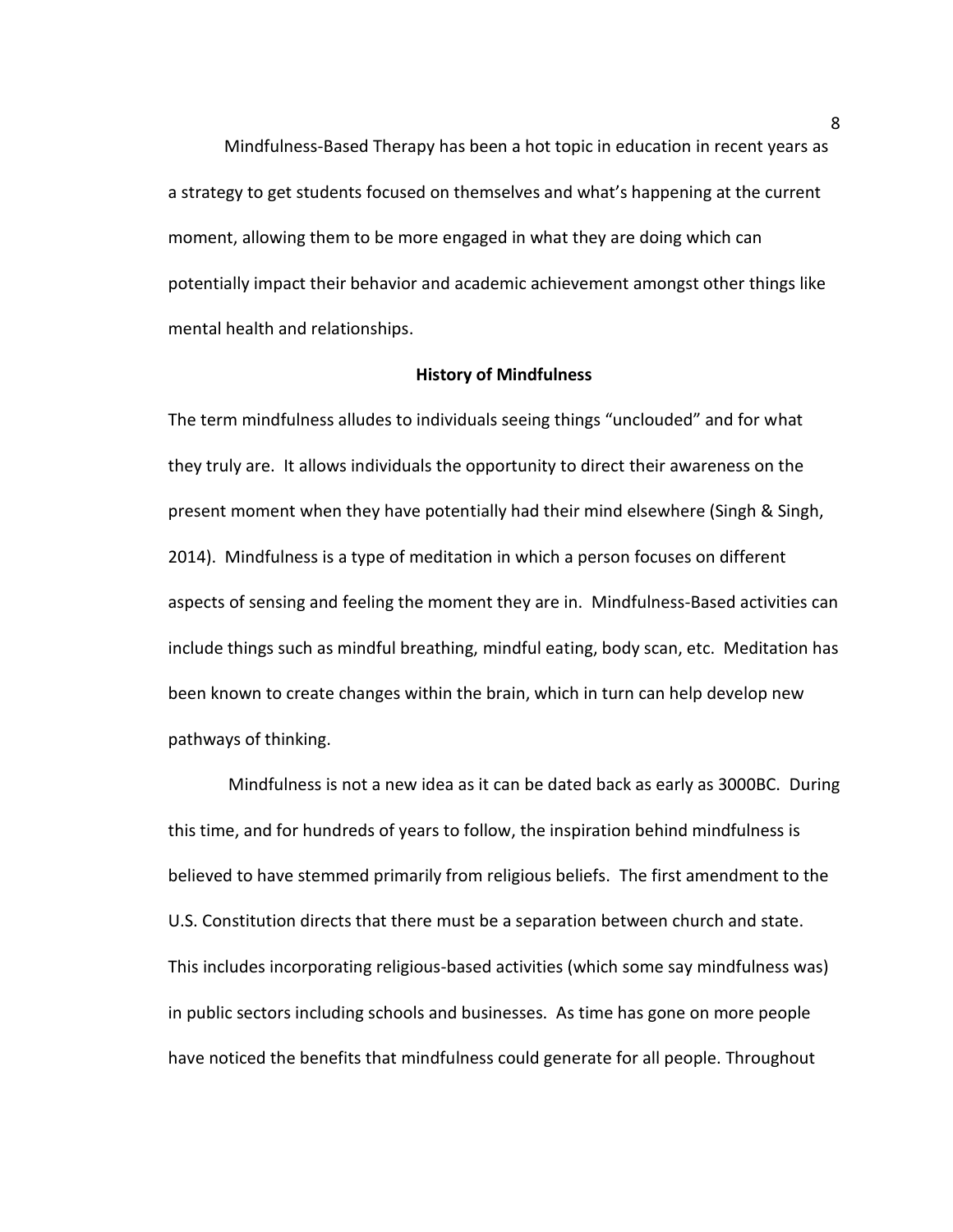the course of the last 50 years mindfulness has been becoming more commonplace in the public sector.

Dr. Jon Kabat-Zinn first introduced mindfulness in a secular (non-religion based) manor in the 1970s as he looked into developing a Mindfulness-Based Stress Reduction (MBSC) program for his medical patients. He had the idea that mindfulness was a way of paying attention on purpose in a non-judgmental way. When Dr. Kabat-Zinn researched mindfulness he took a scientific approach in trying to understand it while removing the religious framework. In his research he considered the principles behind the idea of mindfulness as useful. Mindfulness was then presented in the secular view that we see today.

Mindfulness programs first appeared in schools in the early 2000s. In the early years research wasn't focused on how mindfulness impacted students within the classroom and their daily lives. While students are dealing with many external factors in their lives that may impact their health (anxiety, stress, etc) many school districts across the country are looking into mindfulness curriculums/programs and the impacts they have on their students as a way of developing strategies that can impact each student on an individual level. Mindfulness can potentially assist students with being in control of their own behaviors. Teaching all of our youth these strategies may assist with even those students who aren't currently struggling with behavior or academic challenges but may encounter them at some point in their life. Research in regard to Mindfulness-Based Training (MBT) and its impact on children academically and behaviorally has really only been at the forefront since 2010. In the past ten years several studies have been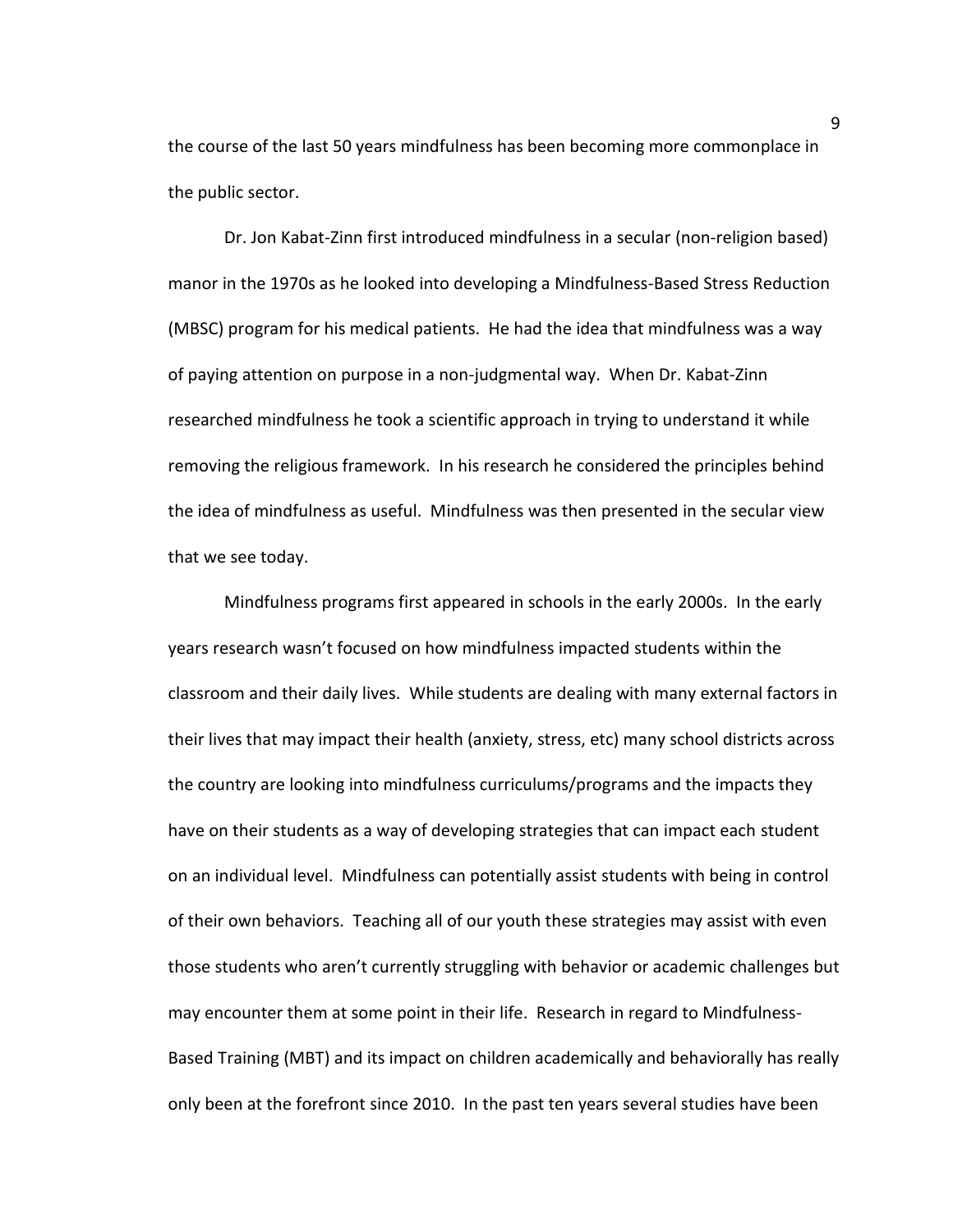conducted throughout the world of the effects Mindfulness-Based Training has had on our youth population.

As the research has been more forthcoming it has sparked more interest in educators learning how introducing Mindfulness-Based Training to our youth in our schools could potentially impact each students learning and behavior. In order to better understand how to reach today's youth, research has explored the hypothesis that mindfulness allows us to recognize our own thoughts, feelings, and behaviors as they arise without getting stuck in our usual, automatic reactions and how to incorporate mindfulness exercises in our daily lives, the classroom included.

This literature review will explore the questions: How does mindfulness impact learners in education? How does mindfulness-based training impact behavior in young children and adolescents? What are the benefits of mindfulness on academic achievement?

 Within the research conducted, several key terms/definitions are addressed. Mindfulness-Based Training (MBT or MBI) is a form of training that includes teaching students to have a purposeful awareness of their mind or body. This could include yoga, breathing, and body awareness as exercises as well as other body and mind based activities. Behavior is another term that will be identified within the paper. For this thesis, behavior is identified as any idea or action that may impede the student from learning or participating fully in class activities. Pro-social behavior is any behavior that is positive that is intended to promote social acceptance among the student and their peers. For this thesis, achievement is a term that is used when a student scores higher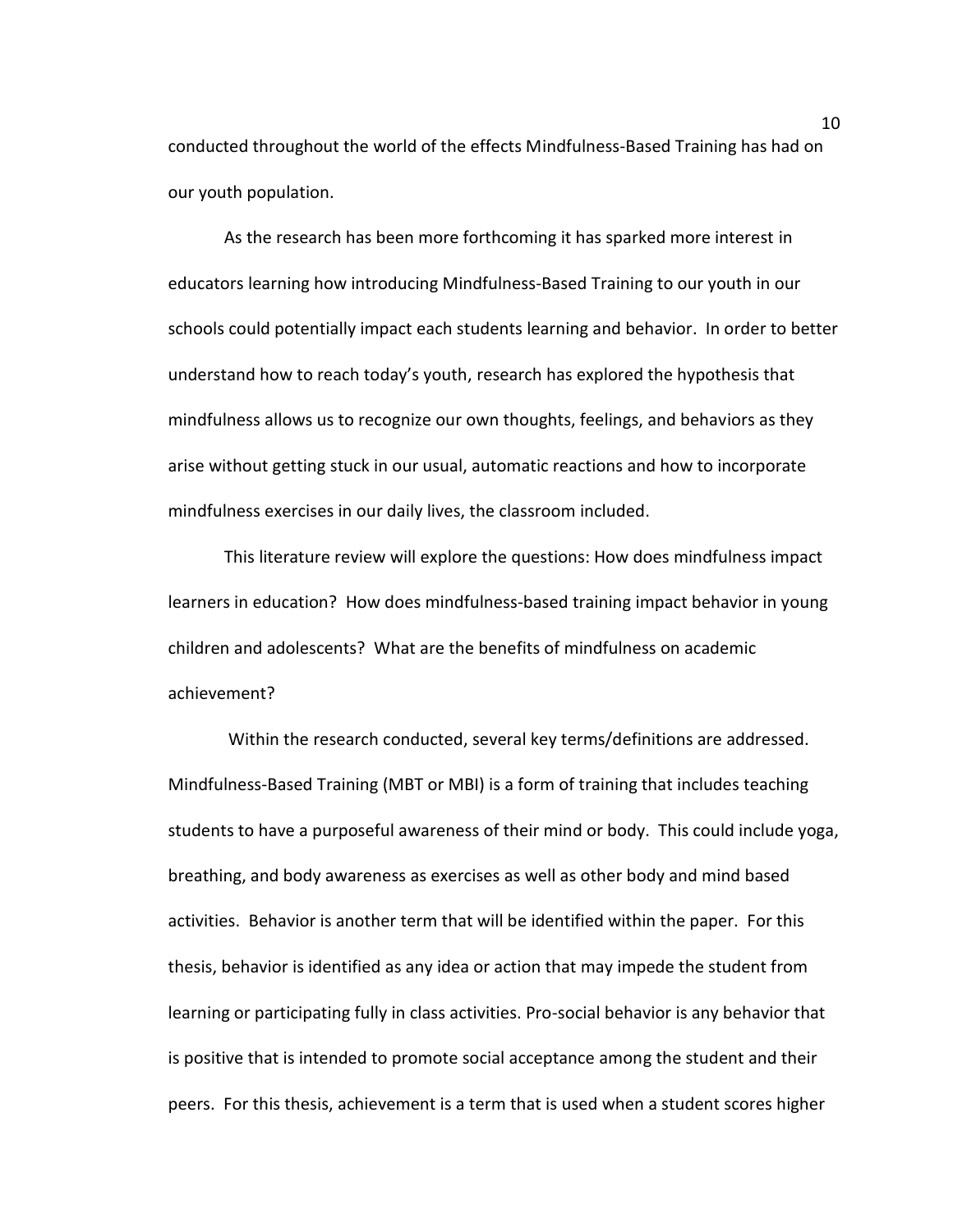on an academic exam that focuses on core subject areas than they did on a pre-

examination in the same subject.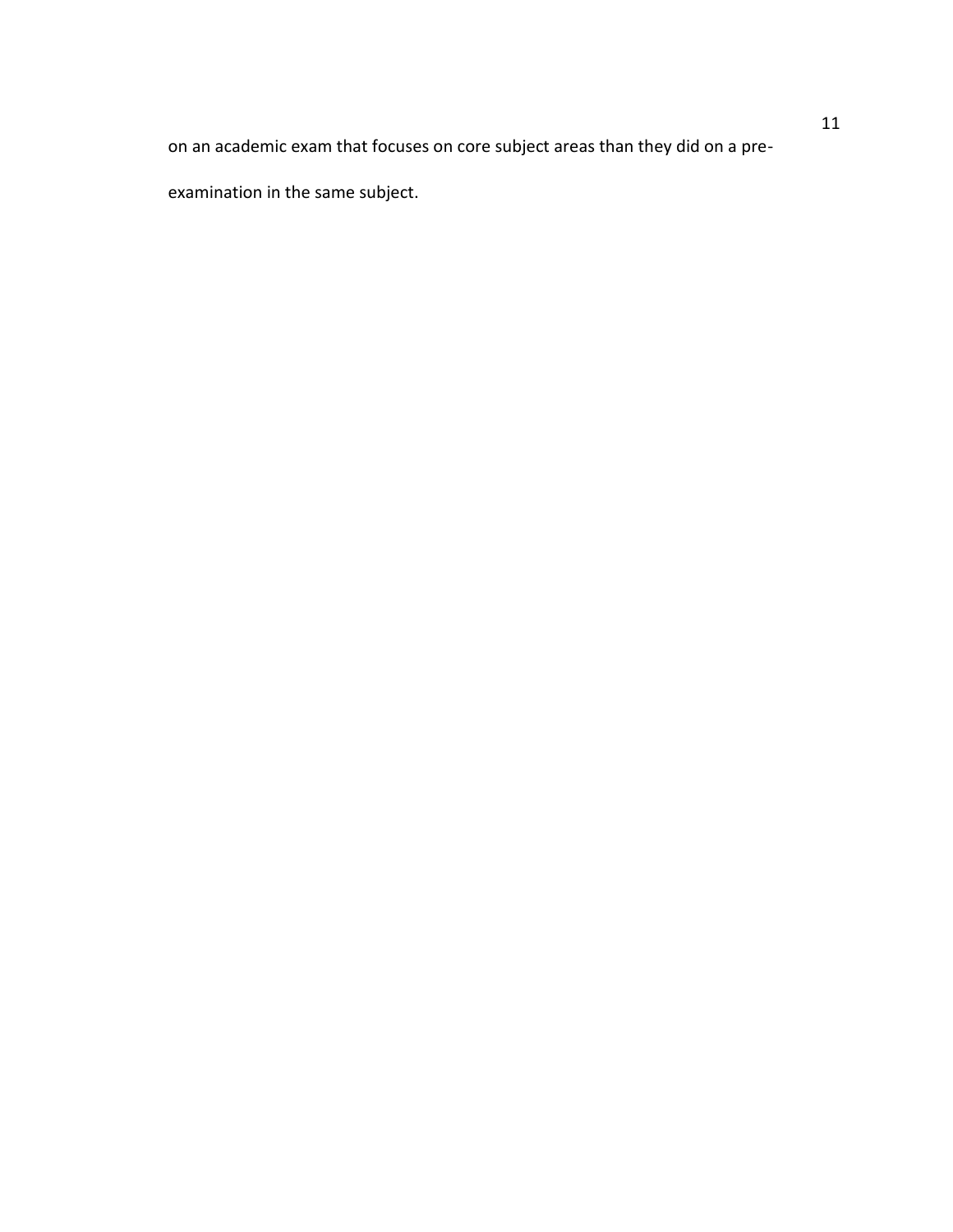#### **CHAPTER II: LITERATURE REVIEW**

#### **Literature Search Procedures**

To locate literature for this thesis, searches of Academic Search Premier, Education Journals, ERIC, EBSCO MegaFILE, and Expanded Academic ASAP were conducted for publications from 2010-2018. This list was narrowed by only reviewing published empirical studies from peer-reviewed journals that focused on Mindfulness-Based Training (MBT) and the effects it has on behavior and academics in children and adolescents that addressed the guiding questions. The key words that were used in these searches included "mindfulness in schools," "achievement," "behavior," "ADHD," "Anxiety," "Stress," and "effects on classroom." The structure of this chapter is to review the literature on mindfulness and its effects on behavior and achievement on school aged children and adolescents in two sections in this order: Mindfulness-Based Training and its effects on behavior, and Mindfulness-Based Training and its effects on achievement within the classroom. The behavior section is broken down into four subsections in the following order; Mindfulness-Based Training and attention concerns, individuals with anxiety concerns and Mindfulness-Based Training effects, Mindfulness-Based Training and the effects it has on individuals with stress and non-coping skills, and Mindfulness-Based Training and its effects on other areas of behavior including prosocial behaviors.

### **Mindfulness-Based Training and the Effects it has on Behavior**

Behavior can manifest itself in many ways because of concerns that are sometimes out of a person's control. Many studies have examined the effects that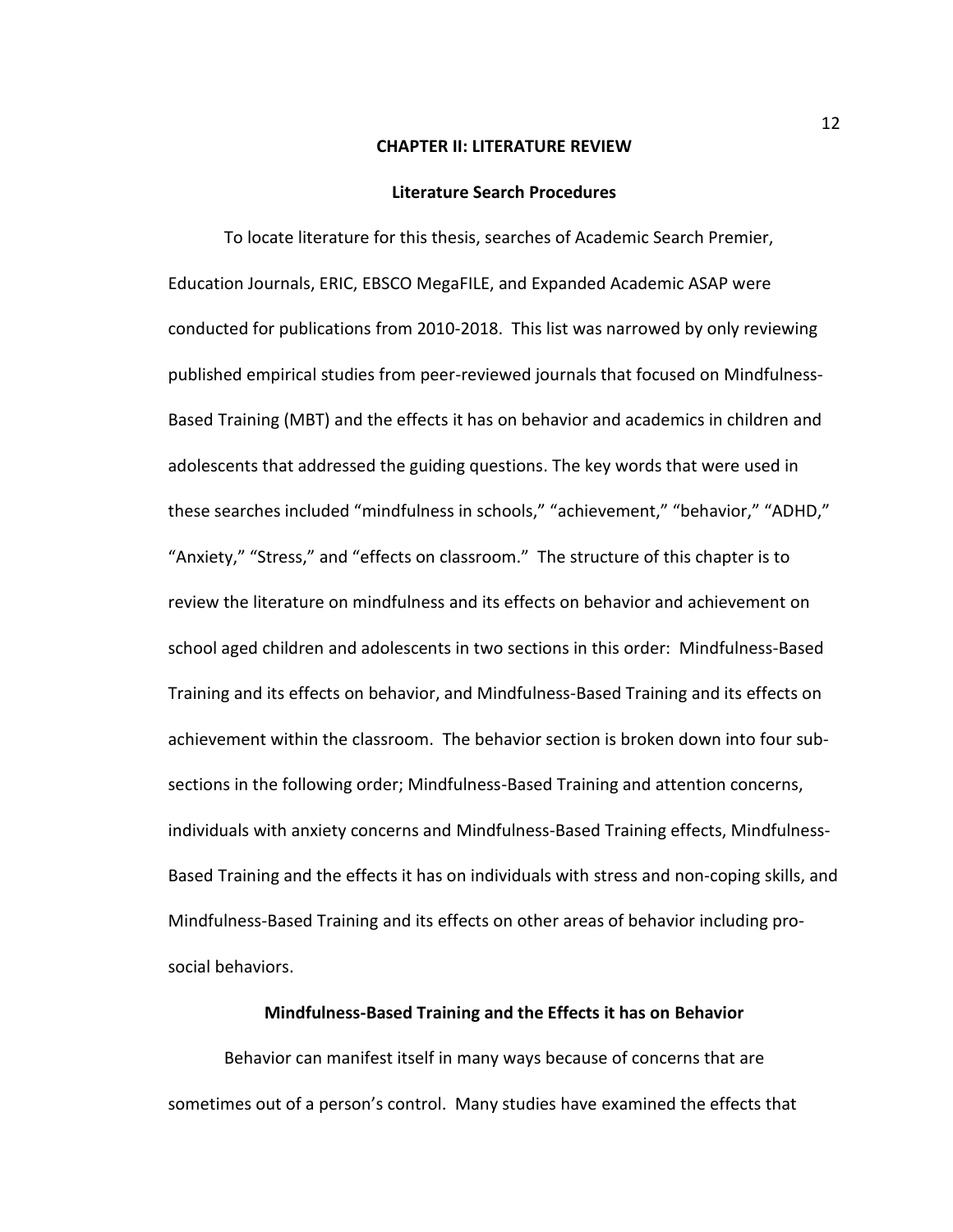Mindfulness-Based Training (MBT) has on young people and their behaviors. The following subsections take a further glimpse into specific studies on Mindfulness-Based Training and the impacts that it has on behavior.

#### **Mindfulness-Based Training and Attention Concerns**

 With ever changing environments within our society, young people are having more difficulty attending to tasks. According to a parent report by the Center for Disease Control (2018), nearly 10% of children ages 2-17 have been diagnosed with Attention Deficit Disorder. Students throughout the years have had difficulty paying attention in their daily lives as well as within the school setting. Young people diagnosed with ADHD may have difficulty attending and staying focused which in turn may lead to behavior problems. Several studies have been conducted over the years assessing Mindfulness-Based Training and the effects it has on young individuals who have been diagnosed with ADHD and other attention concerns they may have.

The main feature of Mindfulness-Based Therapy is to focus on bringing attention to the present moment when the mind wanders or gets distracted, and then calmly bring back the attention and awareness to the present moment (Singh & Singh, 2014). Adolescents with Attention Deficit Disorder have difficulty in sustaining the attention on the tasks that requires mental efforts or have difficulty in initiating the task and during the tasks lose track and get distracted (Singh & Singh, 2014). A study conducted by Soamya and Sandeep Singh looked into the effect Mindfulness-Based Training had on adolescents with symptoms of Attention Deficit Disorder. A total of 33 adolescents ages 13-16 who were regular students in private schools, were used in the study. The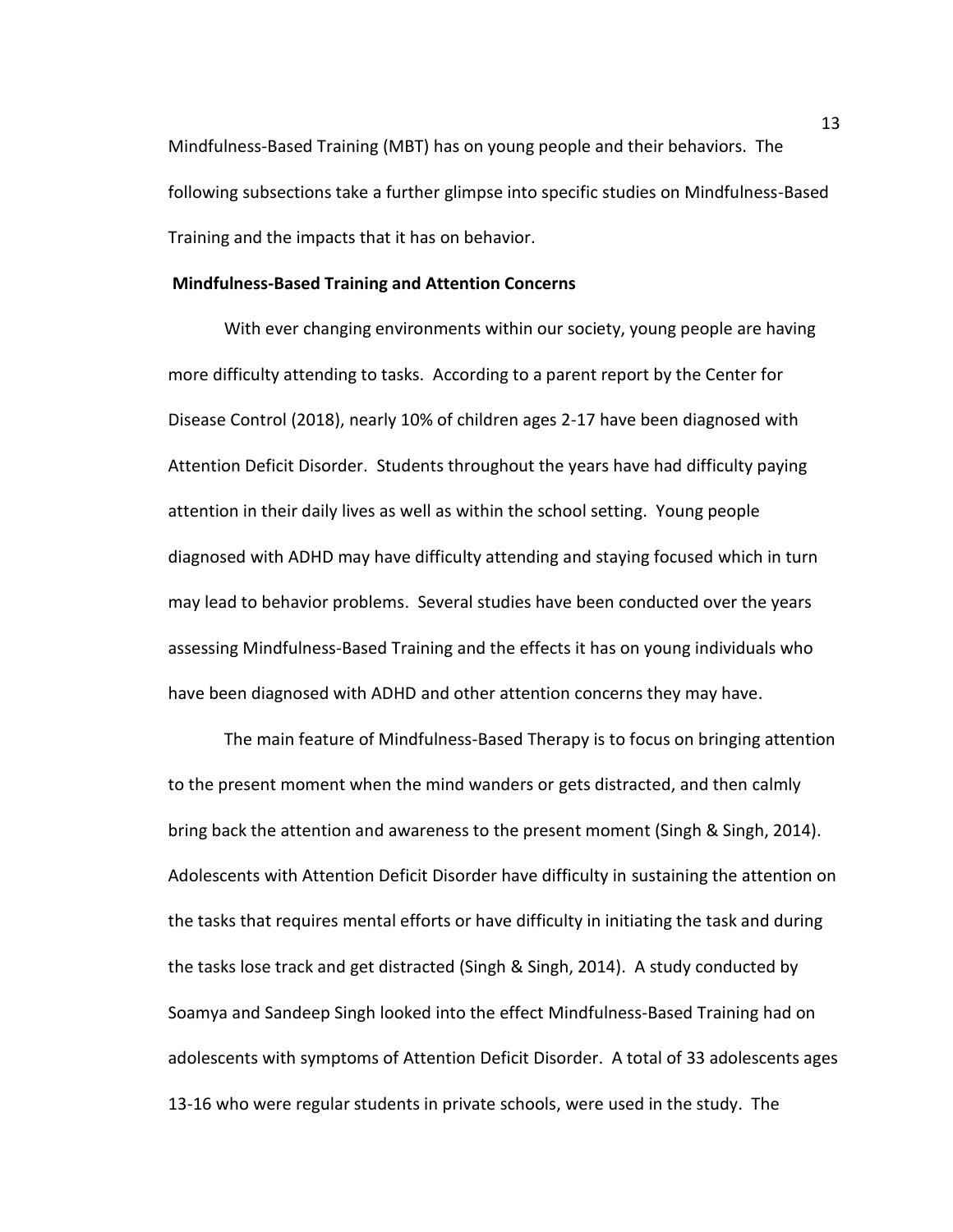selected group was manifesting symptoms of ADD, and given treatment (mindfulness training) over a 6-month period. The program was implemented five days a week, for 45 minutes a session and students were assessed every two months. Both group and individual sessions were conducted. The Mindfulness–Based Training consisted of ten types of sessions: "1) psycho-education, 2) attention and the five senses, 3) mindful breathing, mindful eating, 4) mindfulness of sound, breath, and body, 5) mindfulness of body sensation and movement, 6) mindfulness of thoughts, 7) mindfulness of feelings, 8) mindful listening and speaking, 9) mindful decisions and actions, 10) mindfulness in daily life and other activities such as sense of perception of time, etc." (Singh & Singh, 2014, p. 1168). The results of the study found that Mindfulness-Based Training enhanced attention, concentration, and focus and reduced the distractibility of students. Compared to their baseline measurements, the adolescents with ADD who participated in Mindfulness-Based Training had noteworthy increases in their scores. According to the results this practice of Mindfulness –Based Training can assist with helping youth track and monitor their own attention.

The American Psychiatric Association characterizes ADHD on a behavioral level as age-inappropriate symptoms of attention, hyperactivity and impulsive behavior. Van de Weijer-Bergsma, Formsma, de Bruin, and Bogels (2011) performed a study in which they sought to determine if Mindfulness-Based Training had any effectiveness on impacting students who identified with having behavioral problems and ADHD. The study that was performed looked into the immediate, middle, and prolonged effects of Mindfulness-Based Training. Ten adolescents (five boys, five girls) with a DSM-IV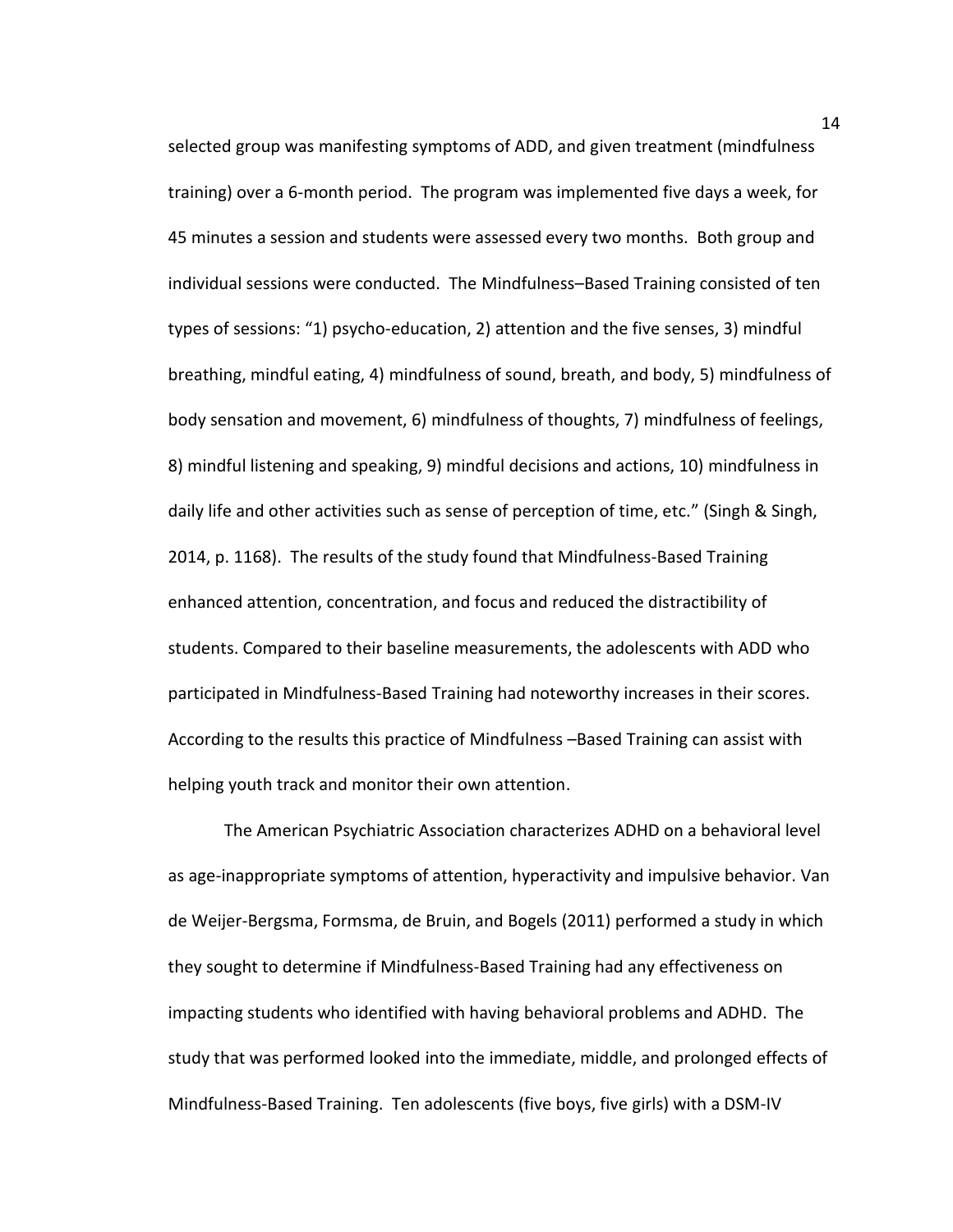classification of ADHD and their biological parents from the Netherlands participated in the study. The students were ages 11-15. One of the students attended a primary school and the nine others attended high school. Teachers and tutors were asked for feedback from the study. The study took place over an eight week period; biological parents also completed parallel MBT during this time. Those participating in the study completed questionnaires and computerized tests before, during, and after the training. The adolescents were taught in their sessions about focusing their attention, their overall awareness, and self-control can impact their learning. They were also asked to continue to work on the skills they had learned and been practicing inside the classroom in their everyday lives outside of the classroom. The exercises they were taught were body scan, sitting meditation, and breathing space. These activities were alternated with exercises that specifically addressed issues young people have with ADHD (distractibility, impulsivity, and hyperactivity). Mindfulness was also taught to be applied in challenging, stressful, life situations they would possibly encounter. Questionnaires and assessments were taken and analyzed directly following the study, eight weeks post study, and 16-weeks post study. The results directly after the study were completed showed decreases in externalizing behaviors, internalizing behaviors, as well as problems with paying attention. Students also reported that executive functioning improved. At the eight week follow-up, problem behaviors still displayed a decrease and executive functioning stayed the same or slightly improved from immediately following the program. The computerized attention tests also showed improved performance. At the 16-week follow-up, the results did not show any more

15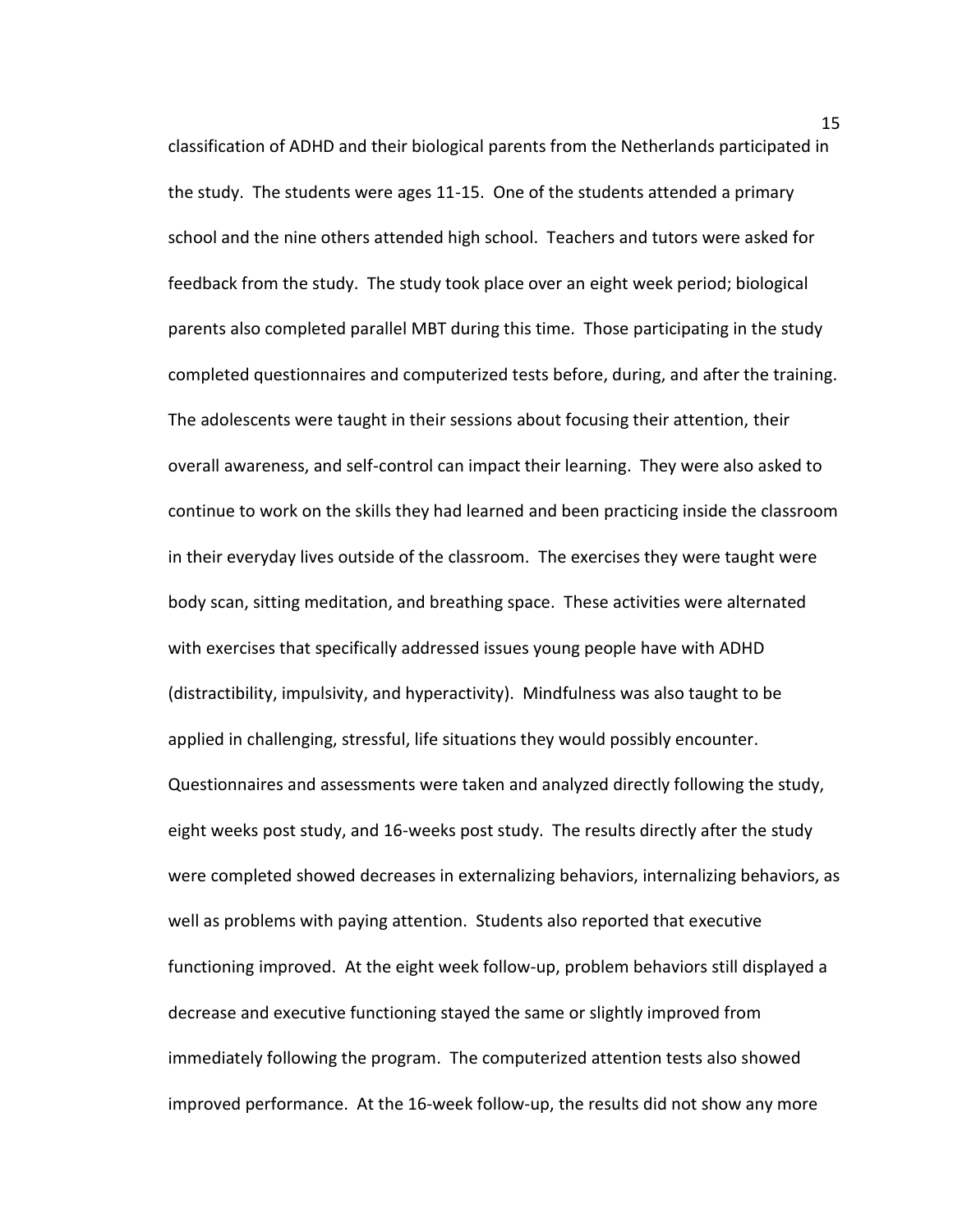improvements in behavior or executive functioning; they stayed the same as at the eight week follow-up. Also at the 16-week follow-up adolescents and parents did not change in their self-reported measures on mindfulness awareness, or the feelings of happiness or fatigue in the adolescents as compared to the eight week follow-up. Van de Weijer-Bergsma et al. (2011) indicated that Mindfulness-Based Training for adolescents with ADHD is a successful method in learning new techniques for focus and attention in regard to behavior, but teaching ways to keep it going need to be incorporated in order for it to continue to work.

According to a 2017 study conducted by Felver, Tipsord, Morris, Hiatt Racer, and Dishion, Mindfulness-Based Interventions "could prevent the development of psychosocial dysfunction and disrupt pathological pathways which in turn could help children monitor and control their own behaviors" (Felver et al., 2017, p. 878). The study analyzed how Mindfulness-Based Interventions could impact students and their ability to attend while in class. Attention and self-regulation are major areas in which students have difficulty within the classroom. The study collected data from 47 children with the median age of 11.1. The intervention consisted of eight, 90 minute sessions that involved formal training in mindful breathing and basic yoga poses. Informal training was provided in mindful eating, and mindful conversations. Those participating in the program were also asked to practice techniques at home every day for up to 20 minutes. In reviewing the results, it appeared that conflict monitoring by the students as well as their ability to focus on their own attention significantly improved. "There may be a direct benefit to youths by promoting the capacity to self-regulate awareness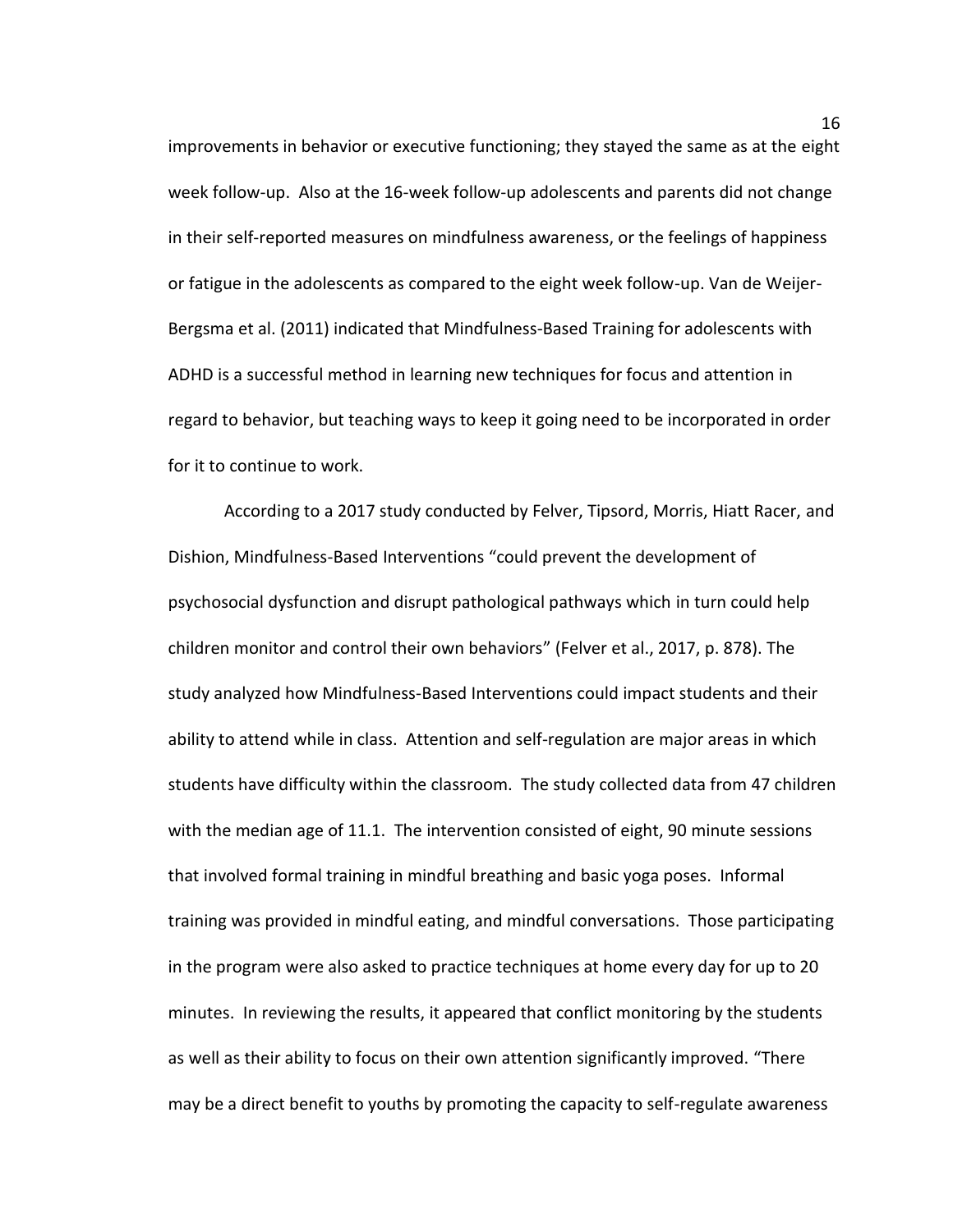away from distressing experience that could escalate into emotional or behavioral dysregulation and over time develop into dysfunctional patterns of behavior and psychotherapy" (Felver et al., 2017, p. 878).

Mindfulness-Based Training can have an impact on children who have ADHD. A study conducted by Van der Oord, Bogels, and Peijnenburg (2011) examined the effectiveness of Mindfulness-Based Training on children with ADHD who participated in a parallel training with their parents. The training took place over eight weeks and was geared towards children ages 8-12 with diagnosed ADHD. The study featured the parents participating in Mindful Parenting (MP) and the children participating in Mindful Child (MC). The goals for families were to learn to be in the present and don't judge their children. Van der Oord et al. (2011) wanted parents to not react to their child's problems, instead accept their difficulties and help guide them. The goal for the child was to learn to how to focus by participating in mindful exercises such as body scan, breathing, and yoga, and in doing so it would increase their attention, awareness, and self-control. The child was also expected to complete these tasks at home after learning them as homework. The children learned the mindfulness exercises from experienced mindfulness trainers. A total of 22 families participated in the study and after completion parents noted significantly reduced ADHD symptoms in their children. Breathing and mindfulness exercises were taught to the students in the study as well as to the parents. The exercises were implemented at home and had an impact on the families.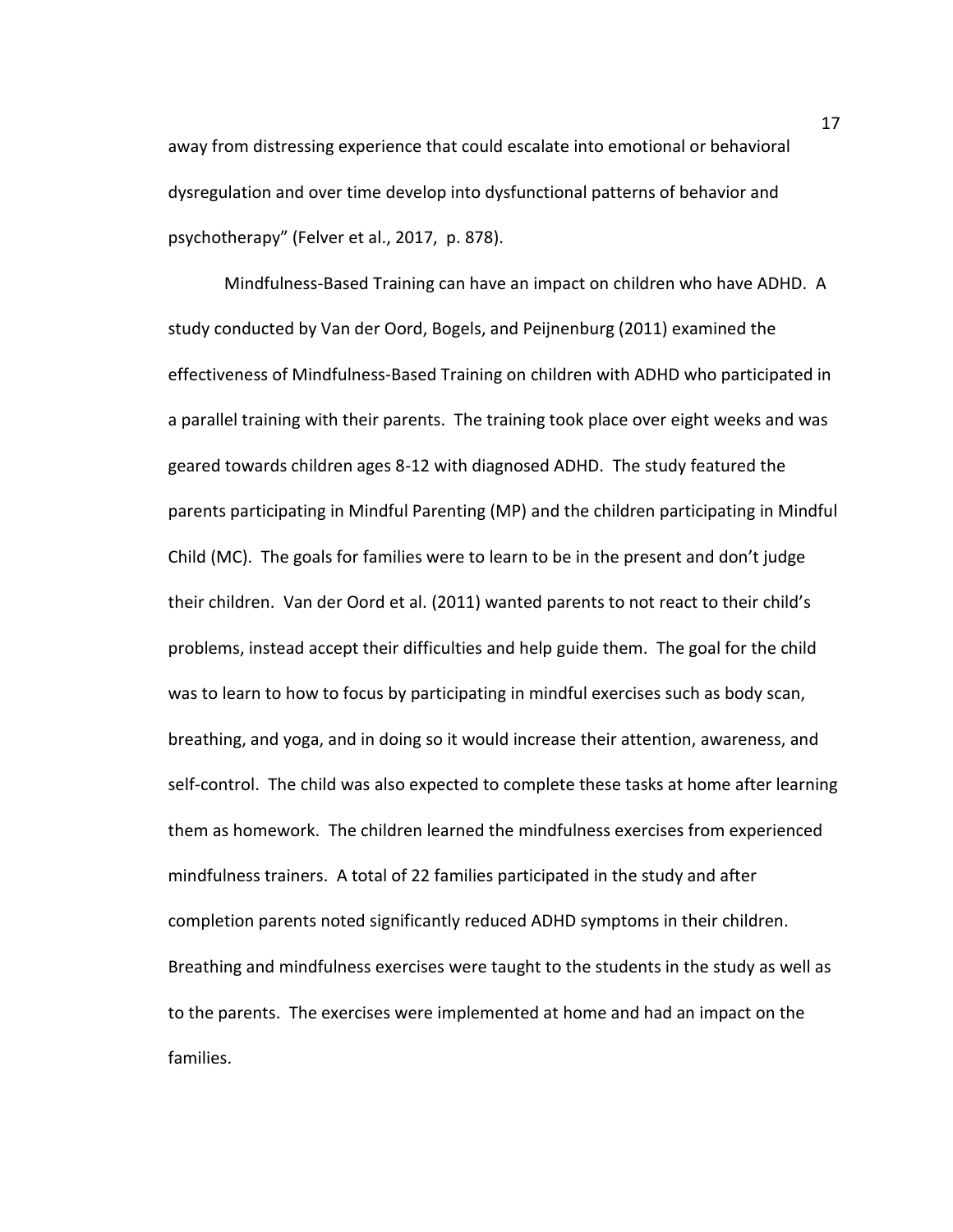Teachers play an important part in assessing student behavior within the classroom. A study conducted by Black and Fernando (2014) assessed a five-week long Mindfulness-Based Training curriculum where teachers assessed student behavior. The study also considered if there would be a benefit to student outcomes if more sessions were to be provided. The study occurred in an elementary school in Richmond, California. The students in this school were from ethnic minorities and low socioeconomic status that tested in "the national  $44<sup>th</sup>$  percentile in English and 59<sup>th</sup> percentile in math" (Black & Fernando, 2014, p. 1243). Data was collected from 17 teachers in 17 different classrooms. A total of 409 students in kindergarten through sixth grade had their behavior reported. Each classroom was randomly picked to be enrolled in one of two programs: the regular Mindful Schools (MS) curriculum or the Mindful Schools curriculum with extra time added. The regular curriculum was administered to students for five weeks, running three times a week for 15 minutes a session. The extended curriculum included the MS curriculum as well as supplementary lessons that occurred for 15 minutes one time a week for a total of seven weeks. The overall results indicated an enhancement in both groups in regard to focusing on what was happening in class, a greater sense of self-control, more active participation in class, and showing respect for others. The group with the extra sessions led to even stronger increases in paying attention.

Attention in elementary school children was a main focus on Tarrasch's study in 2018. The purpose of this study was done to explore what bearing mindfulness exercises could have on attention in elementary children and determine if training could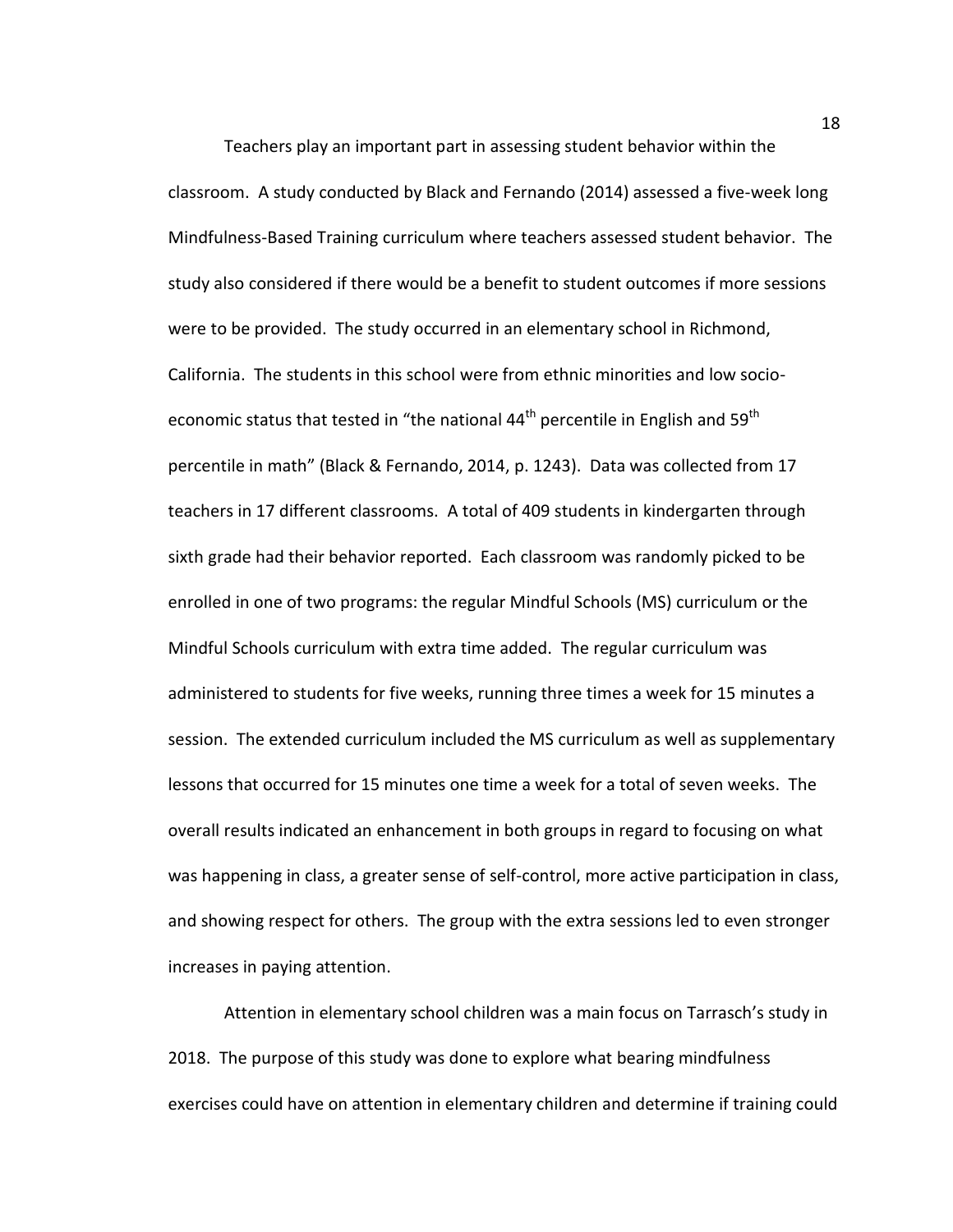aid in increasing attention in an experimental group. An elementary school in Tel-Aviv was the primary focus of the study. A pool of 48 fourth graders was selected to participate in this study. The principal of the school decided that he did not want only part of his fourth graders taking part in the study so the control group consisted of third and fifth graders from the same school. The student's in the experimental group participated in weekly workshops. Each session lasted 45 minutes, in small groups of three to four students. Mindfulness Based Stress Reduction (MBST) and mindfulness ideology was the basis for this Mindfulness-Based Training. During each meeting the students practiced three explicit exercises geared at improving the children's understanding of their bodies, their emotions, and opinions. The mindfulness exercises were short, only lasting five to ten minutes followed by discussion. The results show in sustained attention: the mindfulness participant's scores were more elevated than the control group. In selective attention: the mindfulness group performed substantially higher than the control group. The results indicate that the mindfulness workshop was effective in improving attentional capacities which can help behavior in elementary aged children with attention concerns.

 Incorporating mindfulness activities that are informal into the curriculum could assist students with behavioral needs. Malow and Austin (2016) led a study that examined a summer school program at a residential school for students with E/BD, located in New York State that incorporated informal mindfulness activities within the daily schedule and what impact this had on students. Fifteen adolescents, ages 15-17, who had been identified as having an emotional or behavioral disorder, took part in the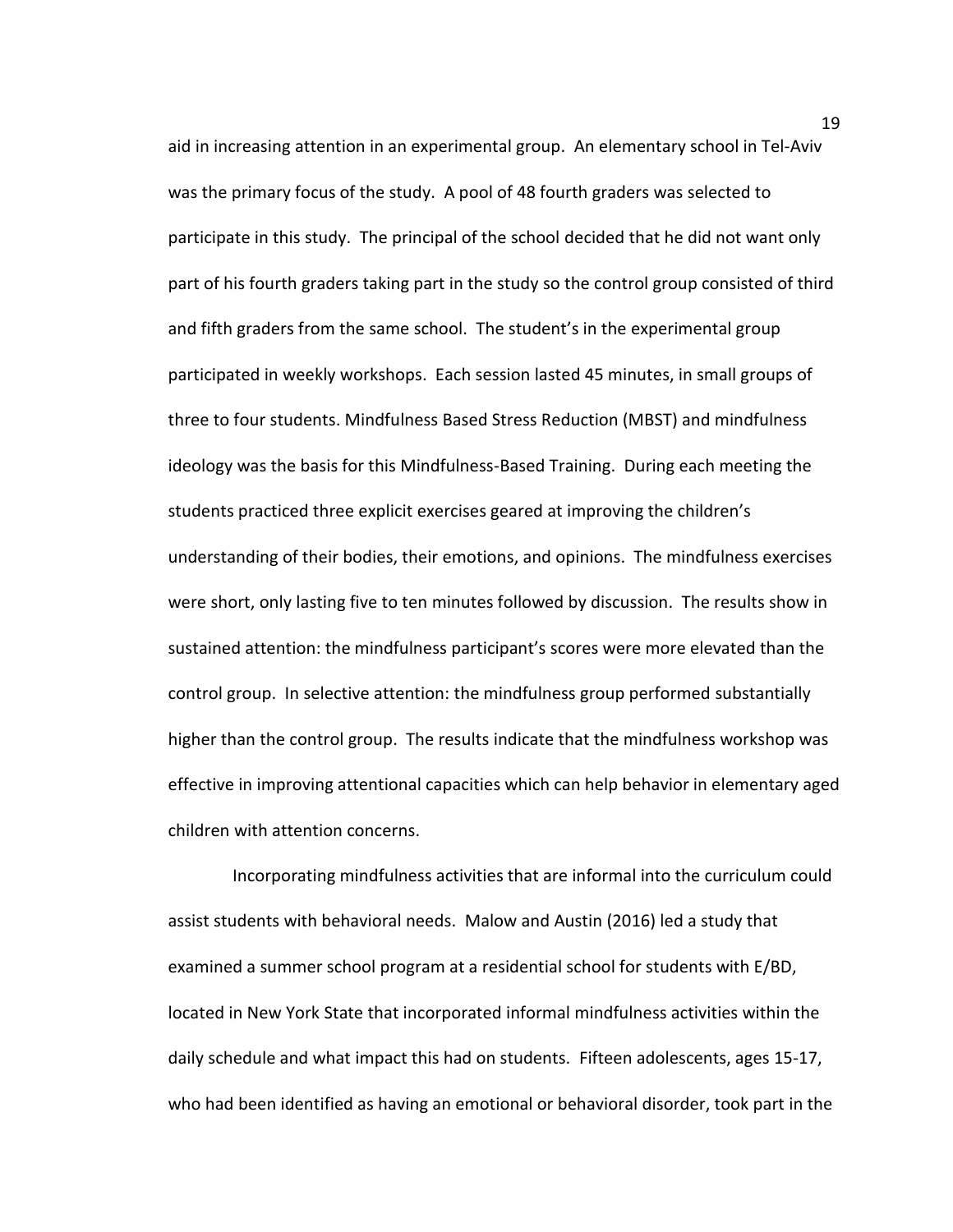study. Within those that participated, a variety of diagnoses had been identified such as anxiety and mood disorders as well as ADHD. The students participated in a six week investigation using a curriculum called "Learning to Breathe: A Mindfulness Curriculum for Adolescents to Cultivate Emotion Regulation, Attention, and Performance" (Malow & Austin, 2016, p. 86). Activities were done within the classroom, and embedded within the day. Prior to starting the activities, the students were given a 64 item assessment to see where their resiliency rated. Three scales were completed prior to the training and after the training. The three scales were: 1) MAS- individuals' response to interaction with the environment, 2) REL- individual's connection to others in a social context, 3) REA- a pre-existing vulnerability or threshold tolerance (Malow & Austin, 2016, p. 87). Students would start their sessions with centering activities, and then at the end they would give feedback to how they felt they attended, and where they would rank their stress level and how focused they felt. Results of the study indicate that exercises helped students experience a greater sense of focus for the day and an overall better feeling of being centered. Optimism, self-efficacy, and adaptability (MAS) had significant increases for 12 of the 15 participants. Substantial increases for nine of the 15 participants were in how they related to others in a social context: their ability to trust people, what their understanding is to getting support, their comfort level in being around others, and their tolerance to differences (REL). The results showed there was a considerable drop for 11 of the 15 participants in their vulnerability to a threshold of tolerance, sensitivity, recovery, and impairment (REA) (Malow & Austin, 2016, p. 90). After the completion of the mindfulness activities students' had a greater sense of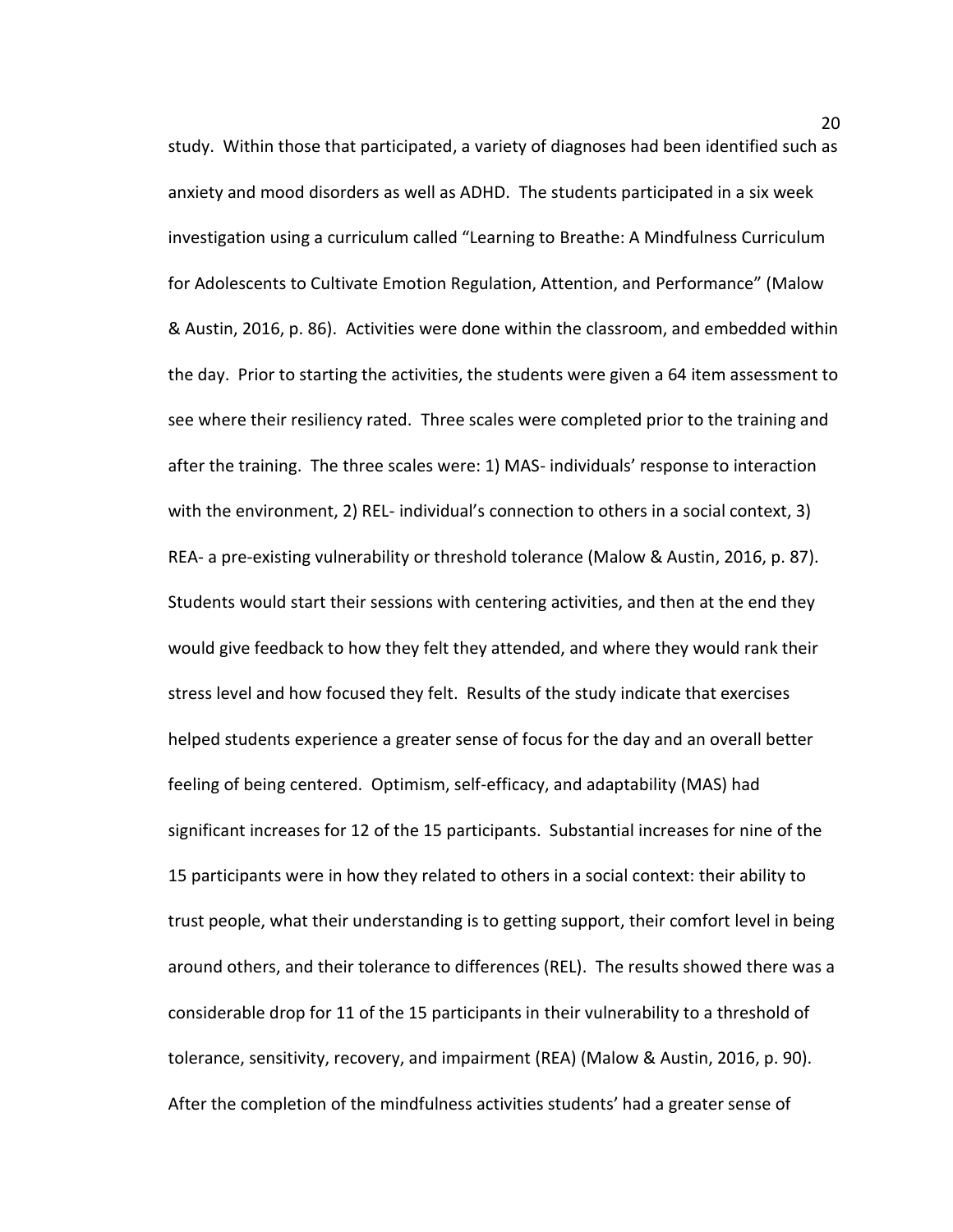personal mastery. Results both qualitatively and quantitatively relate to how incorporating informal mindfulness into classrooms every day can be very beneficial to our youth.

A study carried out by Semple, Lee, Rosa, and Miller (2009) viewed children who had diagnosed attention, behavior, and anxiety symptoms who were then trained in Mindfulness-Based Cognitive Therapy (MBCT) in order to understand whether this therapy would assist with individuals who've displayed attention and behavior problems, as well those who've also exhibited anxiety symptoms. In the study, 25 innercity children age 9-13 who were involved in a reading tutor program because of struggling academic problems were introduced to mindfulness training. The training was conducted over 12 sessions, where students had to attend at least eight of them. The mindfulness techniques incorporated were breathing and body meditation using simple sensory exercises. The results found that children who participated in the study demonstrated less attention concerns than at the beginning. Behaviors at a three month follow up were still considerably lower. At the start of the program three of the children had identified with having considerably elevated behavior problems and once finishing the program all three of these children reported no clinically significant behavior problems. When behavior attention problems started to decline, attention problems also started to decline. Overall, the study reported that Mindfulness-Based Cognitive Therapy in Children, "Is effective in reducing attention-related problems and shows promise in managing anxiety symptoms and behavior problems in children with clinically elevated levels of anxiety" (Semple et al., 2018, p. 226).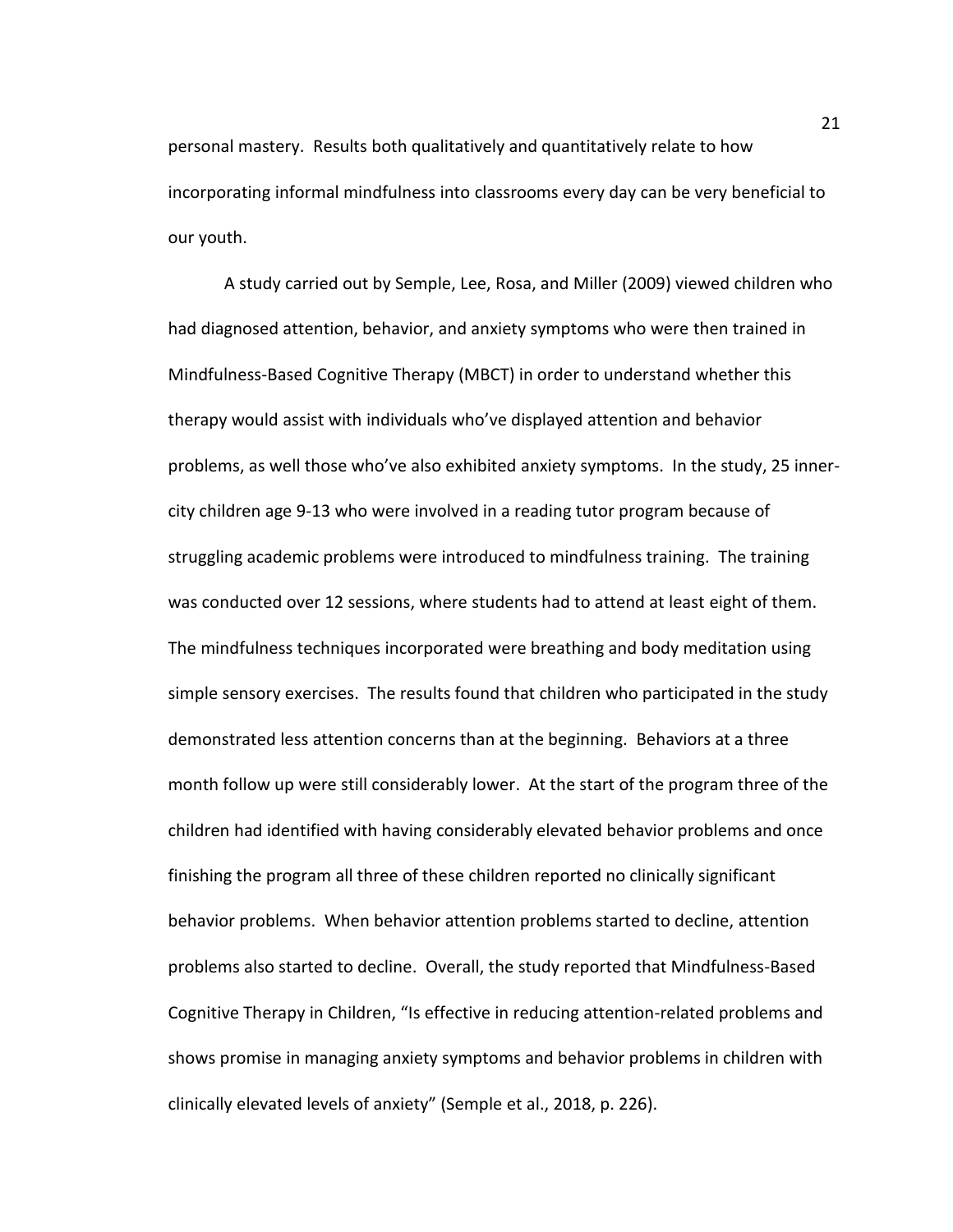**Individuals with Anxiety Concerns and Mindfulness-Based Training Effects** 

Anxiety is one cause of disruptive behavior within a classroom as well as in individual's lives. When kids who are anxious become more disruptive (to either themselves, or their peers) they tend to push away the adults who make them feel secure. Instead of managing anxiety, they then tend to spend parts of their day outside of the classroom. In several studies the effects Mindfulness-Based Training has on anxiety has been assessed.

Bannirchelvam, Bell, and Costello (2017) observed eight students aged 7-11, identified by their classroom teachers as potentially having greater stages of anxiety as well as minimal coping strategies and a hard time transitioning within their day. They wondered what bearing a Mindfulness-Based Intervention program could have on assisting these students. Students participated in a program that consisted of six, once a week sessions for an hour in length, followed by two extra sessions at a later time. All of the sessions took place throughout the second term of the school year and then the two follow up sessions happened during the third and fourth terms. The sessions involved visualization, scanning, sensory stimuli, breathing, observing thoughts, and noticing feelings. The students reported that after the training they used the methods to help control their emotions. The students varied in what emotions they used the technique for (anxiety, sadness, anger). All of the students reported "using mindfulness techniques as a means to control their emotions, to shift from an undesired affective state, or to cope with situations which provoked anger or anxiety" (Bannirchelvam et al., 2017, p. 309). The way in which students responded to a regular mindfulness strategy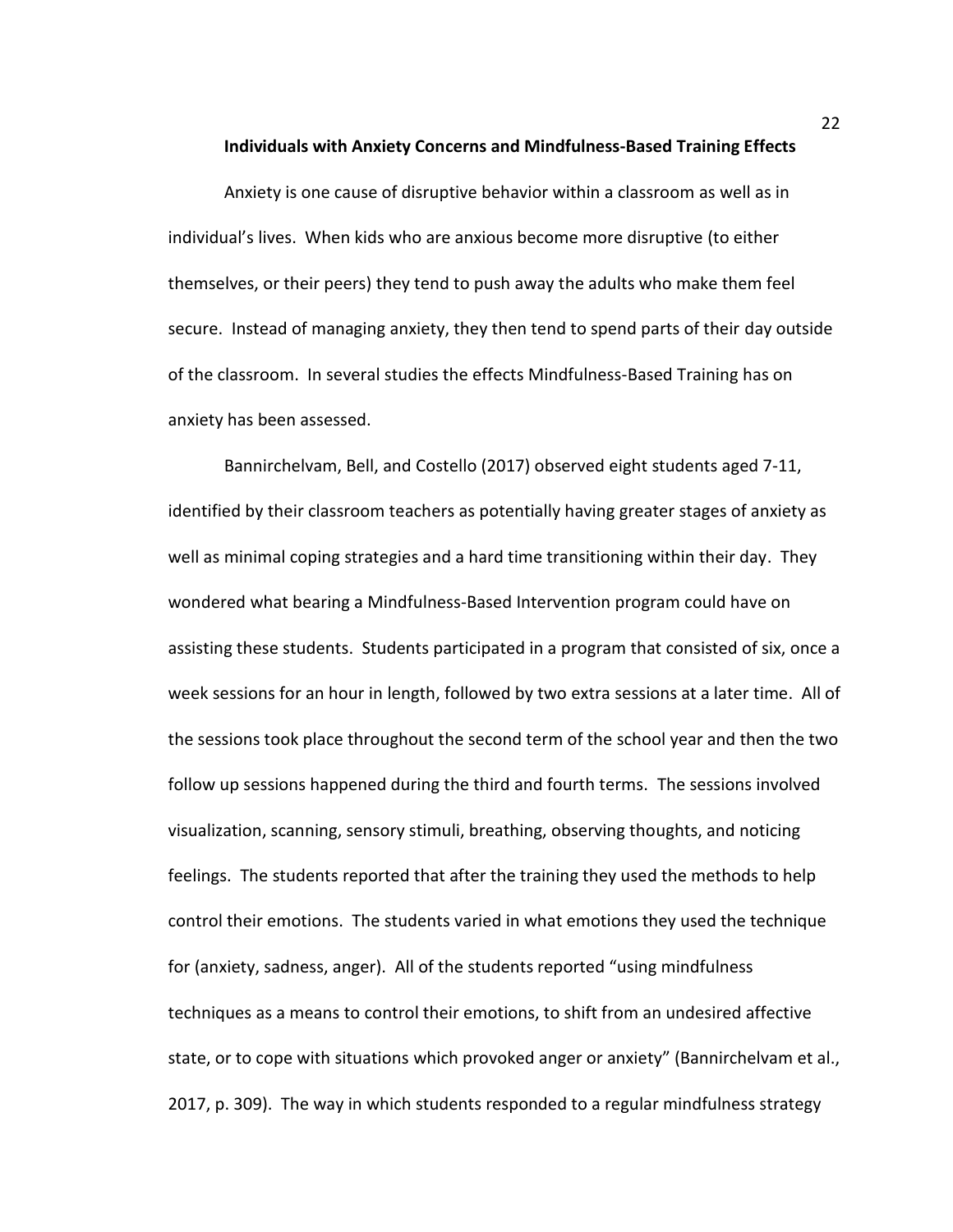corroborates the idea that stepping back and partaking in a mindfulness exercises can allow students to choose to react to situations rather than do so impulsively.

Many mindfulness programs have been around for years to work with adults, however the approach in working with adolescents was new when Jennings and Jennings performed a study in 2013 to determine the effects of Mindfulness-Based Training on young adults. The study was performed using five males and three females ages 17-18. Those that participated in the study did not have any previous familiarity with mindfulness and were high school seniors. The MBT was led by another 17-year old who had participated in many hours of training prior to leading this program. A total of four mindfulness lessons were conducted over a three week period, with each lesson consisting of two experiential activities. The students that participated were assessed in both pre- and post-training anxiety measures that were self-reported. In assessing the results, cognitive and group anxiety concerns were noted to have shown the largest improvements after the program was completed. According to the results of the study, "even brief mindfulness training can have positive short-term effects of reducing cognitive, physiological, and social anxiety in normal high school seniors," (Jennings & Jennings, 2013, p. 24). The greatest short-term effects could be a result of teaching students skills that prevent them from talking poorly about their selves or worrying too much.

Sometimes young adults have trouble with social situations. Social Anxiety Disorder (SAD) is characterized by "a marked, or intense, fear or anxiety of social situations in which the individual may be scrutinized by others" (Hjeltmes et al., 2017, p.

23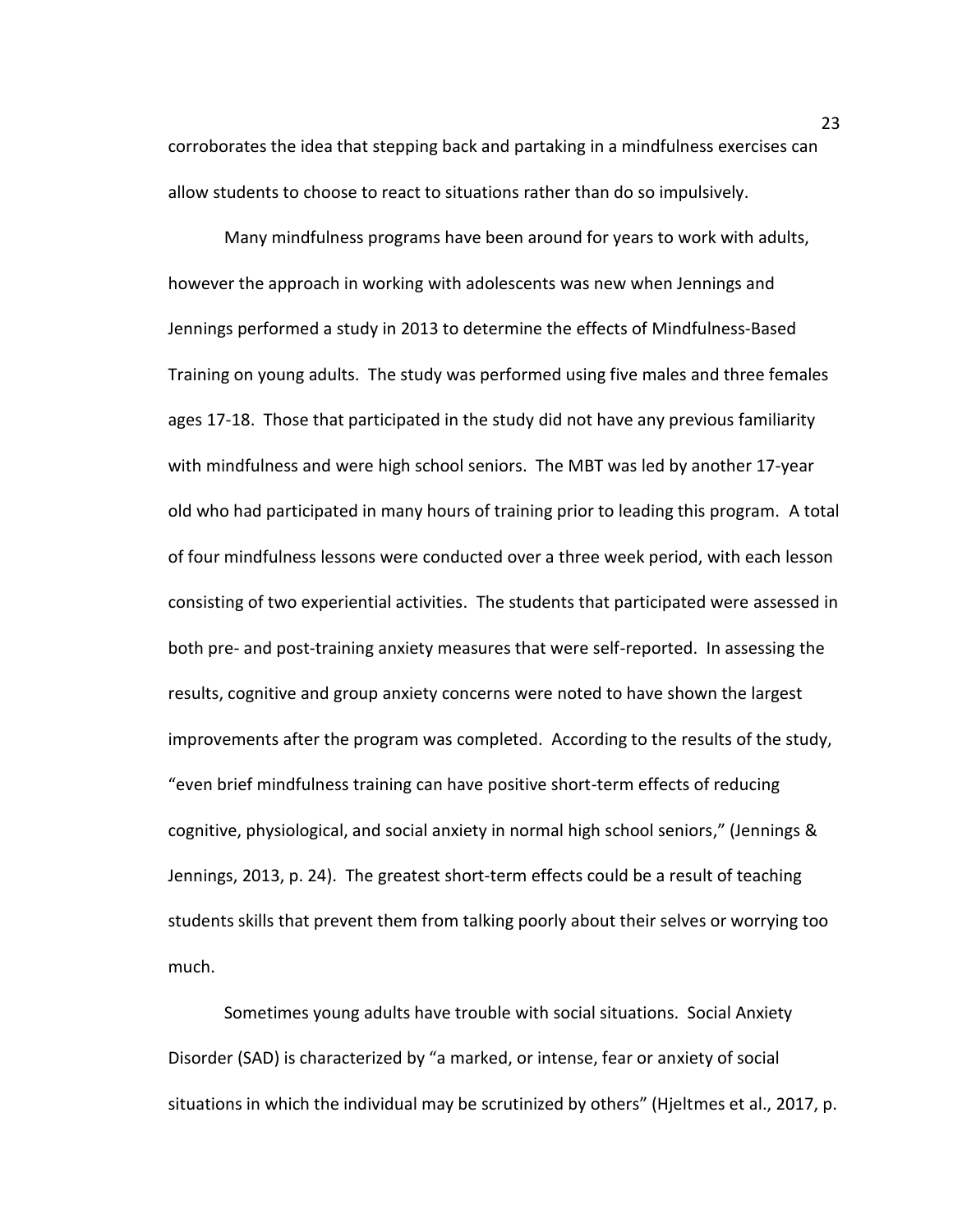80). The purpose of study by Hjeltmes et al. (2017) was to research the Mindfulness-Based Stress Reduction (MBSR) program and its potential impact on youth who have been diagnosed with SAD. The University of Bergan, Norway, was where the study was conducted and it involved young adults aged 19-25 who sought treatments for SAD. Students were either self-referred or referred through the mental health counseling center. Forty-five students completed the program (28 females, 17 males). Thirty-six of the students identified with the standard for generalized social anxiety disorder, and nine identified with the standard for specific social anxiety disorder. The program was eight weeks in length with classes meeting weekly for two and a half to three hours. An all day seminar was also incorporated, and the participants had to complete work at home each day implementing what they had learned. The formal Mindfulness-Based Training involved; body scan, sitting mediation with awareness, and mindful body movement. There were five assessment scales that were used to interpret the results. Upon completion of the program, the results indicated that SAD symptoms were significantly decreased as well as global psychological distress. Significant growth was displayed in overall mindfulness, and a greater sense of self-compassion and self-esteem were also present. Pre-treatment, 77.8% of participants were in the clinical range for social anxiety symptoms and 84.4% were in the clinical range for global psychological distress. Post-treatment, 69% who were in the clinical range reported either reliable and clinically significant change (37%) or reliable change (31%) on SAD symptoms. In regard to global psychological distress post-treatment, 63% reported either reliable and clinically significant change (37%) or reliable change (26%). Only one participant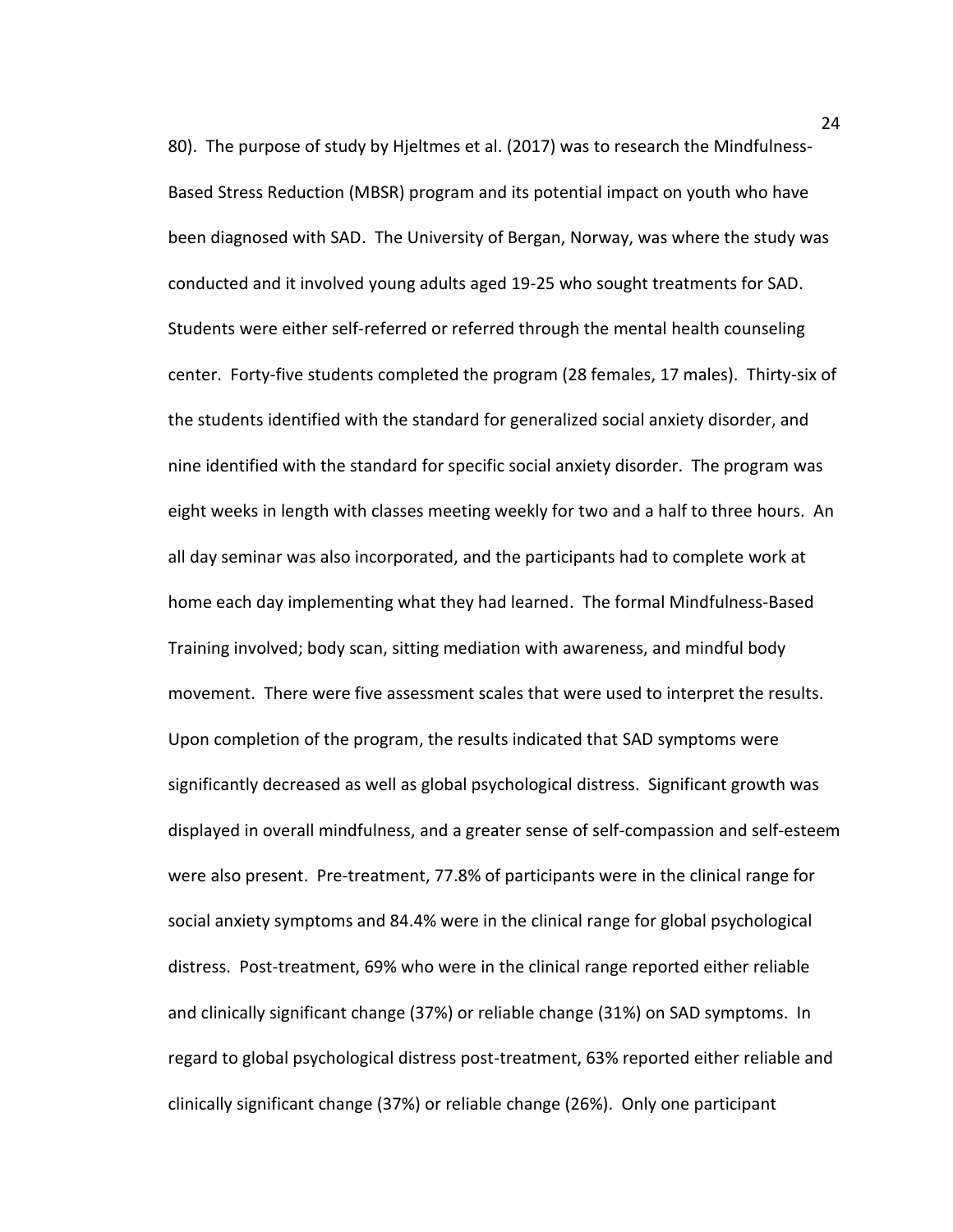reported deterioration. Mindfulness-Based Therapy assisted these individuals with SAD symptoms (Hjeltmes et al., 2017, p. 84-85).

**Mindfulness-Based Training effects on individuals affected by stress and those with non-coping skills** 

In our society today, stress is causing many concerns with our elementary aged and young adolescent children. "Today's child faces the daunting task of developing social and emotional wellbeing amidst rising levels of stressors and declining levels of protective factors in their social world" (Bannirchelvam et al., 2017, p. 304). The following studies viewed the effects different Mindfulness-Based Training had on young individuals and stress and coping.

In 2018, a study was conducted by Sheinman, Hadar, Gafni, and Milman that examined how mindfulness, in a whole-school approach, promotes a child's capacity to respond and manage life's everyday trials. A total of 646 students in grades three through six in Israel participated in the study. Three different Hebrew-speaking urban public schools were involved. One school (A) has been implementing a MBT program for 13 years. The second school (B) has completed one year in the program, and the other school (C) has only shown interest in the program but has not participated in it. The Mindfulness Training integrated mindful yoga-based movements and postures, and specific imagery-based processes. Students were taught to view their posture, breath, sensations, body boundaries, movements, sounds, emotions, images, and self-talk (Sheinman et al., 2018). Throughout the course of the study students completed questionnaires asking them how they dealt with five difficult daily-life circumstances.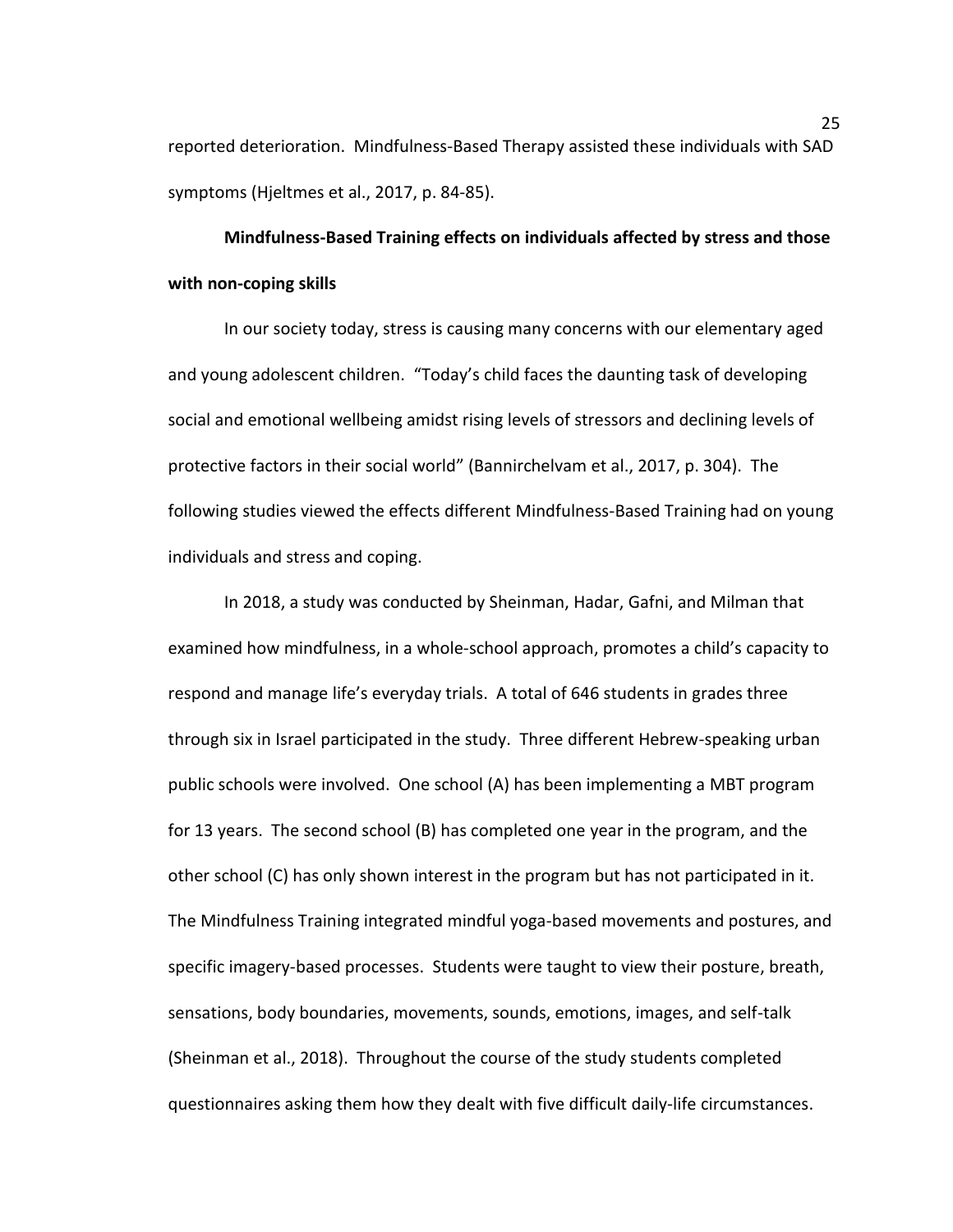Results showed that coping strategies at the school where mindfulness programs had been occurring for 13 years had the greatest results, followed by the school that has implemented the training for one year. In regard to those that showed the uppermost mentality to use Mindfulness-Based Coping Strategies ten year olds were the most inclined to use them. The nine-year-olds were the least inclined to use them. Also, girls tended to show more capability to use mindfulness coping exercises than boys. The longevity of the program appeared to produce the highest results.

A key contributor to the cause of internalizing and externalizing disorders in youth can be linked to environmental stress (Mendleson et al., 2010). Urban fourth and fifth graders in Baltimore participated in a study by Mendleson, Greenberg, Dariotis, Feagans, Whodes, and Leaf (2010) in which mindfulness interventions were assessed to determine if they would be good for youth who may be at risk for behavior problems later on in life. The participants were made up of 55 fourth graders and 42 fifth graders. Those in the mindfulness intervention attended the program for 12 weeks, with four sessions per week. Each practice session consisted of learning yoga-based activities, new breathing skills, and being led in mindfulness exercise that lasted approximately 45 minutes. Upon completion of the program three to seven students were placed into three different focus groups in order to evaluate their experiences. The results implied that students felt the programs were relatively positive and that they took away new skills. The intervention group's results noted that noteworthy improvements had occurred in comparison to the control group. In three of five subscales significant changes were found. The areas that did show changes were in focusing attention on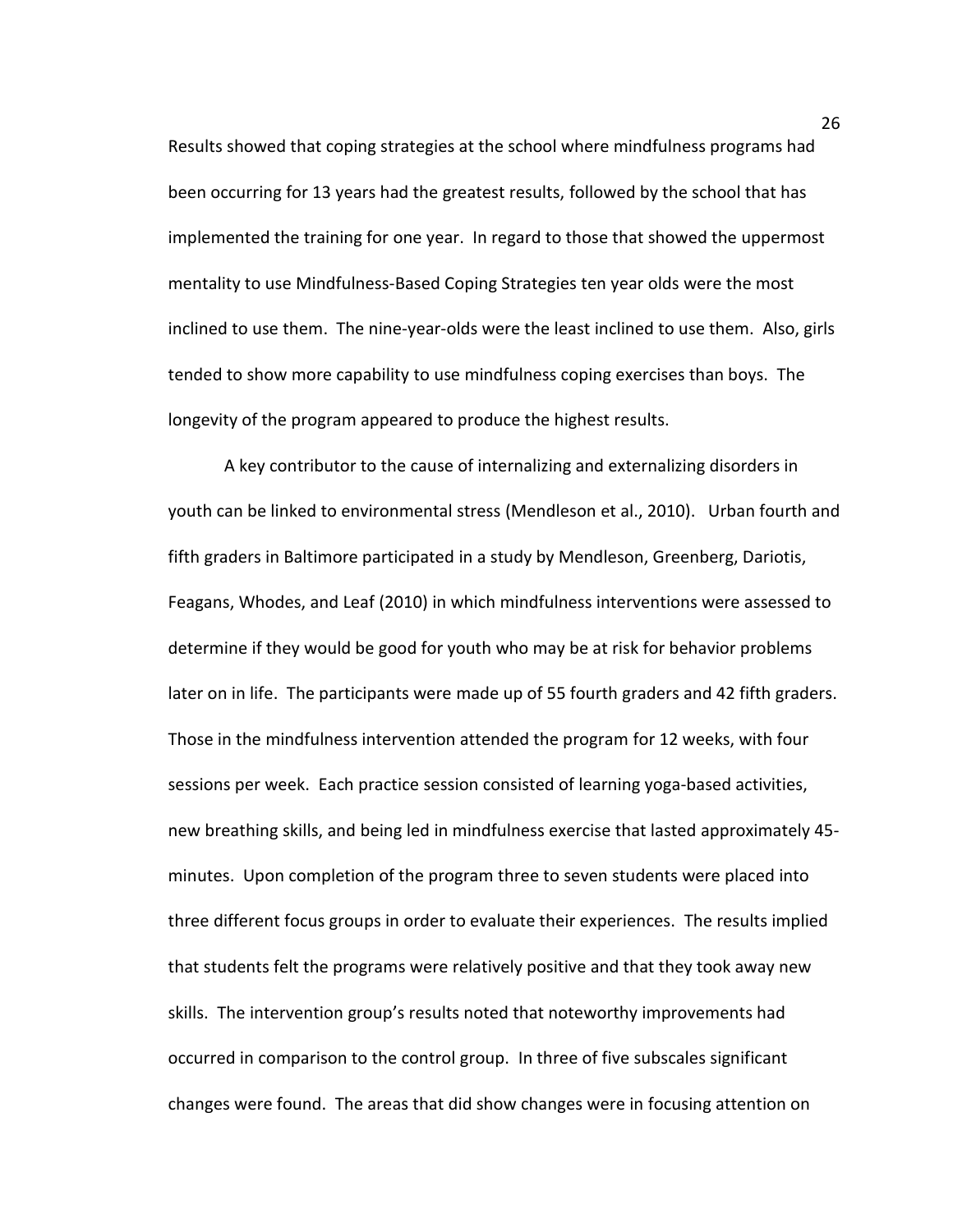what is causing stress, how to control unwelcomed thoughts, and how to manage your emotions when they become aroused. The intervention was successful in lowering uncontrolled reactions to difficult social situations/stressors among youth. Mendleson et al., (2010) advocated that Mindfulness-Based Training practices are valuable in increasing self-regulation and decreasing unrelenting thoughts for our youth.

Recent statistics indicate that "almost half of adolescents in the USA report stress levels that exceed their coping abilities" (Milligan et al., 2017, p. 335). Students who are faced with stressors tend to go into a fight (aggression) or flight (avoidance) response which tends to lead to chronic stress. Much of the research that has been conducted about mindfulness training has focused on preventative measures that are universal in nature, targeting a broad population. For this reason, Milligan, Cosme, Wolfe Miscio, Mintz, Hamilton, Cox, Woon, Gage, and Phillips (2017) looked into at-risk students and the effects mixed martial arts training had on academic, social, and emotional outcomes. The study included 41 students ages 14-17 at a rural high school in the United States. Students were identified as either high or low risk and referred by a local mental health facility, the school, or themselves. The students were taught mixed martial arts for 20 weeks from a mental health professional as well as a teacher with a black belt in Karate, and personal experience with mindfulness. At the completion of the program 24 students and ten teachers participated in interviews recapping the program and its effects. The effects on the students all appeared to be positive as they helped with academics, social competence, emotional regulation, and self-confidence. Mixed martial arts training was determined to be beneficial to those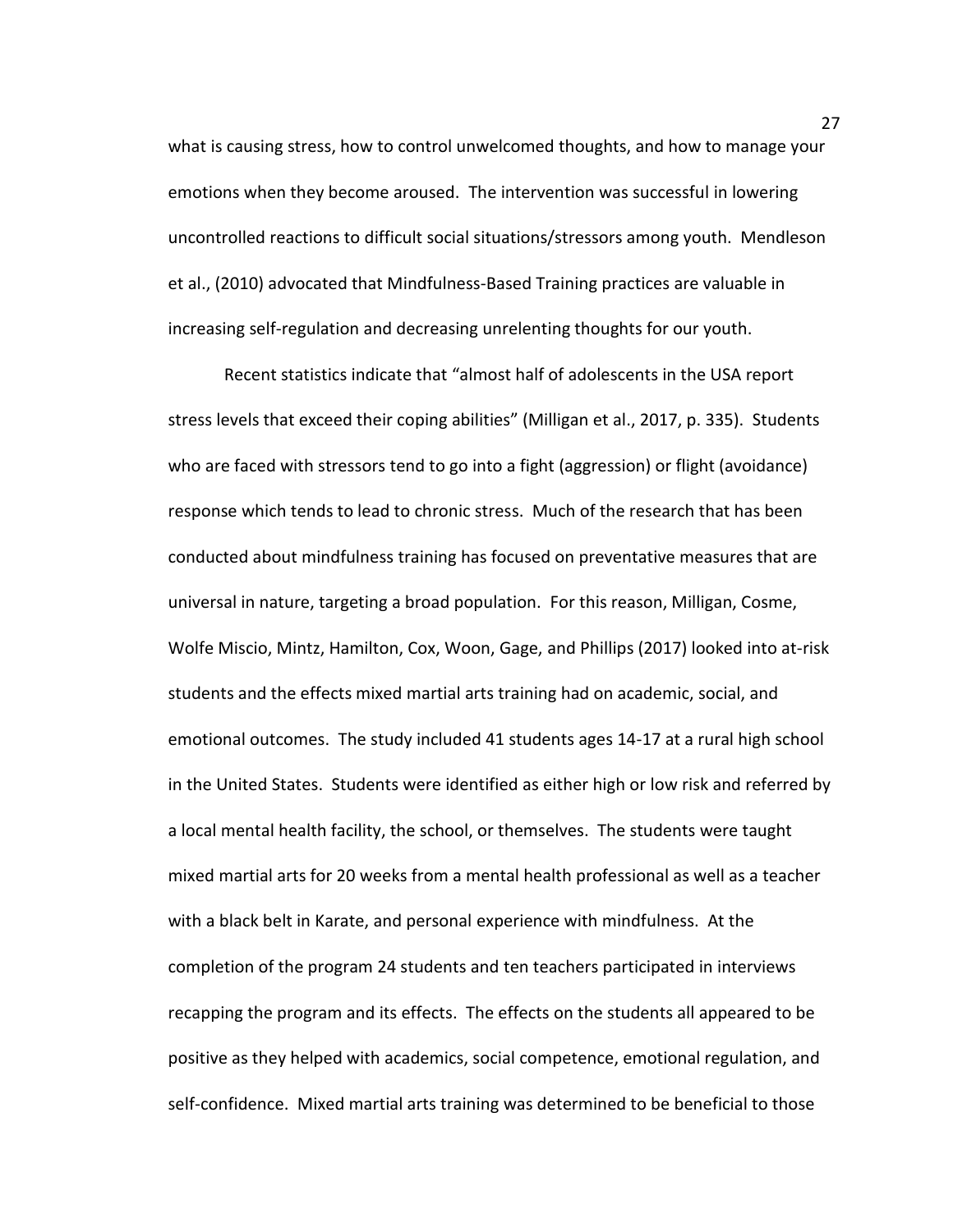students who were at-risk as it helped develop skills they needs to improve behaviorally and academically at school.

Social environments are rapidly changing, and young adolescents have to adapt to these ever changing conditions. When discussing essential factors needed for effective learning, attention and well-being are believed to be important. "However, 80% of youths found difficulty in paying attention to their daily activities such as schoolwork, sports, leisure activities and social events" (Ngar-Sze & Ming-Tak, 2011, p. 315). Research was completed by Ngar-Sze and Ming-Tak in which they looked at the impact Mindfulness-Based Training had on students' happiness, stress, and symptoms of depression. Two, government aided, public schools in Hong Kong participated in the study. They were chosen because of the teachers' enthusiasm and support of the contemplative practice. The 39 students (ages 14-16) who participated in the study were in schools which were categorized with lower learning abilities and performance. The program consisted of six weeks (12 hours total) of learning four key activities: 1) calm stretching exercises, 2) practice with daily movements such as; sitting, standing, walking, and lying down, 3) body scan, and 4) loving-kindness practice. Only students who had 80% or higher participation were included in the results of the study. Students were split into control and intervention groups and assessments were going to be given on the effects of mindfulness, the effects on well-being, and the effects on depressive symptoms and perceived stress (Ngar-Sze & Ming-Tak, 2011). A pre-test was given prior to starting the program and there was no differentiation between the intervention and control groups in all three categories. Upon completion of the program those that had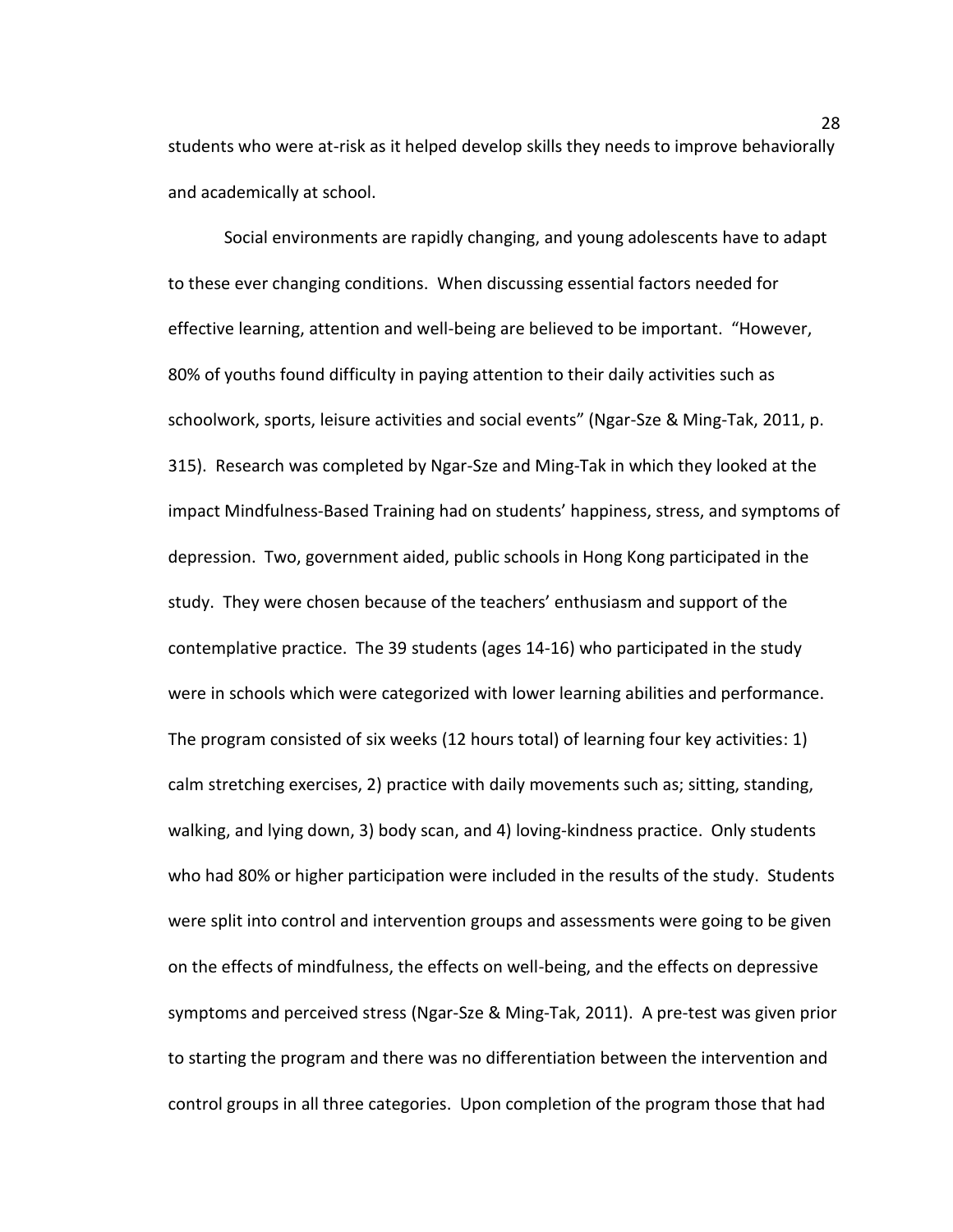participated had improved in the mindful presence element of mindfulness. As for wellbeing, those that participated displayed a significant interaction in the dimension of personal growth. In regard to depressive symptoms and perceived stress, the control group had greater depressive levels. The intervention substantially lessened depressive symptoms among adolescents who participated in the program. The results defend the idea that Mindfulness-Based Training can assist with decreasing depressive symptoms in adults and increase personal growth and well-being.

Areas of adjustment, performance, and behavior can lead to stress in young people. Twenty students in grades seven and eight were randomly designated to either a treatment group (ten) or a control group (nine) for a study led by Martinez and Zhao (2018) that looked at the impact MBT had on middle grades, behavior and the amount of time students were asked to go to the principal because of a referral. Referrals typically occur when the behavior of a student can impact others in the class in a manner in which learning stops taking place. Students that participated in the group receiving the treatment participated in three minutes of guided mindfulness training with a Muse (a wearable device that senses the electrical rhythms of the brain) once per week during their homeroom class (Martinez & Zhao, 2018). Two students participated at a time, with each participant completing 20 Muse sessions. There was also a group that did not partake in any Mindfulness-Based Training. Each Muse session consisted of the students learning to concentrate by listening to an app. While listening to the app the students would hear nature sounds which would give them information on their brain activity. Bird sounds would emit from the app if the student were calm, if the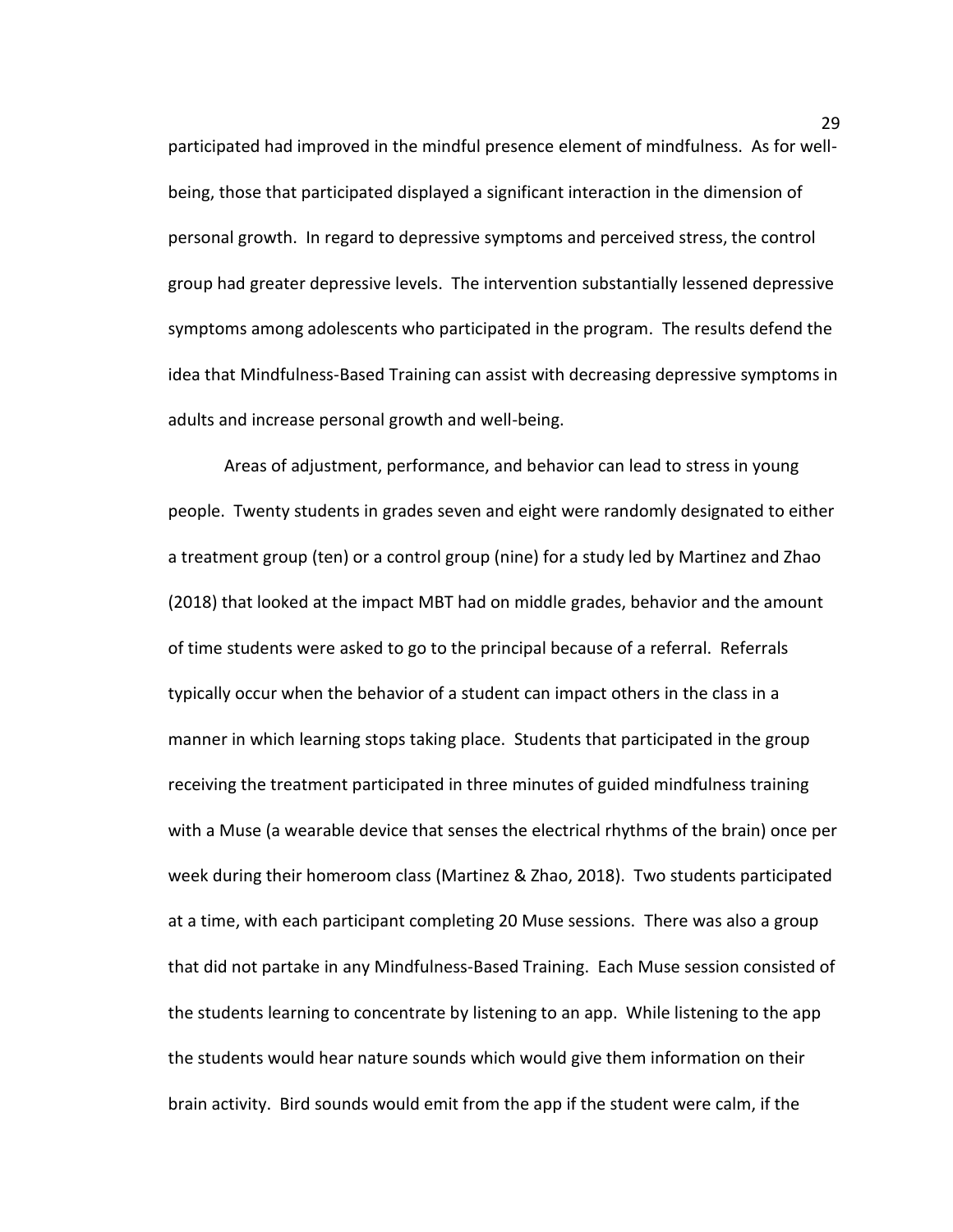students' mind appeared to be active then sounds of the ocean or wind would emit from the app. Students participated throughout the course of the year and scores were separated into two groups; the first half of the year and second half of the year. The largest individual increase in Muse score was 317 to 424 points. The smallest increase was just 24 points. Scores increased for each student who took part in the mindfulness treatment group. The number of referrals being sent to the office for those participating in Muse group also decreased. The treatment group went from 6.33 referrals to 1.78 and the control group actually increased in the number of referrals over the same time period, 4.22 to 4.44 (Martinez & Zhao, 2018). Students that participated in the Muse group noted that they could employ mindfulness session techniques during the school day without the use of the Muse (Martinez & Zhao, 2018).

**Mindfulness-Based Training effects on other behaviors; including pro-social behavior within young adolescents.** 

Many studies performed have given insight into how Mindfulness-Based Training affects behavior related components positively in youth. Pro-social behaviors include how students interact with one another in group settings as well as how they function in situations they are unfamiliar with.

Mindfulness –Based Training has been studied for many years in relation to how it impacts behavior. Cheek, Lipschitz, Vago, and Nakamura (2017) utilized letters that 112 elementary aged children had written upon completion of mindfulness training in their classrooms in the early 1990's. Students had daily activities integrated into their curriculum that involved mindfulness. The activities included meditation practice, body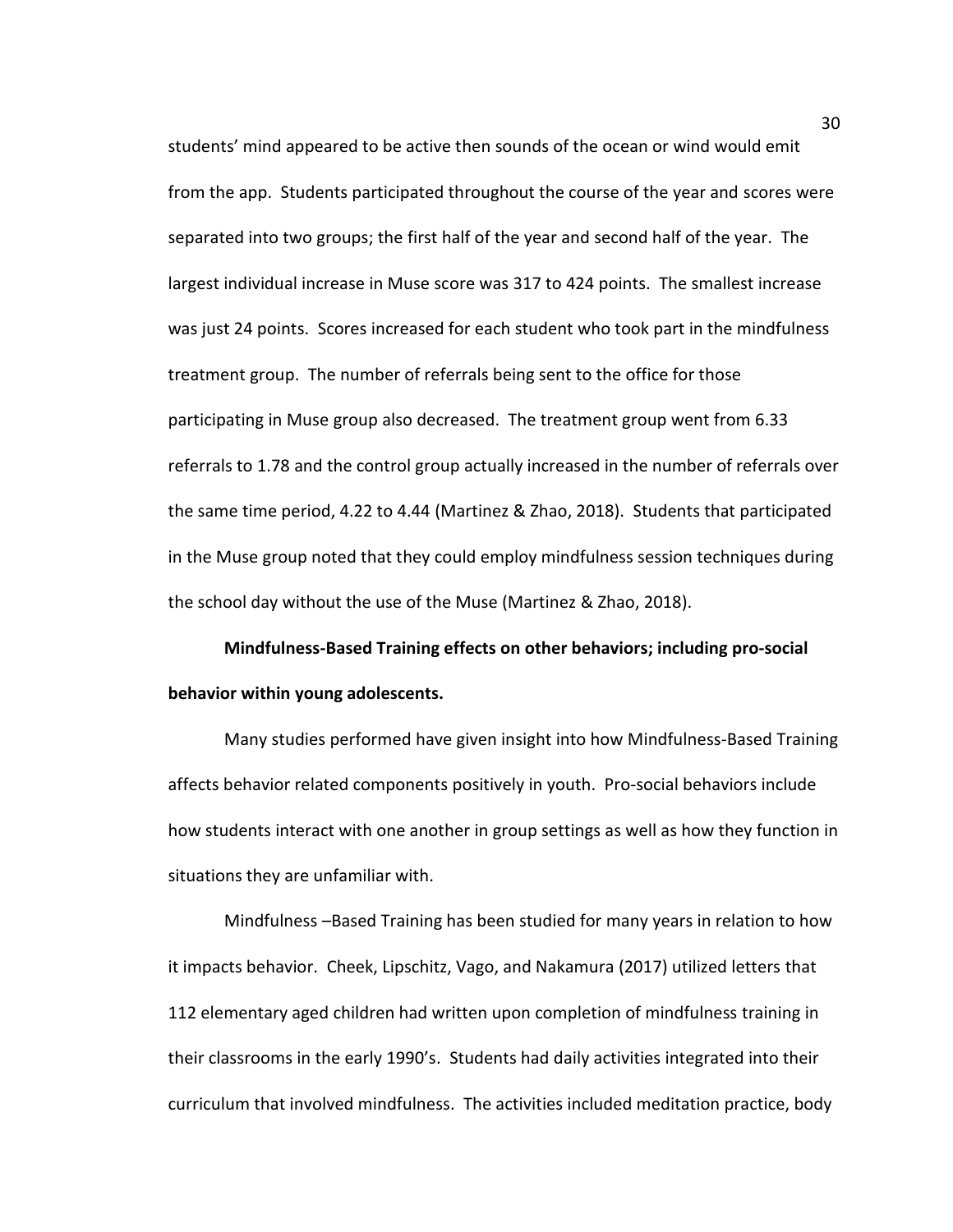scanning, and mindful yoga. The study was carried out over two years and involved students in the third through fifth grades. During the program, and upon completion, the students were asked to write letters to Kinn-Zabat, the founder of MBT. The letters were written so that Kinn-Zabat would get an idea of the student's perception of the curriculum and their thoughts on mindfulness and how it can impact them. One aspect of the letters was used to identify if and how their behavior had changed after the mindfulness training. Becoming aware of their own self behaviors allowed students to respond to situations rather than react to them. The students also identified a better sense of belonging after the training. In the study, five inter-related themes emerged in relation to the guiding question: (1) The importance of context and a sense of place to students undertaking the mindfulness training; (2) The development of a sense of community on the part of the students and its role in MT; (3) A deep engagement with the MT in which students were actively taking it on and committing to following through on it; (4) Becoming aware of the "self-in-relation" to others; (5) Getting in touch with the inner self; a process of becoming a more integrated, "whole me" (Cheek et al., 2017, p. 2578). Developing a sense of place was determined to be very important in the students' experiences and participation in Mindfulness-Based Training. Noticing how the students acted in relation to people, things, and situations was another area that the study found Mindfulness-Based Training helped. Students were able to develop an awareness of their "self-in-relation" to others around them. They not only learn new behaviors, they also unlearned behaviors, feelings, and thoughts that impeded some of their relationships with others.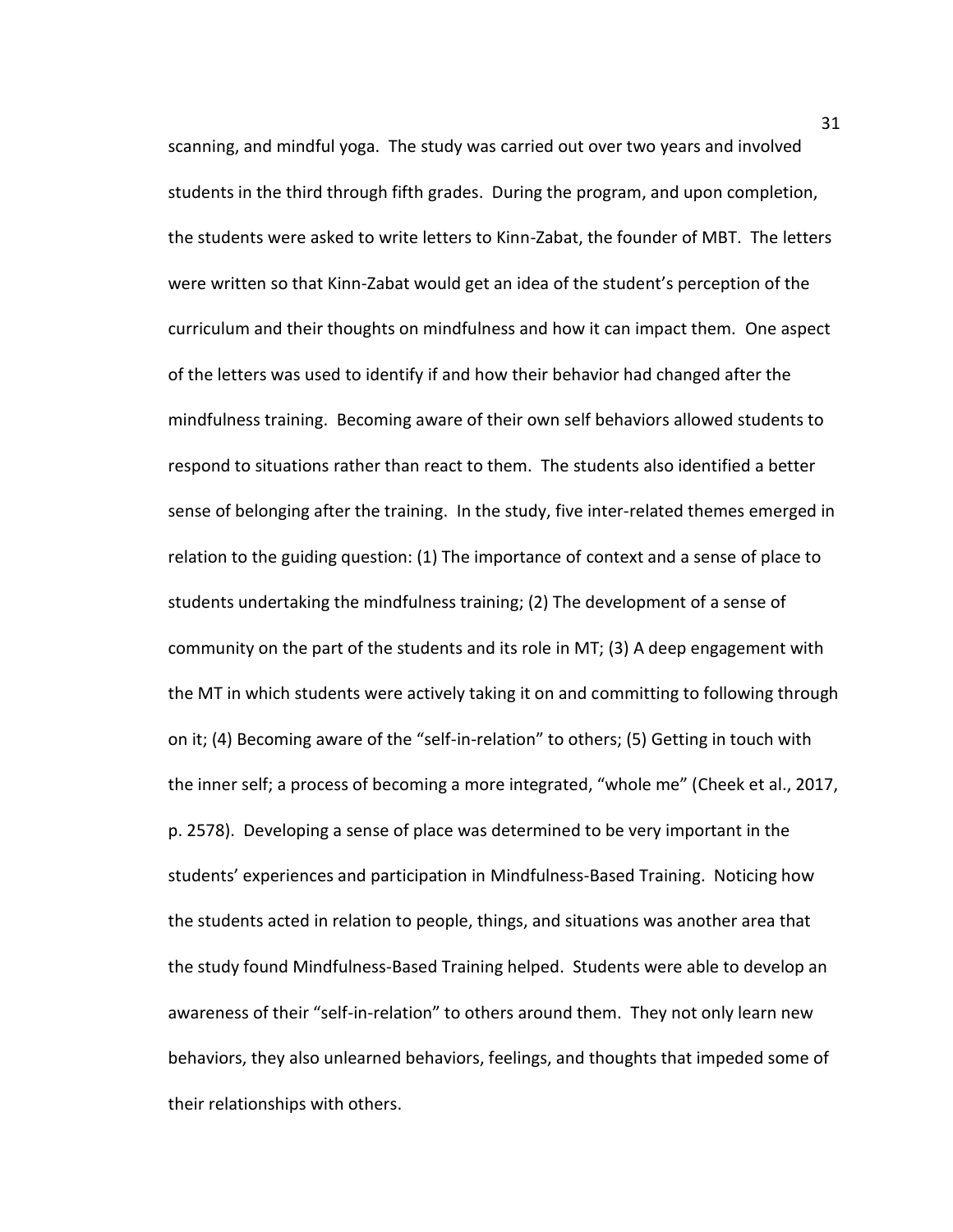A school in Auckland, New Zealand participated in a study in 2015 led by Ager, Albrecht, and Cohen, in which 160 children in kindergarten were divided into three learning conditions: (a) mindful movement-61 children, (b) movement for its own sake-54 children, (c) control group-45 children. The goal behind the study was to identify how students perceived the training and what it did to help their overall well-being. The children in group A had both indoor and outdoor learning environments which integrated mindful movement with academic learning. Those is group B, were introduced to two learning environments that allowed them to move for movements sake, with an emphasis on the quality of the movement. The children in group C learned in a conventional kindergarten classroom. During the course of the study, students wrote in journals in response to questions. Upon completion of the study, researchers looked at and coded the journals for the students who participated and noticed three themes that emerged, 1) the students' own outlook on their well-being, 2) their mindful engagement, and 3) how they dealt with conflict resolution. Upon completion of the ten weeks, students recognized that mindfulness increased their understanding of happiness, as well as their feelings of contentment, love, serenity, anxiety, and anger management. They also increased their willingness to learn, as well as their overall wellness. Those that participated in the study also enhanced their knowledge of self, others, mindful word choices, and the environment (Ager et al., 2015). In terms of conflict resolution, the students became more aware of implementing strategies to deal with conflicts. Students also learned great knowledge of the ideas behind wellness and this allowed them the ability to find ways

32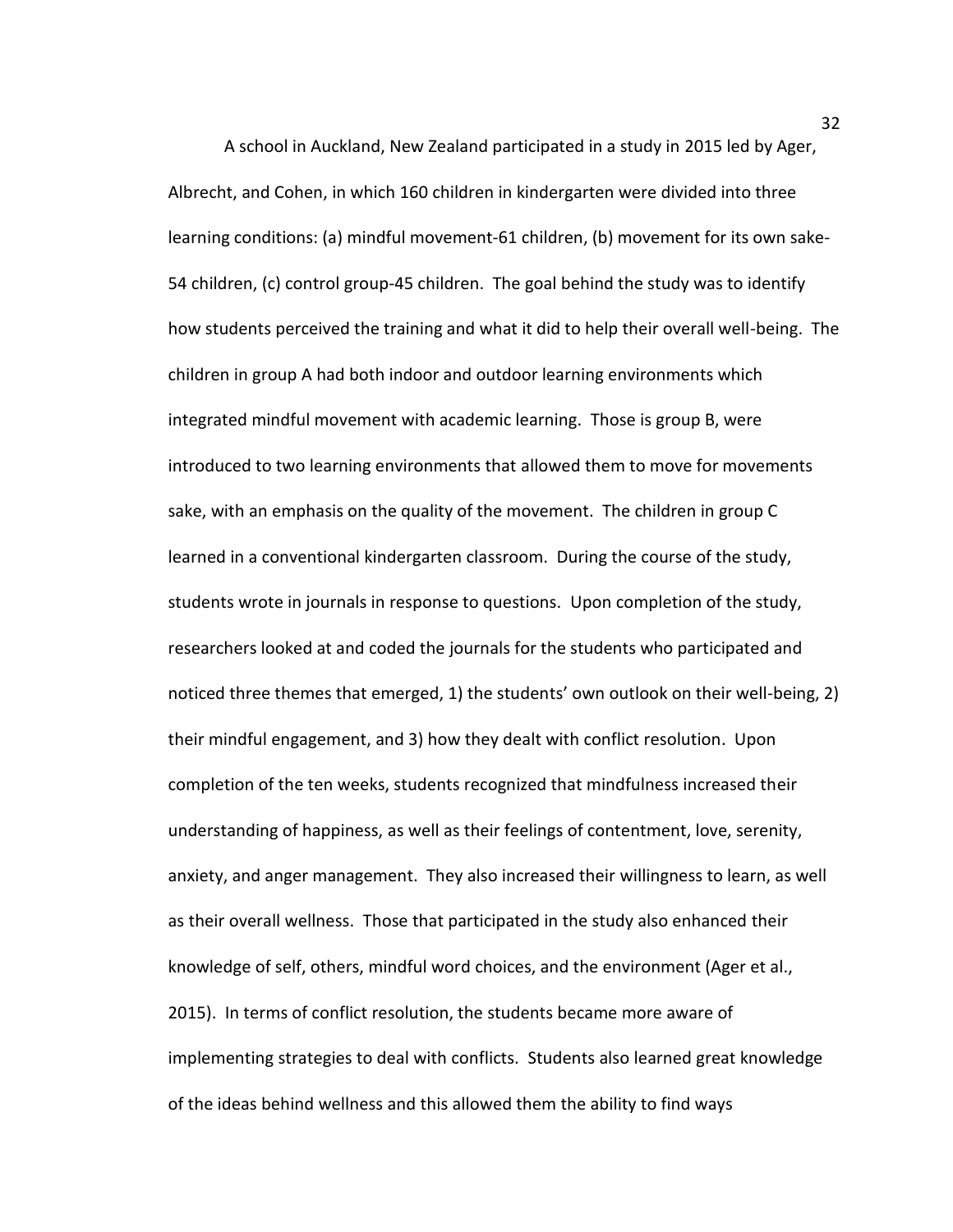independently to positively impact their own well-being (Ager et al., 2015). Mindful experiences also allow them to work on trust with people. Students learned to connect with their whole self through mindful breathing, eating, and walking after completing Mindfulness-Based Training.

 Preschool aged children were also engaged in a study as to how Mindfulness-Based Yoga is effective. A study conducted by Razza, Bergen-Cico, and Raymond in 2015 researched two pre-kindergarten classrooms in Syracuse, New York. The children in the classrooms were local residents who were able to attend this school for no cost. Thirtyfour children, (18 intervention, 16 control) participated and 29 (16 intervention, 13 control) were counted in the final analysis. The participants in the intervention group took part in YogaKids daily. The teacher in the room kept a journal of what activities they participated in, the time of day, and number of minutes spent. The group received roughly 40 hours of yoga over a 25 week time period. Those who benefited the greatest were those who originally were most at-risk of struggling with self dysfunction. Children in the intervention group displayed higher executive functioning skills in both post-test measures. The study demonstrates that mindful yoga could be a strategy implemented to increase self-regulation in children who are preschool aged.

In 2016 a study was performed by Ardern to determine how Mindfulness-Based Training changes the story of young people deemed as struggling with challenges. Two students participating were ages 11-14 who had been identified by their schools as having behaviors. Twelve, hour-long sessions, were delivered in school twice-weekly. Sessions involved teaching mindfulness principles, mindfulness exercises, and poems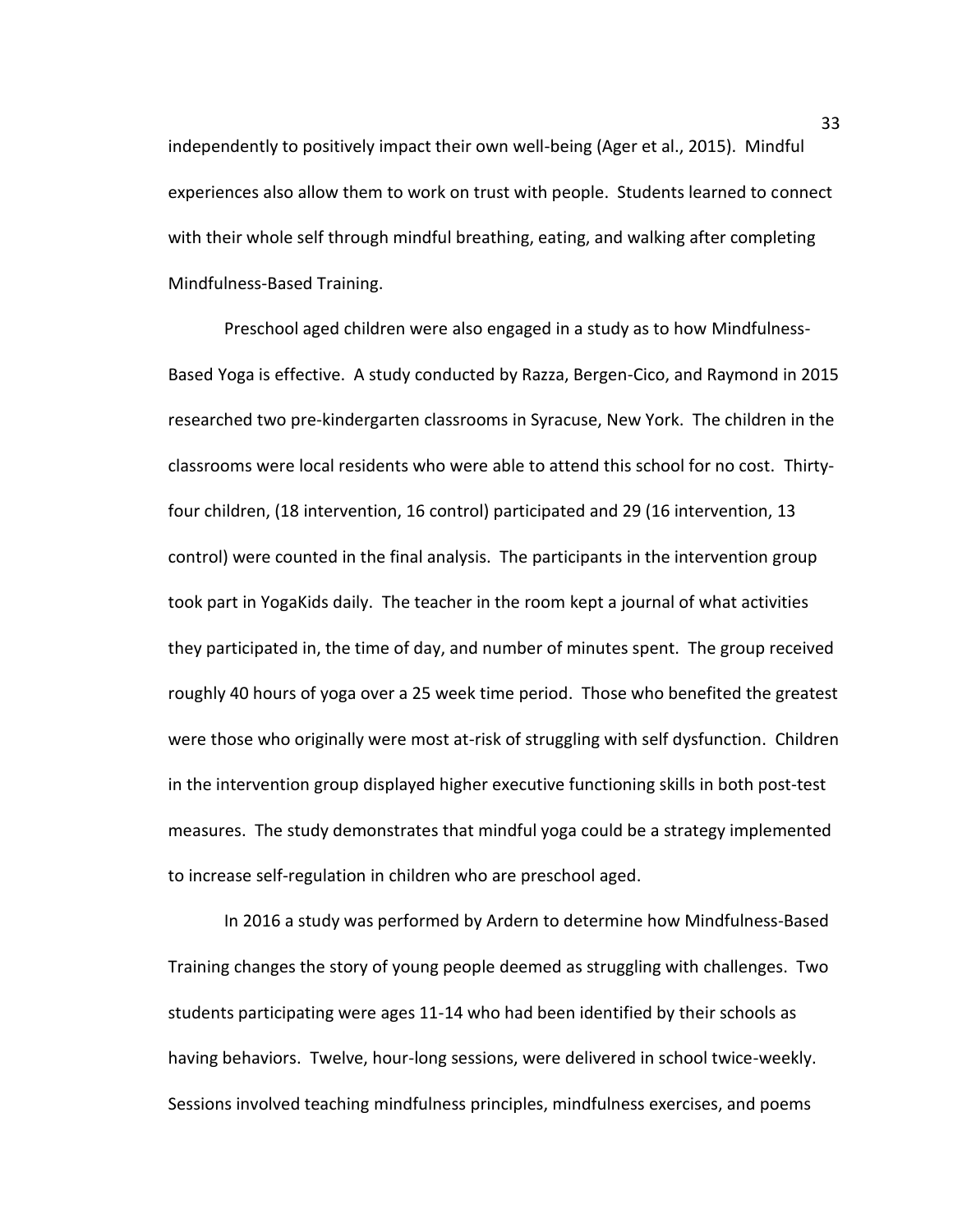aimed at promoting reflection and reinforcement of mindfulness concepts (Ardern, 2016). Students were solicited to complete journals and perform skills at home following each session. In order to collect data from those that participated, a prompt sheet was used to generate answers to questions. The two participants identified that they felt they had more self-compassion and a better sense of self (Ardern, 2016). Upon completion of the study, the students' stories about themselves transformed. The subject matter, environment, organization, and language following the intervention led to a more positive approach about themselves.

Peer relationships are important to young children and behavior can impact these relationships as well as how youth feel about themselves. In a study conducted by Schonert-Reichl, Stewart Lawlor, Abbott, Thomson, Oberlander, and Diamond (2015) a social-emotional learning program was administered to see what effects it would have on cognitive control, stress, and pro-sociality for fourth and fifth graders. Twelve lessons were taught via the MindUP Program, which focuses on breathing and attentive listening. Students in the program focus on listening to one echoing sound. At the completion of the intervention students reported, "24% gains in peer social behavior, 20% in self-reported well-being and prosociality, and a 24% decrease in aggressive behaviors" (Schonert et al., 2015, p. 61). Overall, it was evident that MBT practices can potentially present an added value to SEL programs and impact youth behavior.

Harpin, Rossi, Kim, and Swanson (2016), conducted a study in which they looked at the effects of Mindfulness-Based Training on socio-economic and ethnically diverse students in two Denver fourth grade classrooms to determine if prosocial behaviors, and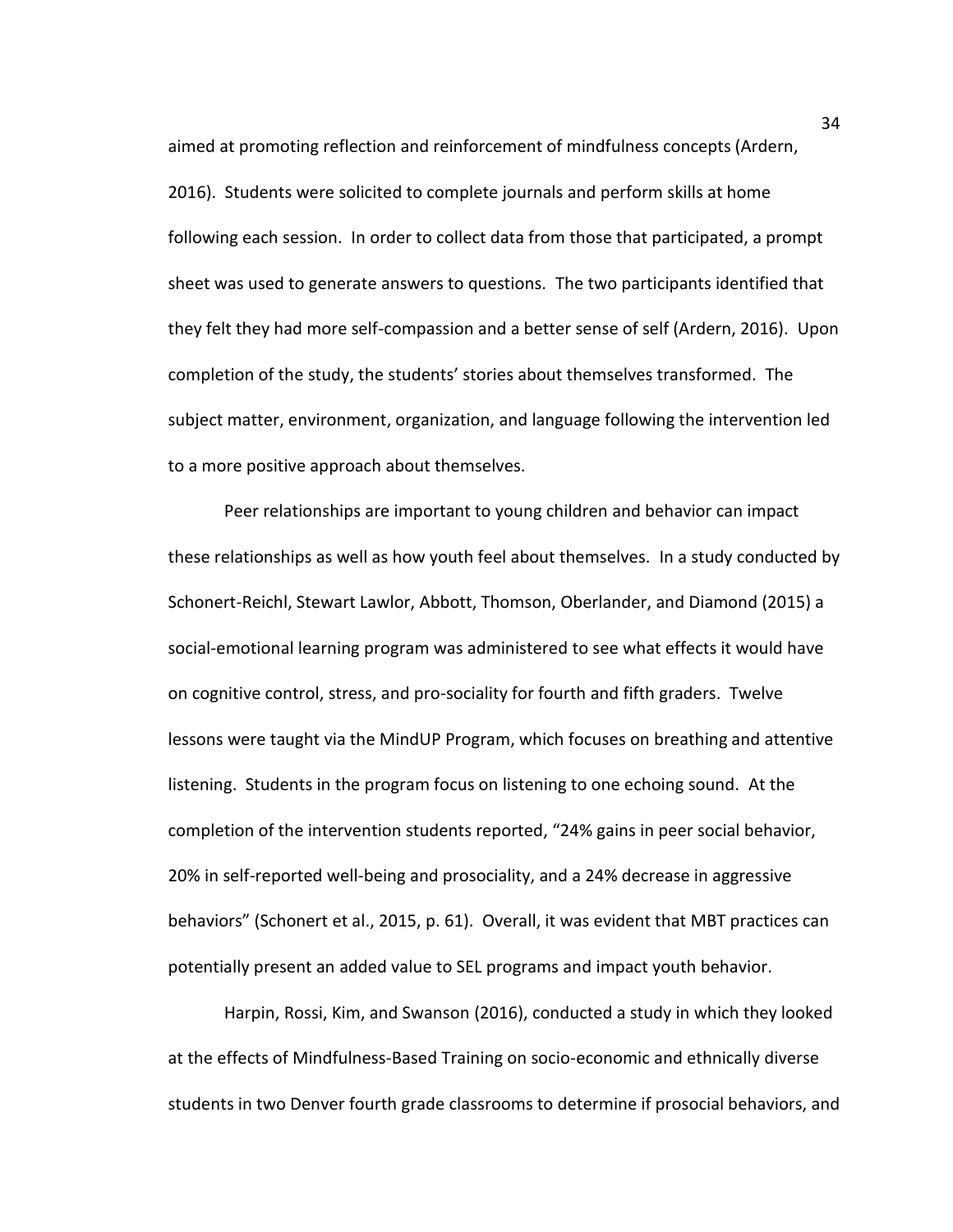regulating emotions would increase after completing the training. The program consisted of ten weeks of the MindUP and Mindful Schools curriculum. The sessions lasted approximately 25 minutes, twice a week. Within the curriculum the students learned three units in the ten weeks. The first unit had seven sessions and they all revolved around how the brain works. Unit two also had seven sessions; however these were based on sharpening the senses. The activities involved breathing, having an awareness of their thoughts, as well as an awareness of their body and sense of taste. The third unit consisted of five sessions and they worked on attitude; specifically perspective taking, heartfulness, optimism, gratitude, and empathy. Pre- and post intervention surveys were completed by teachers and students to assess the usefulness of the program. Upon completion of the study, teachers noted substantial gains in prosocial behavior and emotional control within the mindfulness instruction group. Of the students who participated in the survey, 100% said they enjoyed the mindfulness class, and would use the tools they were taught again in the future (Harpin et al., 2016, p. 153).

Viglas and Perlman (2018) led a study in which they viewed any changes to children following a mindfulness program geared for kindergarteners. The study looked at self-regulation skills and pro-social and maladaptive behaviors. Kindergartners in three public schools in Toronto who ranged in age from three to six participated in the study. Schools were chosen in which they tend to have students who have outward challenges that affect them in school. A total of 127 students (58% boys, 42% girls) participated. The mindfulness group contained 72 children, and the control group had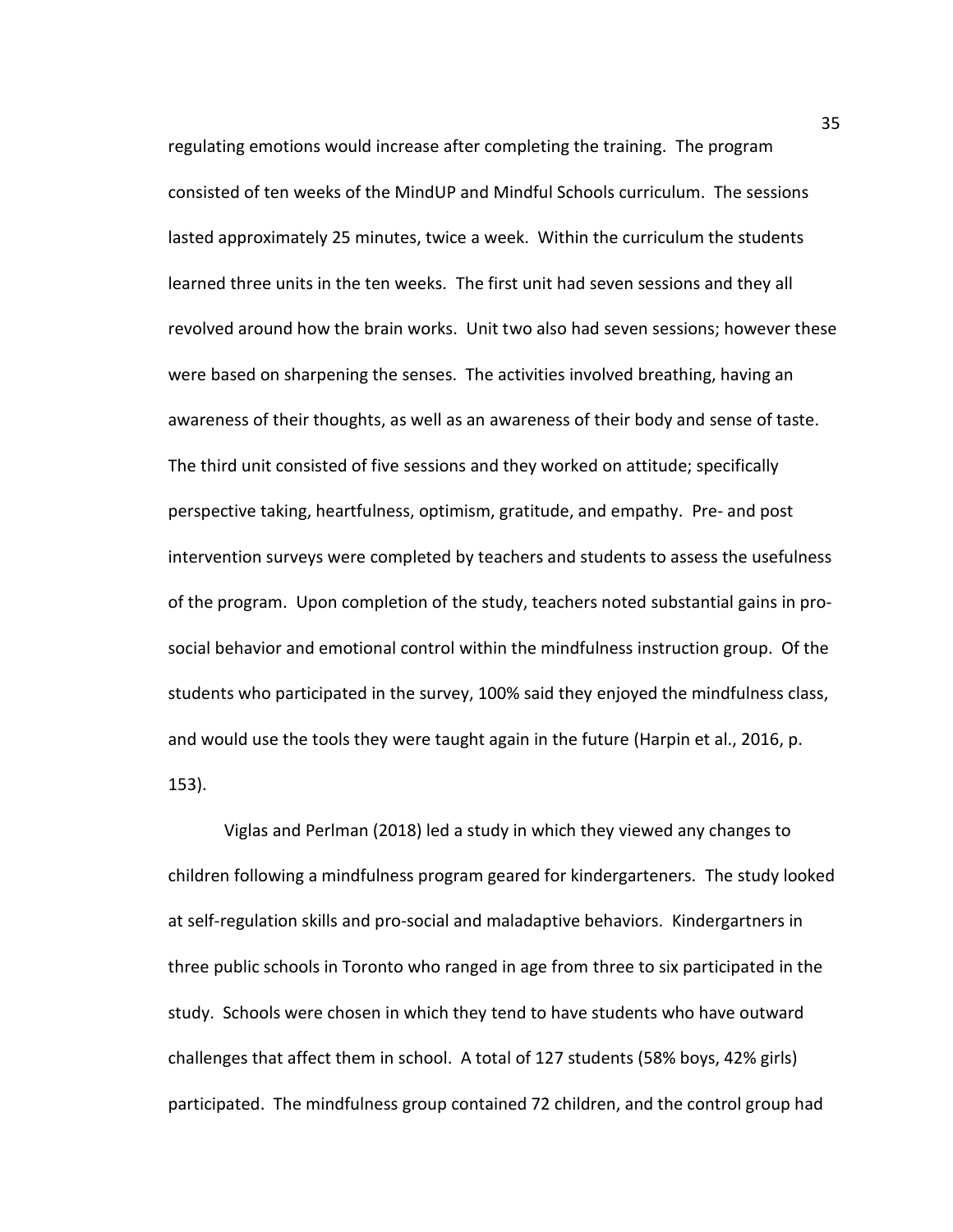55. The program contained 18 twenty minute lessons over a three week period. Students were to draw or write in their journals upon the completion of each lesson. The lessons consisted of internal (breathing) and external practices (walking, eating, seeing, etc). The results indicated that those in the intervention group had substantially stronger self-regulation skills than those in the control group post-intervention (Viglas & Perlman, 2018). Engaging in programs that focus primarily on getting children to complete items that aid self-regulation tend to help them improve these skills over time. Teachers noted students in the mindfulness groups improved greater in their pro-social behavior in comparison to the control group. The mindfulness group improved on all five items that made up the assessment as well as all five items on the hyperactivity scale. Those that had lower self-regulation and pro-social skills prior to the intervention in turn had greatest increase in the end.

School systems are working towards implementing meditation and mindfulness training within their buildings. It is believed that meditation creates changes within the brain which help foster concepts that students can continue to utilize upon graduation; cognitive functioning and emotional regulation. Meditation has shown the ability to assist with concentration and learning. For this reason Waters, Barsky, Ridd, and Allen (2015) conducted a review of 15 studies that looked at different types of meditation in relation to well-being, social competence, and academic achievement in order to assist school systems with determining which programming would be beneficial. Within the 15 reviewed studies it was determined that 1797 students were included in the data of effectiveness. Each study was reviewed to determine the country of the study, the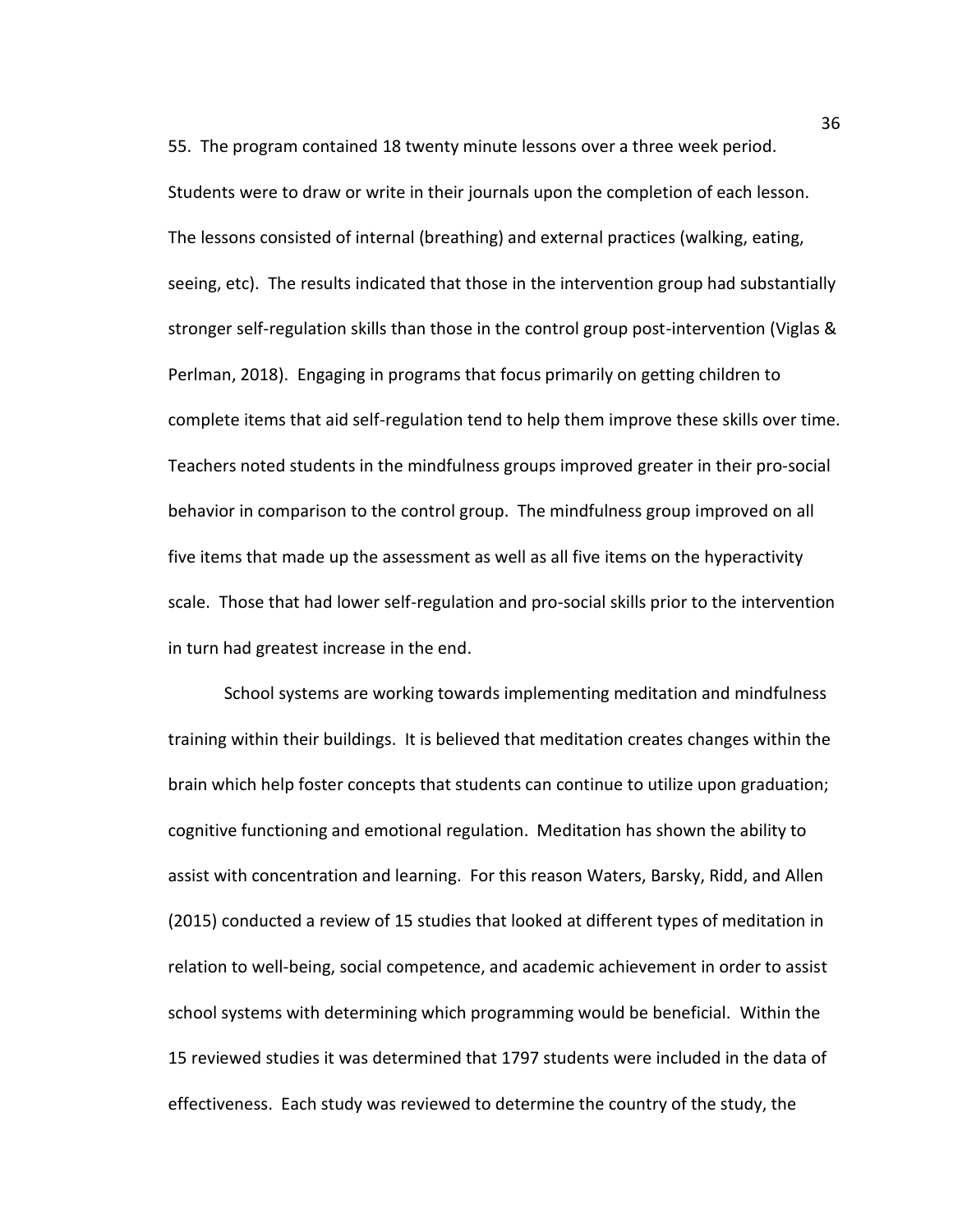sample size the ages of the students, what type of program, the frequency and duration of the program, and who delivered the program. All of the information was listed into tables. Each study was then looked at to determine if it had data that identified the effects it had on well-being, social competence, or academic achievement. Of the 15 studies, nine included information on well-being, six on social competence, and three on academic achievement. Transcendental Meditation was determined to be more prominent in significant results (84%) in comparison to mindfulness and other mixed meditation programs (30%). It was noted that the Transcendental Meditation programs tended to be longer in duration which could have resulted in more significant scores. Also, the programs that took 24 weeks or more also showed significantly impacted cognitive functioning. The age of the student also impacted the results as high school students appeared more impacted by meditation than elementary students. The overall findings in the article noted that well-being and social competence were impacted by meditation more time would need to be spent researching the effects on meditation and academic achievement. Results of the study indicate that there were immediate effects on behavior, and meditation can reduce stress. The studies that were viewed encourage positive states and well-being rather than reducing negative outcomes. Students believed that mindfulness techniques aided them in anger management, which help with positive social experiences with peers.

"Many urban youth in the U.S. experience inevitable and unremitting stresses, including poverty, failing educational systems, and exposure to community and interpersonal violence," (Sibinga et al., 2011, p. 213). A study in which the effect of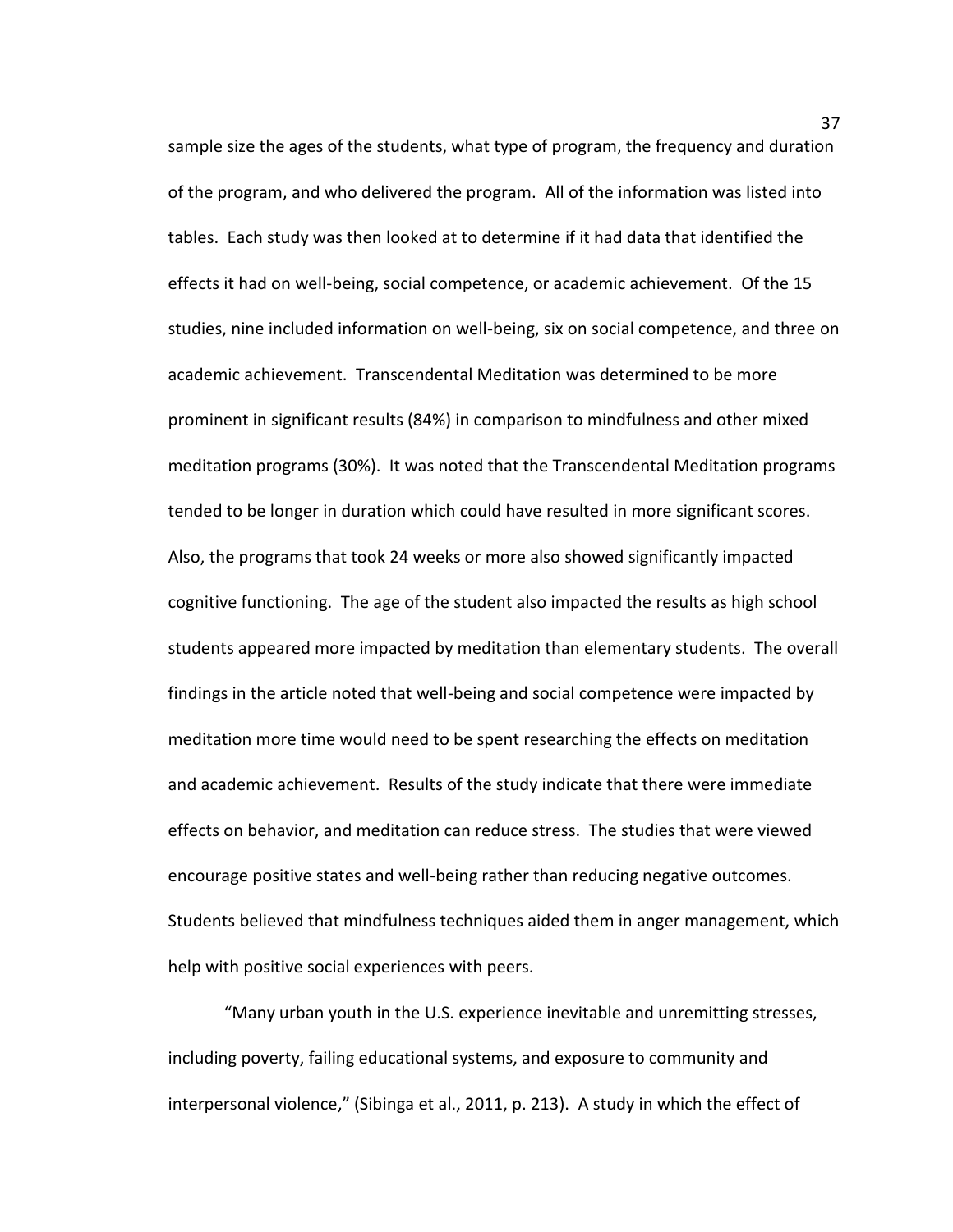Mindfulness-Based Training for underserved urban youth ages 13-21 was performed by Sibinga, Kerrigan, Stewart, Johns, Magyari, and Ellen in 2011. Those that participated in the study were HIV infected at-risk urban youth, whom did not have substantial cognitive, behavioral, or psychiatric disorder. In total, 26 youth were present for at least five sessions and were deemed finishers of the program. Data was only given for 19 of them. The program consisted of three components;1) didactic material related to mindfulness, meditation, yoga, and the mind-body connection, 2) experiential practice of various mindfulness meditations, mindful yoga, and the "body scan, 3) group discussions focused on the application of mindfulness to everyday situations and problem-solving related to barriers of effective practice (Sibinga et al., 2011, p. 214). Three measures were used to collect data and then the data was divided into both quantitative and qualitative data and analyzed. Quantitative data found that the completion of the program correlated with those in the program displaying decreases in general and emotional discomfort as well as hostility. Improvements of borderline statistical significance were seen in the domains of somatization and paranoid ideation (Sibinga et al., 2011, p. 217). Participants within the program were consulted within four weeks of finishing the program and their responses led to qualitative data that could be analyzed. Upon completion of the program each student participating was able to say something positive about their experience with the Mindfulness-Based Training. They all found at least one method they enjoyed. Breathing appeared to help the most with interpersonal relationships. A decrease in stress, improvements in concentration and greater confidence appear to help with doing better in school.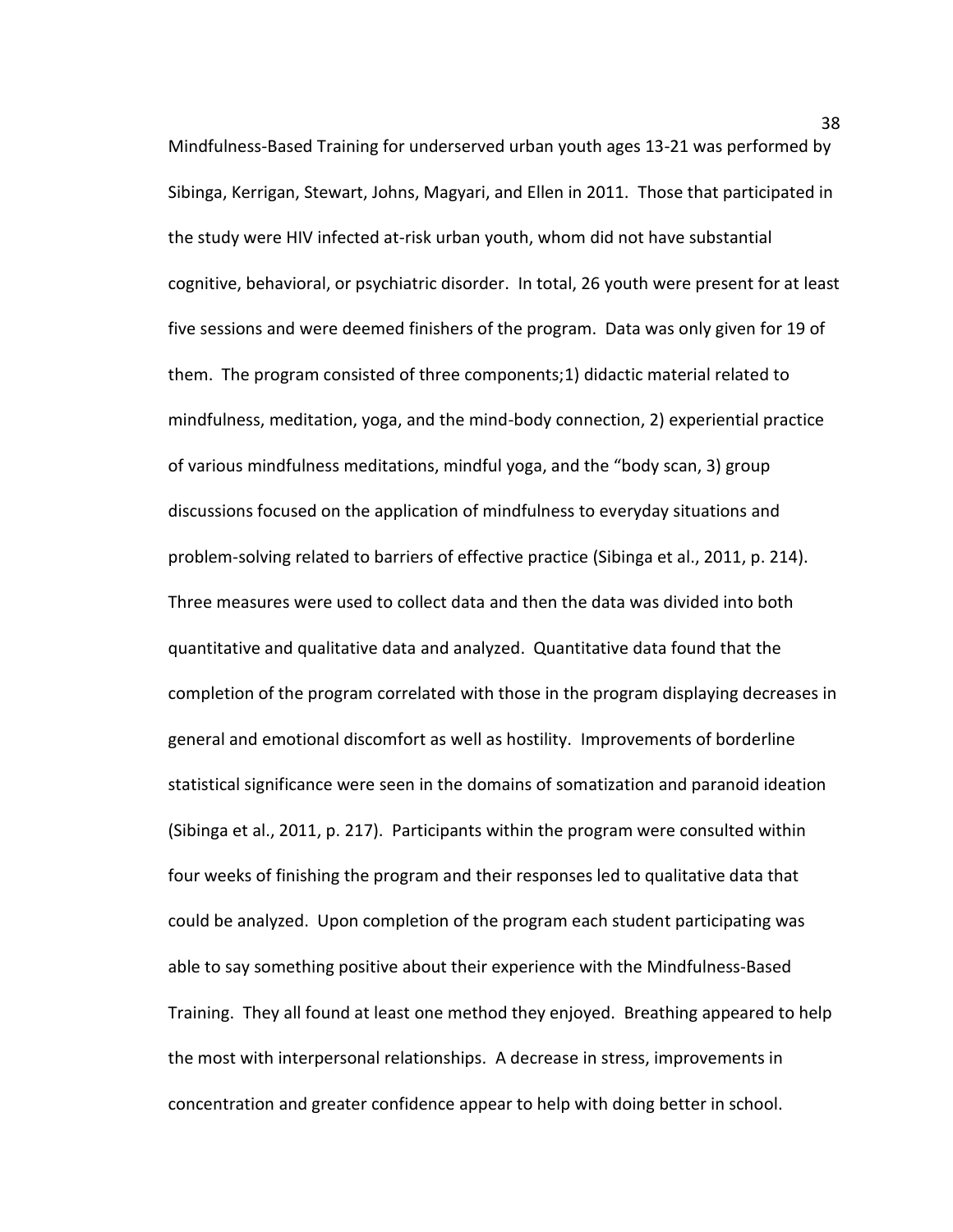Students noted they were more aware in class and less zoned out. The Mindfulness-Based Training helped with overall health, sleeping became easier, weight loss, and feeling more refreshed.

"Mindfulness is a protective factor for youth in any population because of its potential to alleviate emotional distress that all youth may face, including feelings of anger, anxiety, or depression" (Viafora et al., 2015, p. 1180). Viafora et al. (2015) led a study with a traditional charter school as well as a non-traditional charter school which works with youth who are currently homeless or have recently been homeless. The study was on evaluating whether an eight week mindfulness course would elicit students learning coping skills that were protective. In total 63 students from four middle school class rooms in San Diego, ages 11-13 participated. The Mindfulness-Based Training was eight weeks in length, with 45 minute weekly sessions. The sessions typically began with a mindful listening exercise, then short discussions occurred as to what they'd practice at home, and then new set of mindfulness practices were presented. Different ideas were taught to students to utilize mindfulness for different aspects of their lives. Some of the skills involved using mindfulness to help with test taking, to help manage difficult emotions and remember happy experiences, and to focus on paying attention to not only themselves, but the others around them as well. Three scales were used to evaluate the benefits. Overall results suggest students benefited from learning Mindfulness-Based Training. The students in the homelessness group noted they were more apt to use mindfulness ideas in their daily lives. They also saw the course as positive. Standardized measures displayed different results. When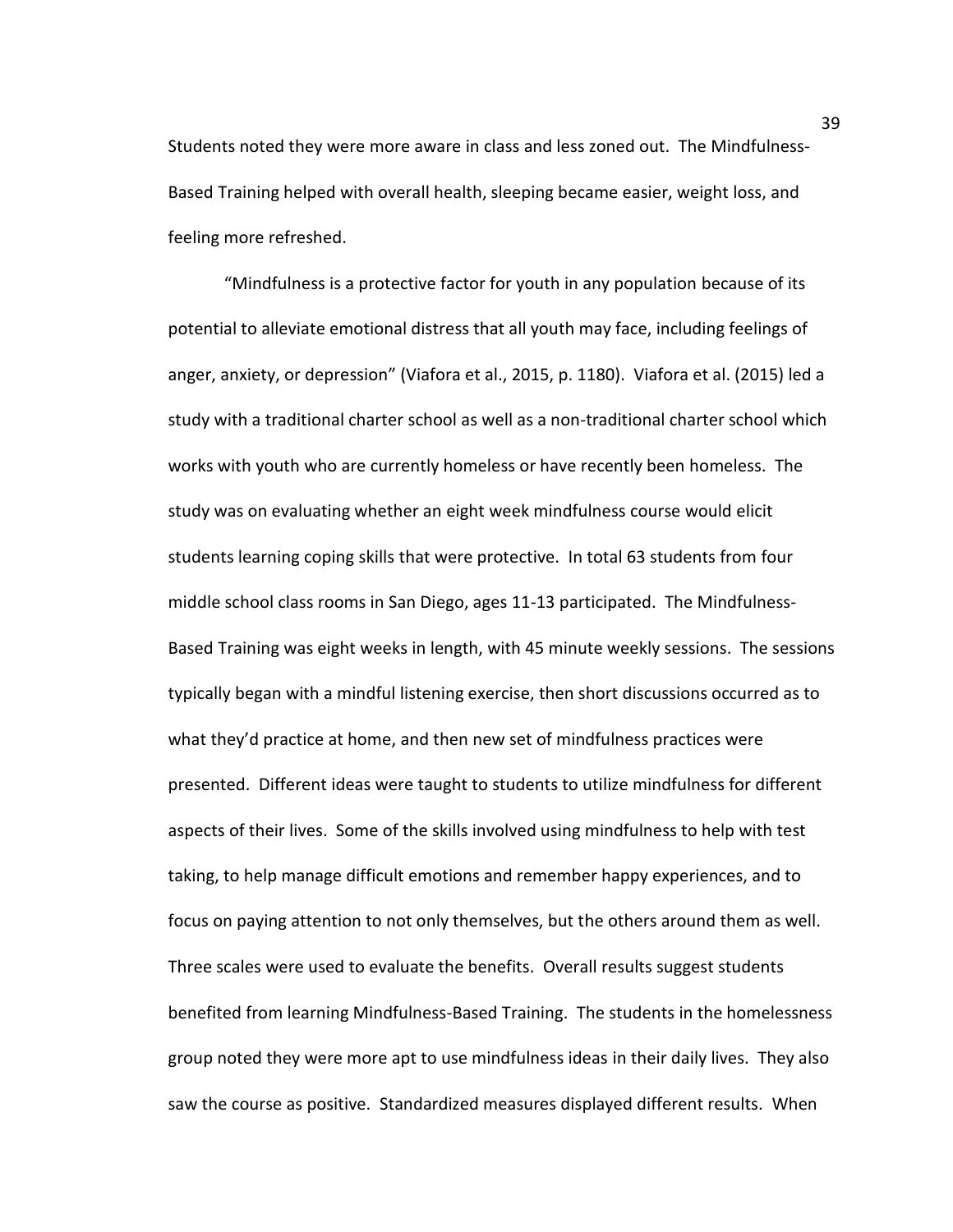viewing standardized tests the students that were in the homelessness group didn't exhibit any noteworthy changes from pre-to-post test, whereas those in the other group improved on the Child Acceptance and Mindfulness Measure. Even though the standardized results weren't significant for the homeless group, both groups expressed positive experiences. In the homelessness group, 79% reported that mindfulness has helped them at school, and also helped with managing anger. Being more patient was also a positive they noticed. In self-reports, both groups believed mindfulness practice helped them feel less stressed, more relaxed, more patient, more concentrated, and more alert (Viafora et al., 2014).

School-based mindfulness intervention has the ability to impact mental health and emotional control among adolescents. Fung, Kim, Jin, Chen, Bear, and Lau completed a randomized trial in 2018 assess the impact school-based mindfulness intervention had on ethnic minority youth (Fung et al., 2018). The study had three goals. The first goal was to determine if school-based mindfulness programs were effective in decreasing mental health symptoms. The second goal was to assess various emotion control strategies as a way of helping. The final goal was to look into baseline measurements of mental health, youth acculturation and ethnicity, and assess how this program could potentially impact those areas. The study was partnership between two universities and a local school district in the greater Los Angeles area (Alhambra Unified District). Ninth grade students took part in the intervention over the course of two school years, 2013-14, and 2014-15. A total of 145 students were split into two cohorts, and then each cohort was divided by each school. Two control groups and two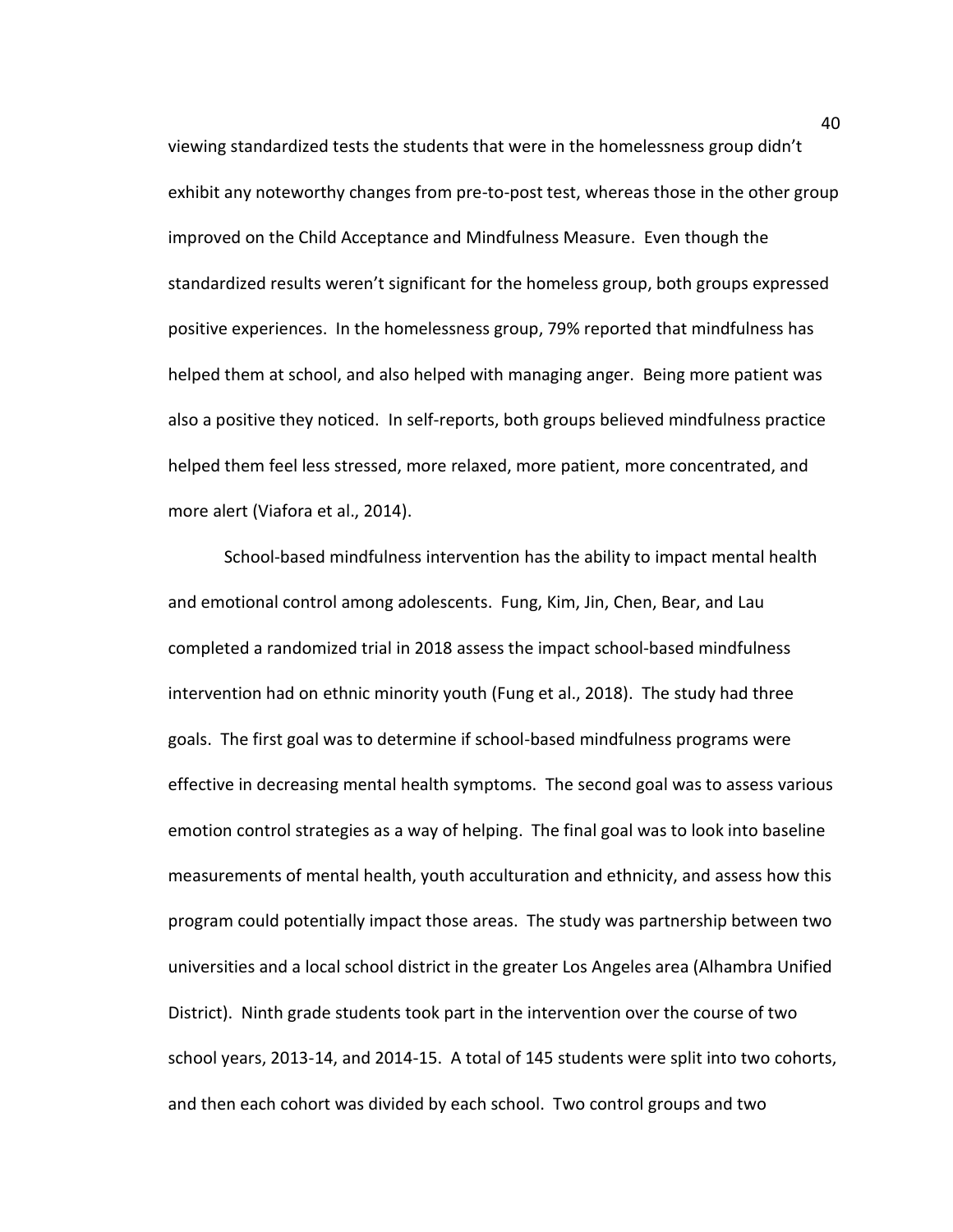mindfulness groups were located at each high school. No more than ten students were allowed in each group. The students participated in the Learn to Breathe program, which consisted of 12 sessions, lasting 50 minutes each. There are six core themes in the Learn to Breathe program; 1) body awareness (body), 2) understanding and working with thoughts (reflection), 3) understanding and working with feelings (emotions), 4) integrating awareness of thoughts, feelings and bodily sensations (attention), 5) reducing harmful self-judgments (tenderness), 6) integrating mindful awareness into daily life (habit) (Fung et al., 2018). At the start of every new session the instructor started with mindful breathing. After the mindful breathing, a quick homework review was conducted followed by a short presentation of the current week's theme. Students's then participated in a new group mindfulness meditation practice, and were given a homework assignment that involved that day's lesson. The students were assessed using; the Youth Self-Report, Perceived Stress Scale, Emotion Regulation Questionnaire for Children and Adolescents, Emotional Approach Coping Scale, the Avoidance and Fusion Questionnaire for Youth, the Children's Response Styles Questionnaire, the Heritage Language Culturation Scale, and the post-intervention satisfaction questionnaire (Fung et al., 2018). The results indicate school-based mindfulness interventions were successful in decreasing behavior problems and improving emotion. When analyzing the results, youth who were immediately treated presented with fewer internalizing problems and how they perceived their stress.

In regard to decreasing deep thoughts and increasing cognitive reappraisal, as well as altering the way students process and respond emotionally, MBT was effective.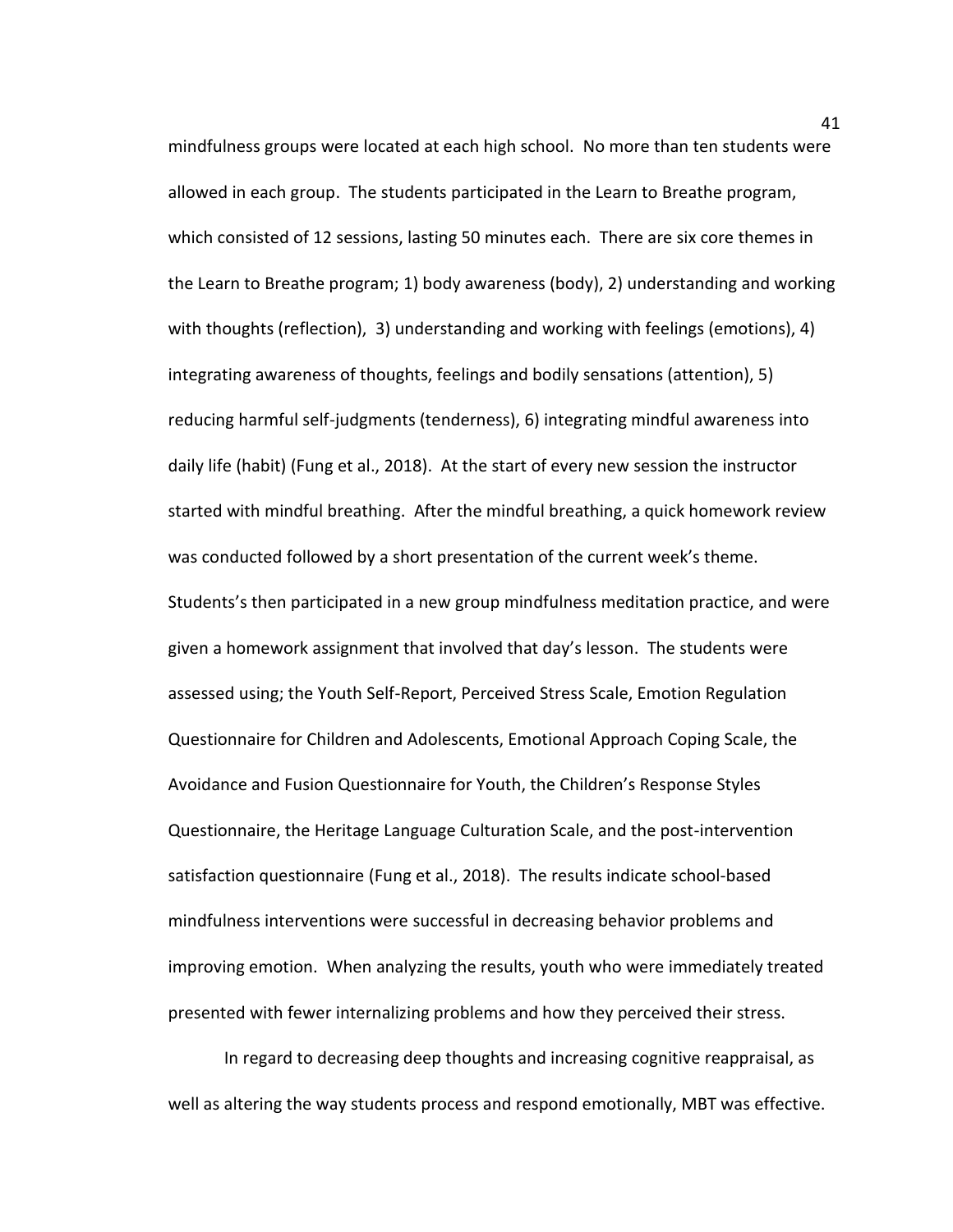**Mindfulness-Based Training and Its Effect on Academic Achievement.** 

 Throughout the course of history, academics have been viewed as an important aspect of one's upbringing. With the ever changing dynamics of life, and the rigor of school changing, a few studies researched how mindfulness based training affects academic achievement in children aged 13 and younger.

Fourth and fifth grade students were assessed on a variety of components in a study conducted by Schonert-Reichl, Stewart Lawlor, Abbott, Thomson Oberlander, and Diamond in 2015. Schonert-Reichl et al. (2015) chose to focus on fourth and fifth graders because it was suggested that "it is during this developmental period that children's personalities, behaviors, and competencies begin to consolidate into forms that persist into adolescence and childhood" (Schonert-Reichl et al., 2015, p. 53). One area specific to the study was to view the scores of 99 fourth and fifth graders in Canada on math achievement tests after participating in a mindfulness-based training program. The program MindUP was used over 12 weeks, with each lesson lasting approximately 50 minutes. The academic portion of this study looked at students' math grades at the end of the school year via teacher ratings. Upon completion of the program students who were involved in the MindUP program as compared to those in the control group, "showed a trend of higher year-end math grades and displayed a 15% gain in math achievement" (Schonert-Reichl et al., 2015, p. 61).

 Kindergarten students were the focus of a study conducted by Shoval, Sharir, and Arnon in 2018. The study aimed to look at the idea that integrating movement into classrooms can help with academic achievement of kindergarten students. One

42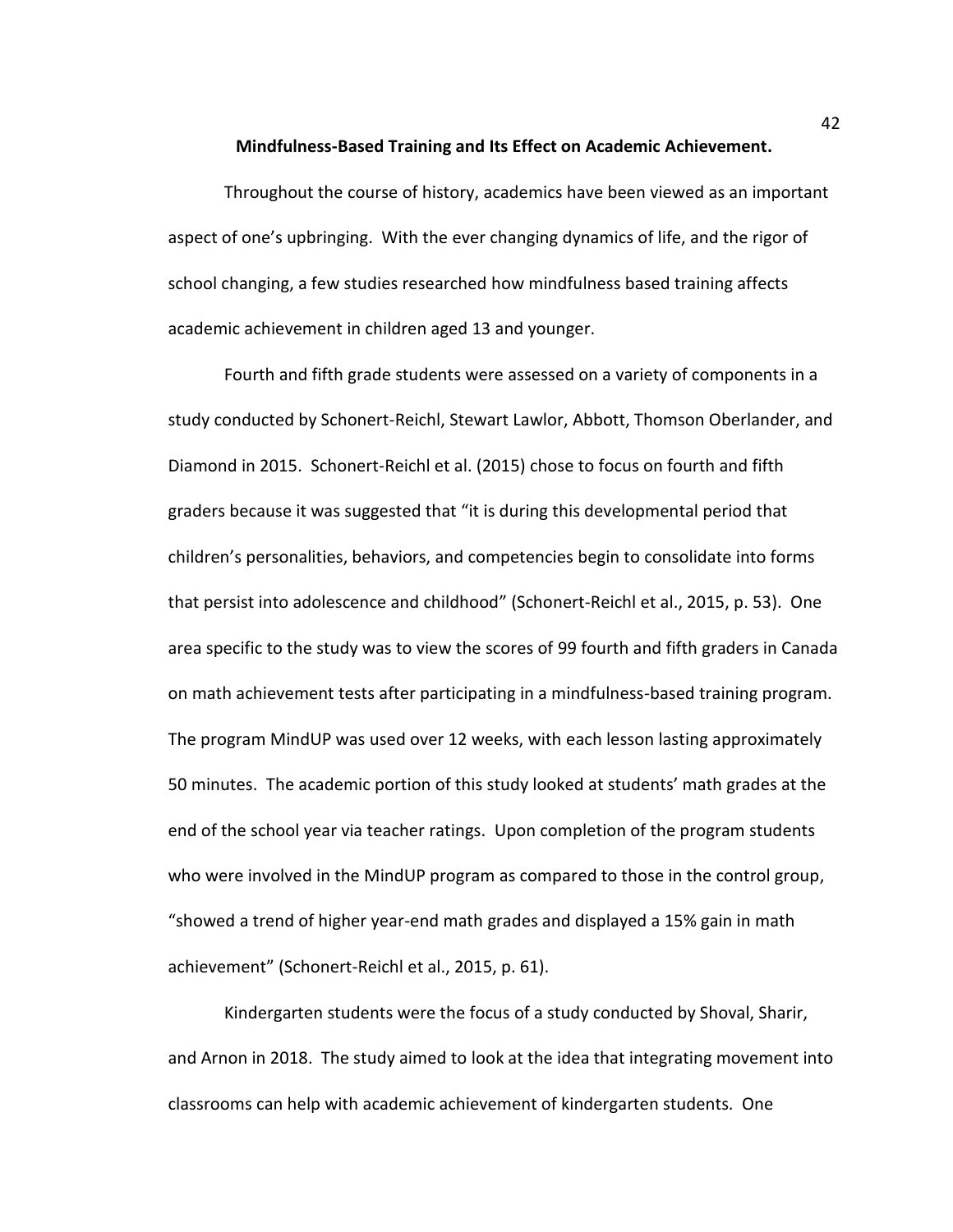hundred sixty kindergartners in a rural school district in the center of the country participated in the study. Students were sorted amongst three groups, 1) mindful movement, 61 children; 2) movement for its own sake, 54 children, and 3) control group, 45 children (Shoval et al., 2018). The children were randomly selected for the groups. In all three groups the length of time spent doing physical activity was consistent. The mindful movement group had indoor and outdoor learning environments that also had academic learning implemented. The students' activities which incorporated movement lasted for 90 minutes each day. Some of the activities they participated in included, writing numbers on shelves of climbing equipment, balancing on wooden blocks in the shapes of letters, as well as other movement activities that incorporated purposeful movement. The movement for its own sake group also had indoor and outdoor learning environments. Some of the activities they had available were; having playground facilities, and different types of objects to manipulate. The students in the control group learned in a conventional kindergarten. The students were administered a Mathematics Achievement Test, a Comprehensive Reading Test, a non-verbal intelligence test examining logic skills, and a sequencing test. The results of the study found that "children who were exposed to mindful movement, where they learned and played in a learning environment in which they could experience mindful movements, attained a significantly higher level of achievement that the other children" (Shoval et al., 2018, p. 362).

"Mindfulness strongly, significantly, and positively correlates with executive function, which positively relates to academic performance" (Lu et al., 2017, p. 56). This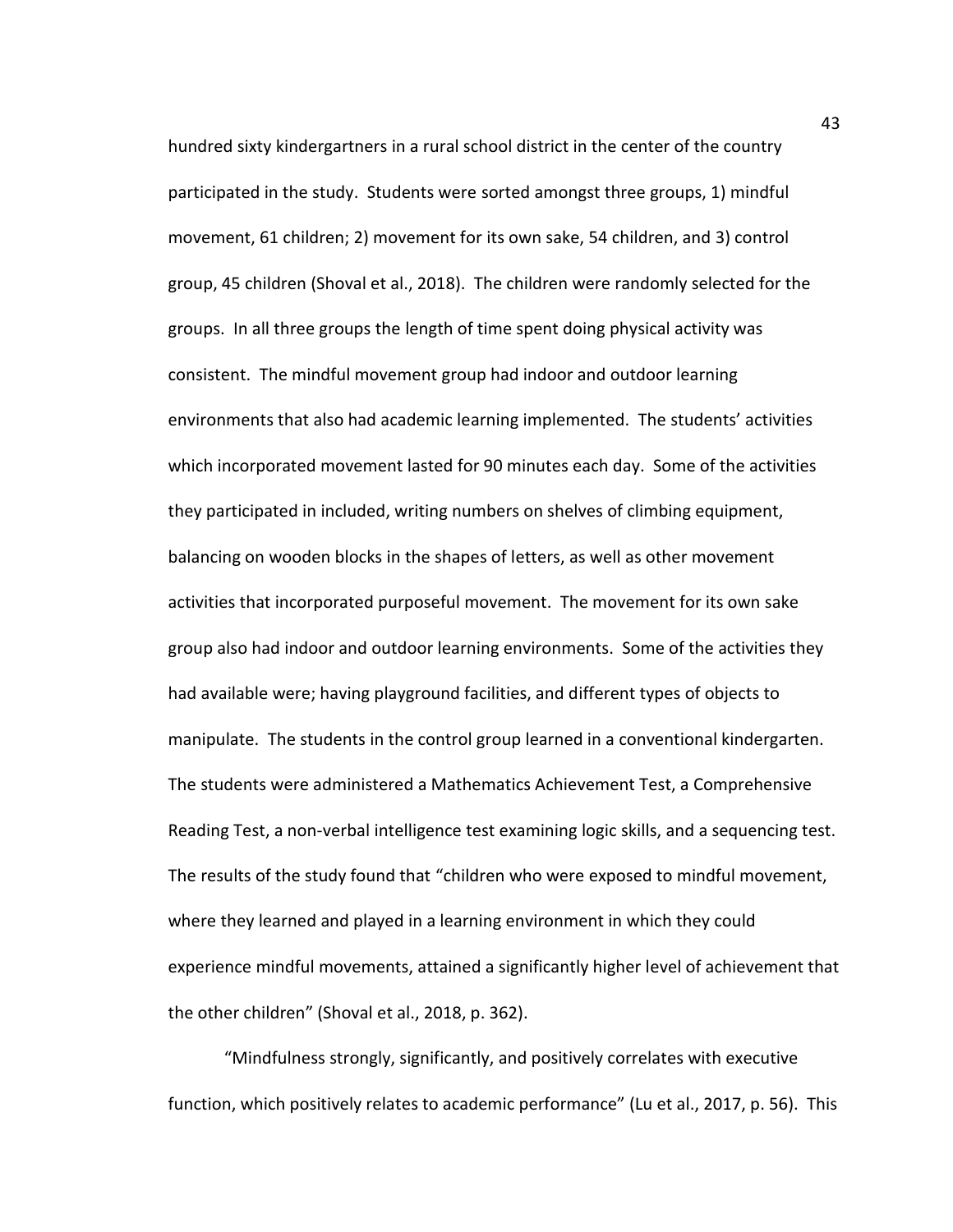statement was made evident in a study conducted by Lu, Huang, and Rios in 2017. The purpose of the study was to assess the association between mindfulness and child academic performance as well as assess the role executive functioning plays. The study was unique in that it did not teach mindfulness to students; however it asked questions relating to mindfulness that students possible already had. Two elementary schools in Beijing provided the subjects of the study. Fifth grade students in two migrant schools were asked to take part in the study and information ended up coming from five classes of anywhere from 32 to 50 students. Students completed a survey that had a variety of questions involving their executive functioning skills, their own perceived view on mindfulness, and well as demographic information. Teachers reported academic scores. The results were the children who displayed a high level of executive functioning also displayed a high level of mindfulness, and those who displayed the highest level of mindfulness in turn also had the highest Chinese, Math, and English grades. "Mindfulness helps children concentrate, organize, and persevere. Altogether, these aspects correlate with greater child executive function and learning ability," (Lu et al., 2017, p. 56).

 Adolescent aged students academics were also affected after mindfulness awareness and training. Milligan, Cosme, Wolfe Miscio, Mintz, Hamilton, Cox, Woon, Gage, and Phillips conducted a study in 2017 in which they looked at the effects a mixed martial arts training would have on at-risk high school students. The study had positive impacts on academics upon its completion. Students ages 11—14 took part in the study in a rural high school. Thirty-six students completed the program and twenty-four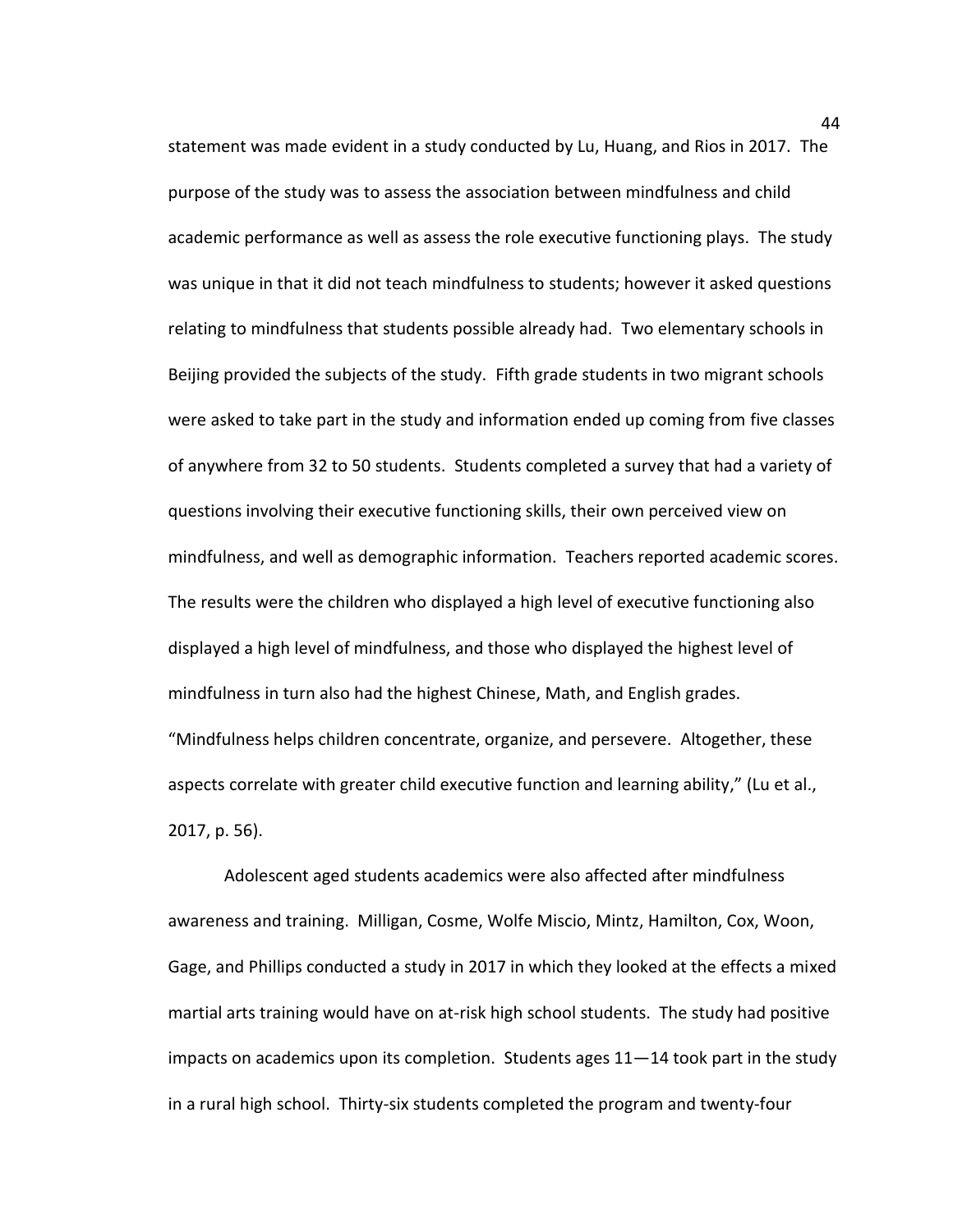participated in the follow-up interviews. Mental health agencies referred ten of the students, schools referred nine students, and five students referred themselves to the program. The program consisted of a mindfulness program where students were excused from the class right before lunch once a week for 20 weeks. A children's mental health therapist with expansive experience working in the field as well as a high school teacher with a black belt in karate were the instructors of the program. Both the students and teachers were interviewed during and at completion of the program in order to gauge the effects of the program. Academically following the program students took more risks. According to teachers more work was being completed, students persisted with tasks, listened and focused better in class, improved in group work, and had a decrease in test anxiety (Milligan et al., 2017, p. 340). The students approach to school work also improved and they were able to listen to teachers and work through difficult tasks.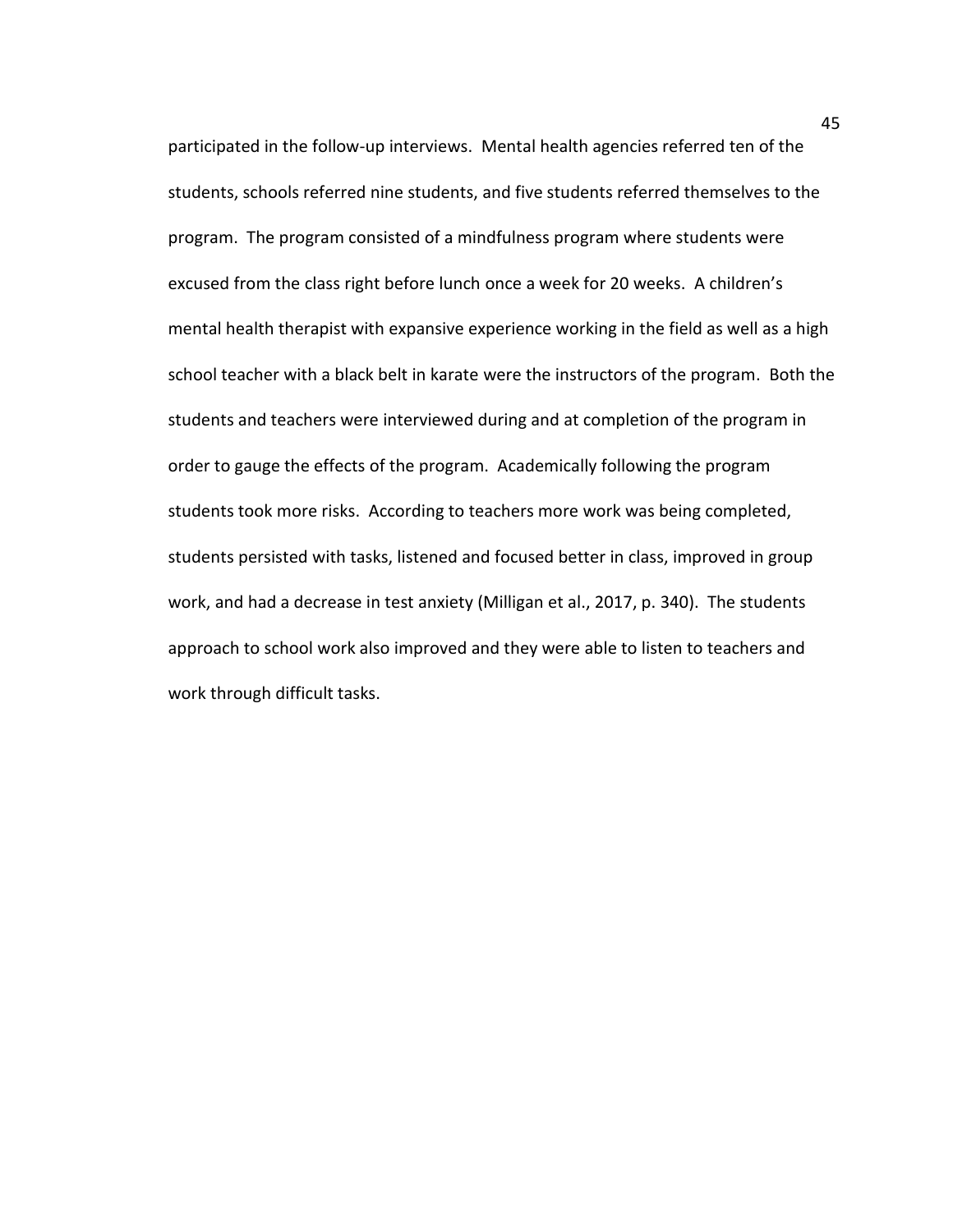#### **CHAPTER III: DISCUSSION AND SUMMARY**

#### **Summary of Literature**

In reviewing all of the literature on mindfulness-based programs it was evident that these types of programs had positive impacts on behavior and academic achievement. Even the easiest to administer program can cause results that are promising and noteworthy with regard to positive behavior and cognitive changes in children (Black & Fernando, 2014; Fung et al., 2018; Schonert-Reichl et al., 2015). Viafora also noted, "A consistently applied mindfulness program integrated into a school program may offer students opportunities to not only cultivate stronger emotional health in their lives, but also enhance their attention capacities and academic success" (Viafora, 2015, p. 1189).

In analyzing literature on behavior in terms of attention, anxiety, stress, coping, and prosocial behaviors, mindfulness-based programs have impacted students. A main focus of these programs led to students strengthening their ability to sustain attention and disengage from those situations that elicit distress and to focus on the current situation at hand (Felver et al., 2017; Singh et al., 2010, 2014).

In regard to attention, students who participated in the studies were more apt to focus for longer periods of time. Mindful movement is likely to give confidence to children to persist in paying attention and learning for long stretches of time. Students that participated in the studies noted that they were able to keep more awareness on their own attention and how their focus was (Shoval et al., 2018; Singh et al., 2014; Van der Oord et al., 2012).

46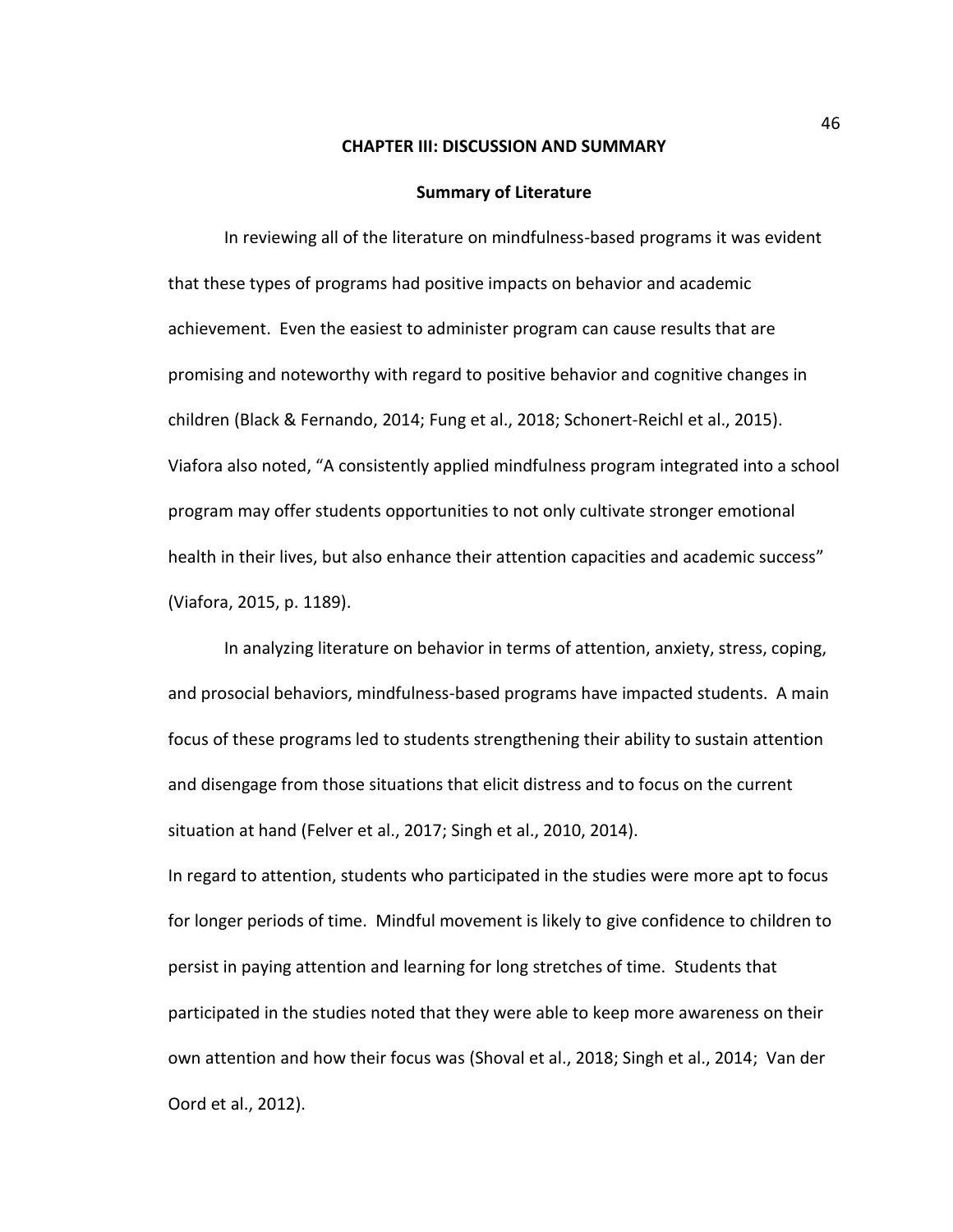Anxiety was another area in which the studies showed a positive impact due to Mindfulness-Based Training. Students who had significantly high levels of anxiety were found to be able to better manage their anxiety and behaviors upon completion of a mindfulness-based program (Semple et al., 2010). Students who performed pre and post-tests on anxiety were also able to show that an increase in mindfulness was associated with less anxiety on post-test scores (Anila & Dhanalakshmi, 2016; Semple et al., 2010).

Stress and lack of coping skills are areas in which many of our young people have difficulty with. A review of the studies indicated that these skills have a tendency to increase once a child has learned a mindfulness technique (Mendleson et al., 2010). When students learn to manage their emotions and stress it is a valuable tool to help them lessen involuntary responses to stressors and help them with staying in the moment, responding rather than reacting, and encouraging positive states (Cheek et al., 2017; Mendleson et al., 2010; Milligan et al., 2017; Waters et al., 2015). Emotional regulation and coping have been identified to have been increased upon completion of mindfulness-based programs (Bannirchelvam et al., 2017). Mindfulness approaches are viable in assisting students in coping with stressors and meeting social-emotional goals. The more students participate in in-class mindfulness activities the more apt they were to trying them at home or at a later time in school (Martinez & Zhao, 2018; Sheinman et al., 2018).

Prosocial behavior was also impacted positively as students who participated in mindfulness became more aware of social aspects and in learning these skills student's

47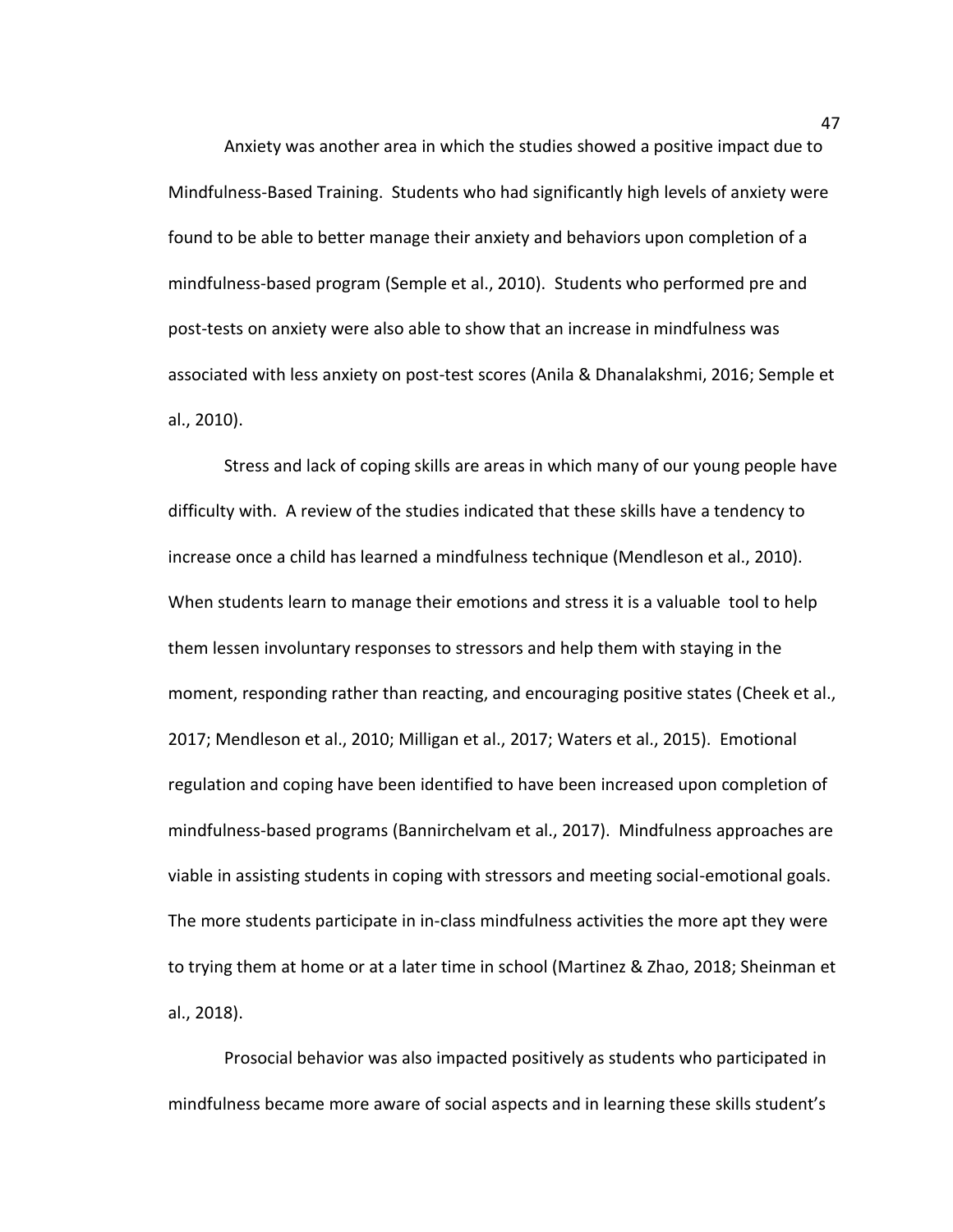felt as though it helped them with anger management. This allowed them to have positive social experiences because they focused on what they could control instead of what they couldn't (Jennings et al., 2017; Hjeltmes et al., 2017; Viglas et al., 2018). Within the school setting there are times students can struggle with participating in groups and initiating interactions which can appear as avoidance. Mindfulness-based training aided these students to approach these situations with a more open mind (Milligan et al., 2017). As a result of Mindfulness–Based Training students had a perceived improvement in interpersonal relationships, school achievement, and reduced stress (Sibinga et al., 2017).

Mindfulness-Based Training programs in the studies reviewed appeared to have an overall positive effect on students' self-esteem, self-awareness, self-compassion, and self-control. Many of the students who participated in the studies identified as being calmer overall, having better self-control, more self-efficacy, more adaptability, and overall more optimism. They also felt as though their vulnerability decreased with this training (Ardern, 2016; Ager et al., 2015; Black & Fernando, 2014; Malow & Austin, 2016; Milligan et al., 2017; Ngar-Sze & Ming-Tak, 2011; Viglas et al., 2018). Students also became less self-centered and in turn classrooms became calmer because students were more aware of their relationships with other students (Cheek et al., 2017). Children that have also faced traumatic experiences in their life can benefit from mindfulness as it helps to create resiliency within them (Harpin et al., 2016).

Problem solving skills also increased with mindfulness training. Students were able to identify real-life situations that they struggled with and how they could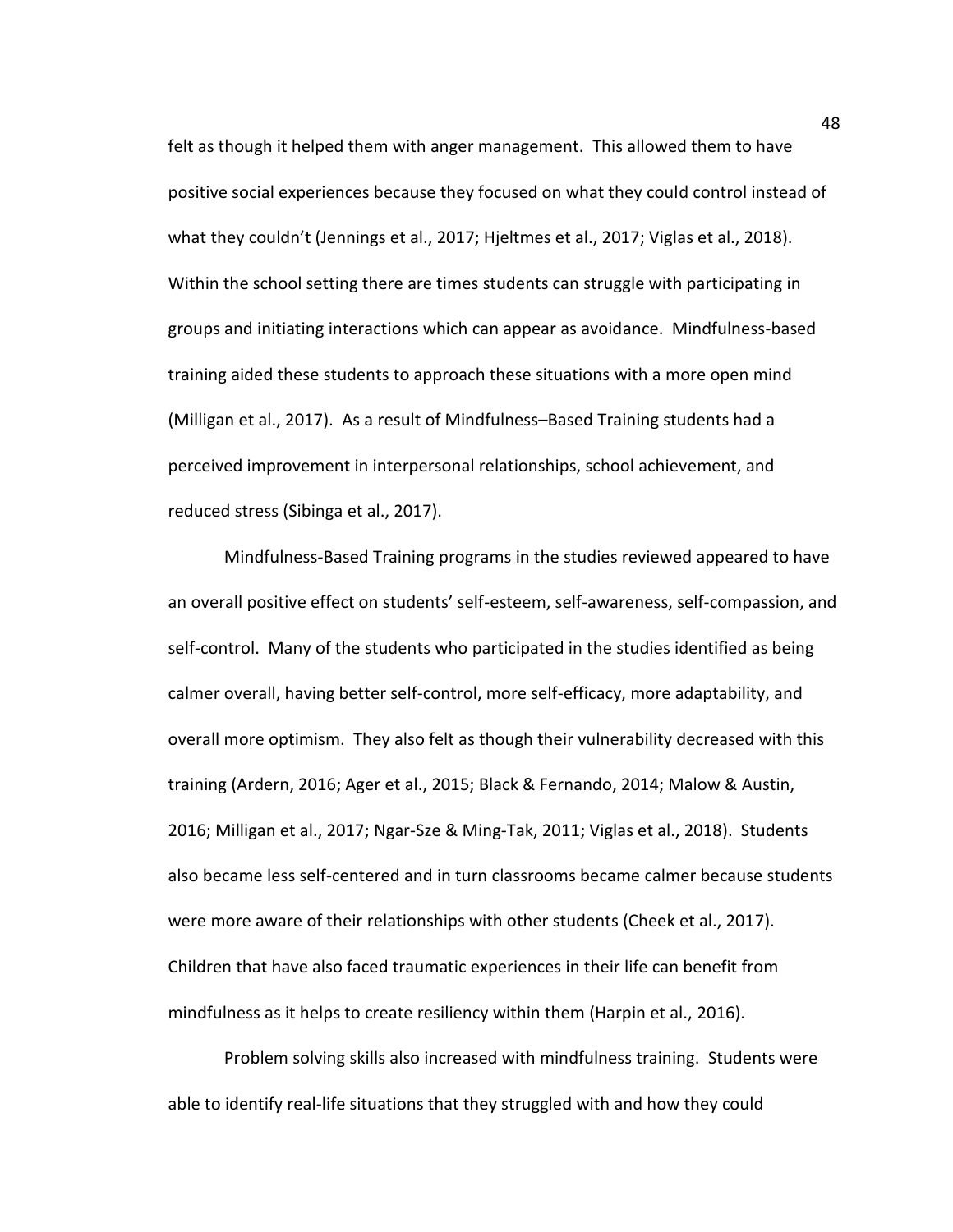cope/deal with them independently when they had mindful movement integrated into their learning as well as develop conflict monitoring skills (Ager et al., 2015; Cheek et al., 2017; Shoval et al., 2018).

Another strong attribute that was developed was an increase in executive functioning which helped with both behavior and academics (Razza et al., 2015; Schonert-Reichl et al., 2015; Van de Weijer-Bergsma et al., 2013). Within the research the number of studies that monitored the impact Mindfulness-Based Training had on academic achievement was very limited. However, the studies that did research the impact did show promising results. The skills learned could correlate to success in the classroom as children who participated were able to cope more successfully and showed higher scores on their achievement tests (Shoval et al., 2018; Viglas et al., 2018). "Better attentional skills may mediate improvements in academic achievements, as selfregulation has been shown to improve academic competence" (Tarrasch, 2018, p. 2639). Increases were shown in post-test academic scores as well as academic engagement (Anila & Dhanalakshmi, 2016; Harpin et al., 2016; Milligan et al., 2017). When MBT programs are being implemented in the school it can affect the whole child including academic achievement, "Mindfulness-Based Programs offer a variety of benefits for the healthy development of skills related to success in the classroom" (Viglas et al., 2018, p. 1156). While Mindfulness-Based Training studies are still relatively new in terms of length of time researched the initial reports indicate that Mindfulness-Based Training can positively impact our youth both behaviorally and academically.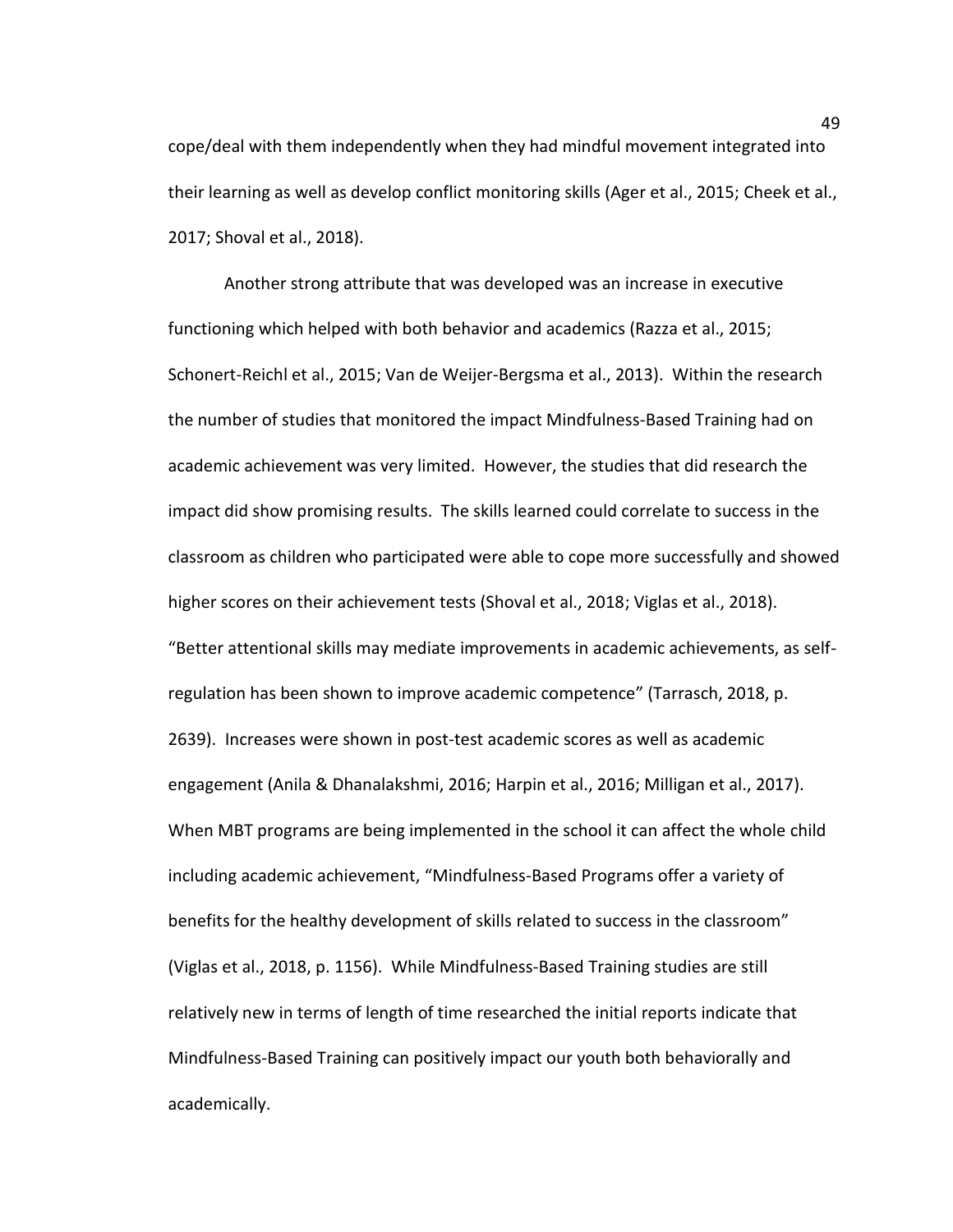#### **Limitations of the Research**

The research conducted for this review incorporated only published empirical studies from peer-reviewed journals from 2010-2018. The parameters of the search included articles that focused on Mindfulness-Based Training and the effects it had on youth in regard to behavior and academic achievement. The scope of the research was narrowed down to articles that incorporated school-aged children and adolescents. The original research was intended to focus on general education and special education classrooms. The research was not specifically narrowed down into those different types of classrooms so the search needed to be broadened in order to locate more articles that displayed information the research questions were looking for in regard to the effect MBT had on behavior and academic achievement. The key words that were used in these searches included "mindfulness in schools," "achievement," "behavior," "ADHD," "Anxiety," "Stress," and "effects on classroom."

Research on this topic had a tendency to be relatively new in regard to dates, with most studies occurring between the years 2015-2018. There were some limitations in regard to answering the research question, most notably how mindfulness based training effects academic achievement. A few of the articles were primarily about mindfulness and academics within the classroom, while a few others had limited information on how academics were affected by the training. Many of these articles would mention academics in a small section of the research. Another limiting factor to the research was that the topic could be rather broad in finding research. It took some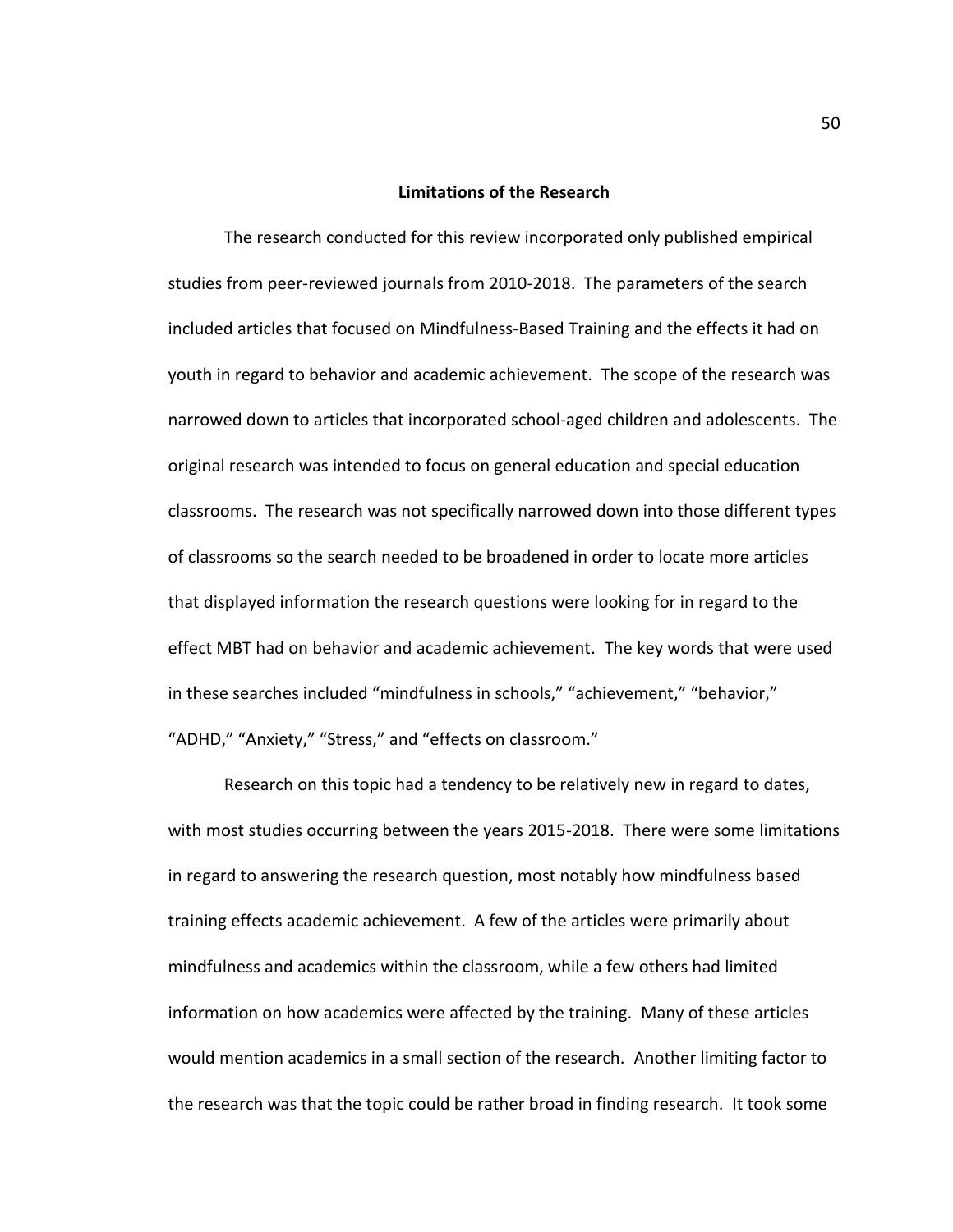time to identify the appropriate key words in order to narrow the research down to what the research question was asking. There are some Mindfulness-Based Training articles that occurred outside of a school setting but occurred with school-aged children that did not support the research question.

#### **Implications for Future Research**

 As the research on this topic continues to develop there are other avenues that could be researched in order to expand what is already out there in a way to provide greater insight into how mindfulness-based training affects young people.

While many of the studies provided positive feedback the amount of participants in some of the studies was very limited. Providing a larger number of individuals will allow researchers to have a better understanding of how Mindfulness-Based Training can impact a larger more diverse group.

Another gap in the research was in assessing the long-term effects of mindfulness-based training. Within many of the studies that were reviewed it appeared that the time that was done to follow-up on the studies was very limited. While many studies provided positive feedback, there wasn't much follow-up as to how students performed with these tasks after six weeks post-intervention.

Many of the studies that were conducted involved students with differing backgrounds in regard to socio-economic status and disabilities involving attention, anxiety, and behavior. Continued research that focuses primarily on mindfulness-based training and how it affects young people with moderate to severe disabilities would be another area in which this topic and its' research could be expanded.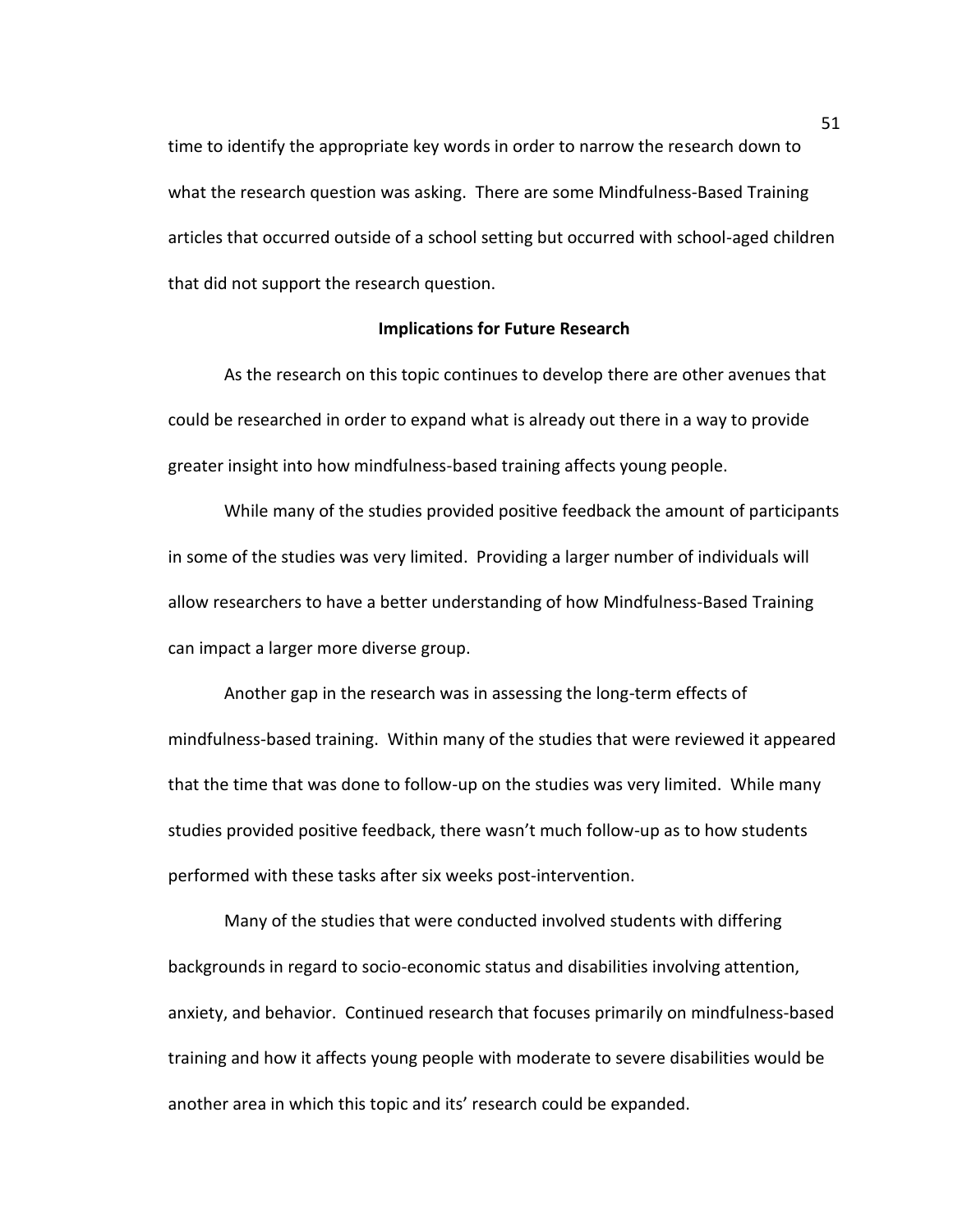Overall, it appears that mindfulness-based training and the research conducted is starting to evolve with more people interested in the topic.

#### **Implications for Professional Application**

 As an educator, the information provided in the studies was extremely valuable. In all 35 studies reviewed, there were positive results attributed to incorporating mindfulness-based programming into students' everyday lives, most notably in the school setting.

With the continued amount of stressors that are put on our youth every day, providing time within the school day for them to focus on being mindful, whether through breathing or other exercises, would allow for them to be more focused within the classroom and in turn have the tendency to improve executive functioning skills, behavior, and also assist with concentration on academic tasks that are deemed important (Bannirchelvam et al., 2017; Lu et al., 2017).

 Integrating mindfulness-based programming can benefit school districts. As educators it could be valuable to introduce mindfulness-based programming at a young age and continue to work on this throughout the child's educational career so that it almost becomes effortless in their approach to using these skills to focus in both typical daily tasks, as well as rigorous, unexpected situations. Students who learned to use these techniques have been able to transfer skills into their everyday lives when they felt overwhelmed with real-life situations that did not involve school or academics, such as peer interactions, family emergencies, and other life altering events.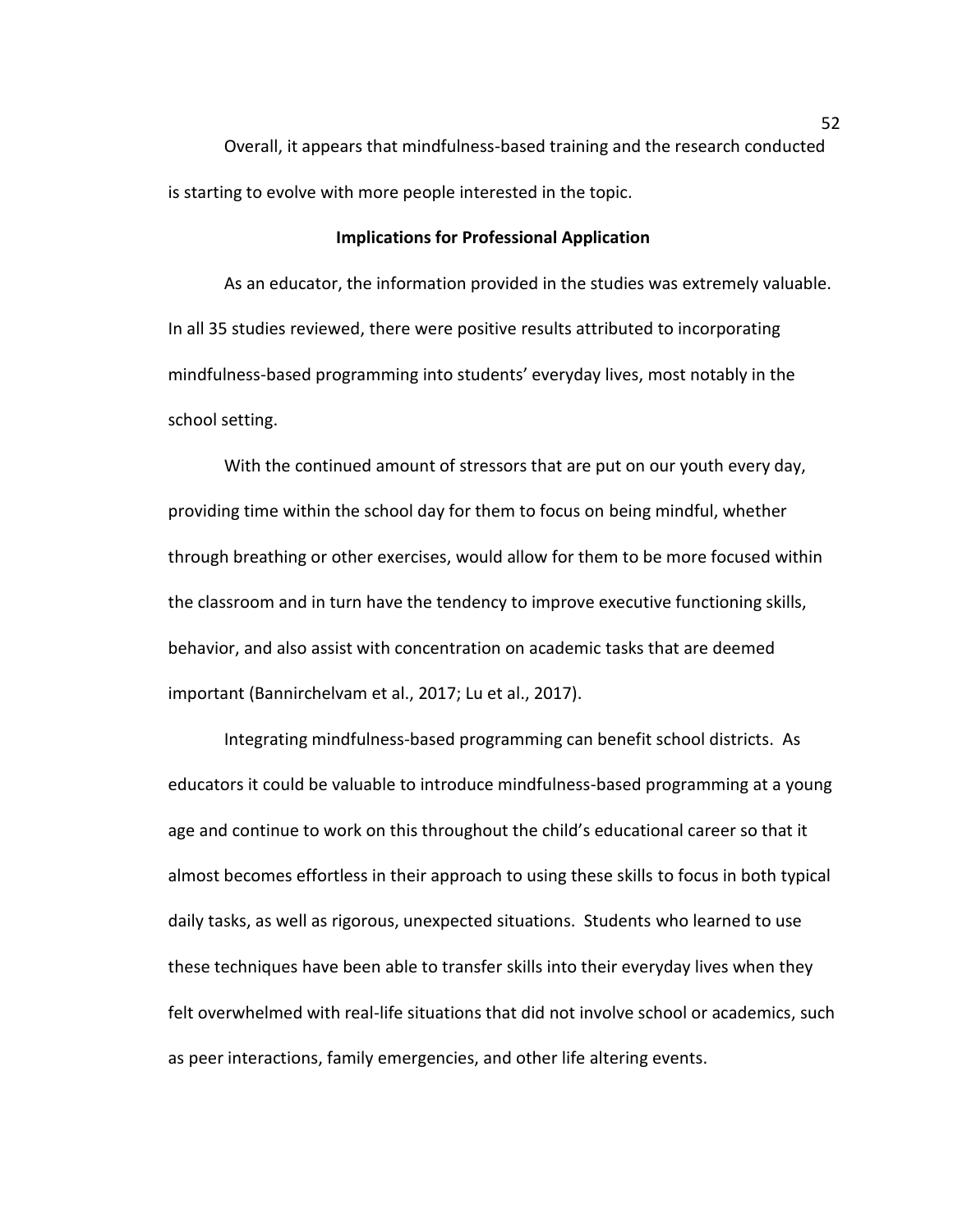Within the research one of the most challenging pieces seemed to be having the student's "buy-in" to the techniques that they were being taught. Once those students's got over the resistance to try they typically had good things to say about mindfulness and how it affected them individually. Many times, they even tried teaching the skills to their peers as they felt this training helped their overall selfesteem.

Continuing to model and show a variety of ways in which students can participate in different mindfulness techniques may benefit students overall health. Educators are always looking for ways to help their students and with mental health concerns continuing to rise for our youth providing them with a way to focus on the present and be in the moment can help with self-confidence, self-esteem, resiliency, and an overall positive self-image.

Over the years that students appear to be having more difficulty with peer interactions, classroom activities, and navigating all that being a student means, which also includes the stuff that occurs in school outside the classroom walls. Throughout the research it was evident that those individuals who participated in the studies that learned mindfulness-based exercises had more success in working in groups, feeling confident in what they were doing in the moment, and their overall self awareness.

 Incorporating mindfulness into our schools can be very beneficial to our students and their overall sense of being.

53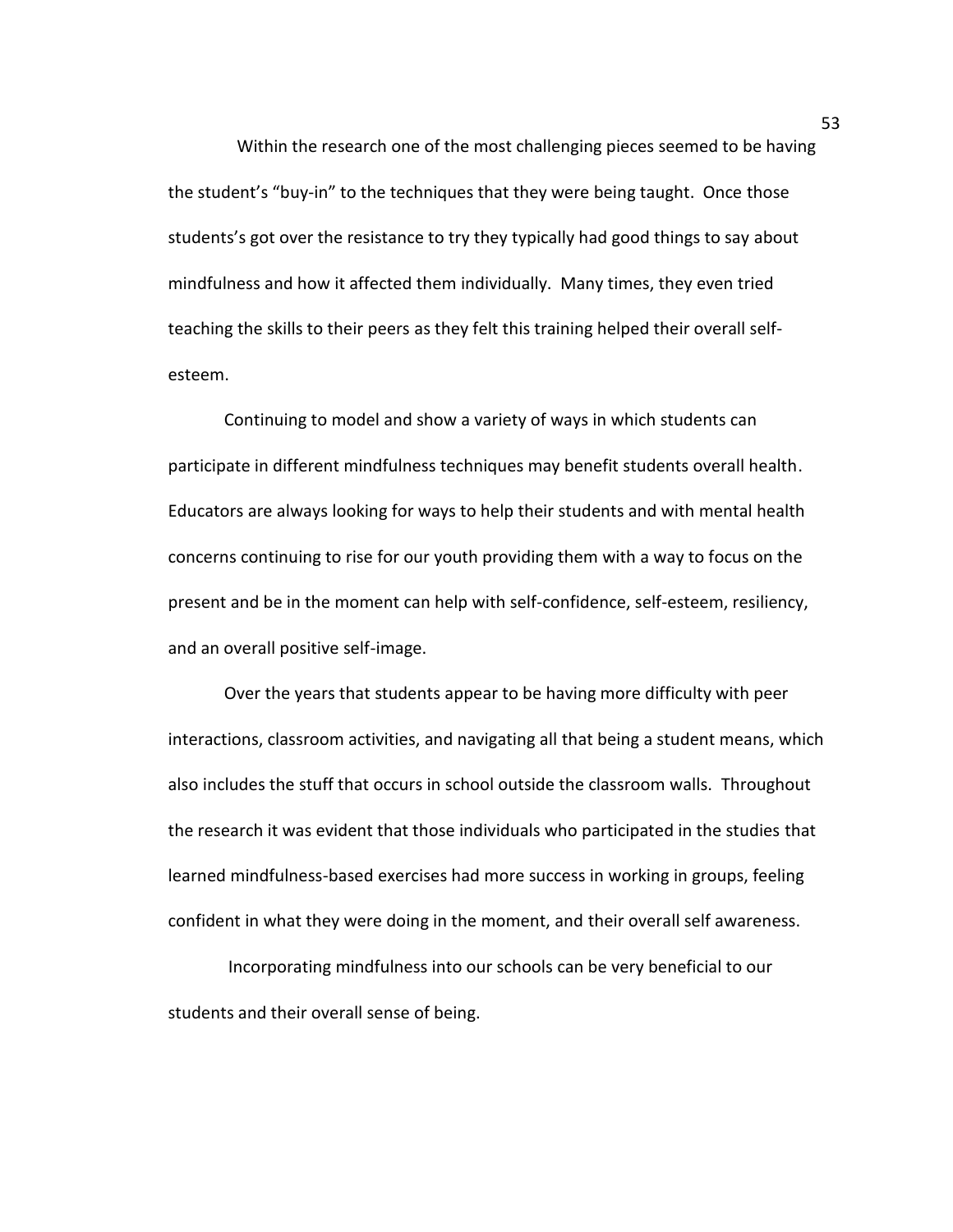#### **Conclusion**

 In response to the research question: Does Mindfulness-Based Training affect behavior and academic achievement within the school, the research supports this idea. Behavior as defined for this paper as the ability to focus in regard to attention, anxiety, stress, coping, and other factors that impact our youth. The research provided multiple results in which students benefited independently as a result of practicing mindfulness within their daily setting. Academics weren't researched nearly as much, but the few articles that were reviewed did note improvements with those practicing mindfulness, this area will need to continue to be monitored. In regard to mindfulness and our youth, the approach and idea behind can be very beneficial to our youth.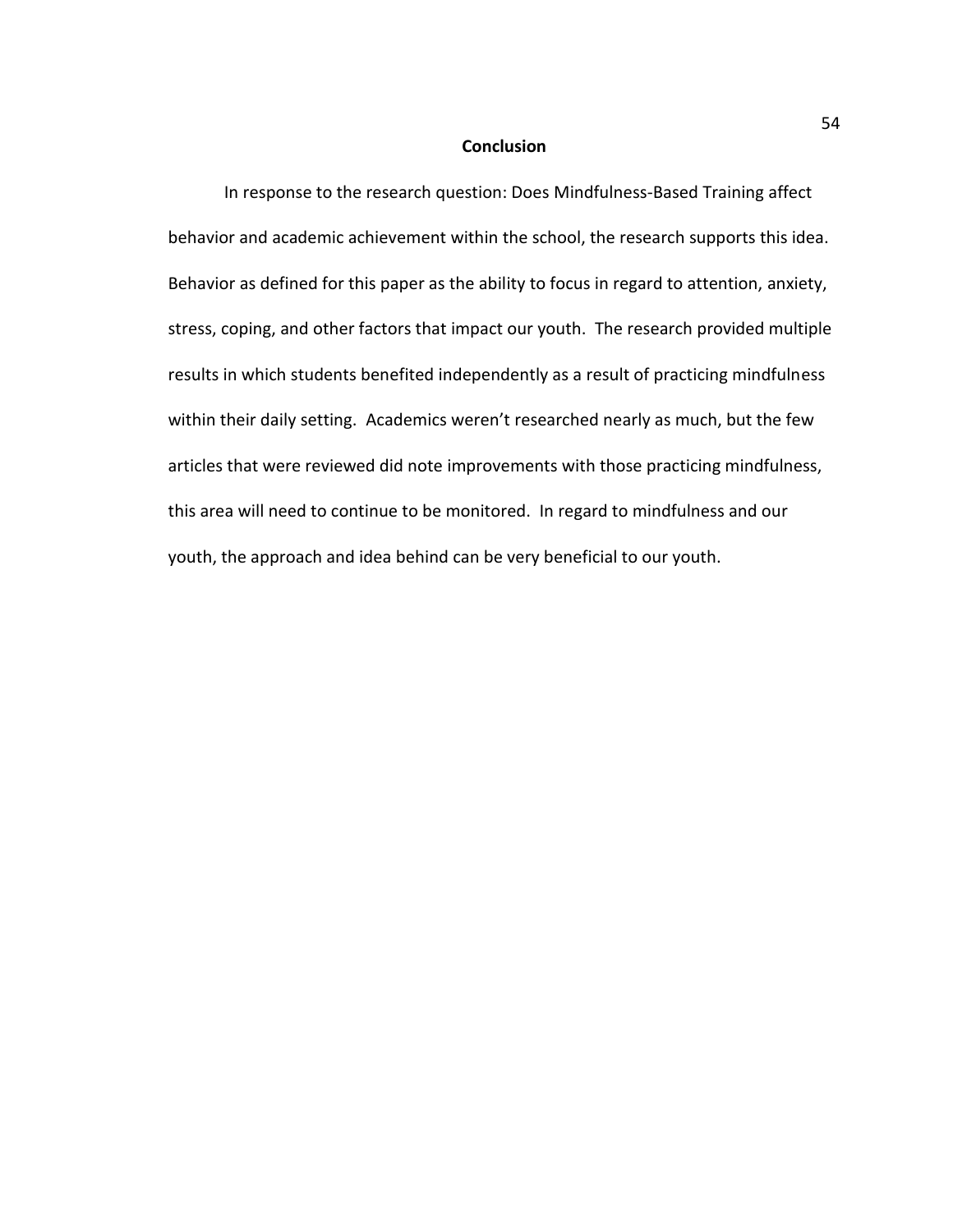#### References

- Ager, K., Albrecht, N. J., & Cohen, M. (2015). Mindfulness in schools reserach project: exploring students' perspectives of mindfulness. *Psychology*,6(7), 896-914. doi 10.4236/psych.2015.67088
- Anila, M., & Dhanalakshmi, D. (2016). Mindfulness based stress reduction for reducing anxiety, enhancing self-control and improving academic performance among adolescent students. *Indian Journal of Positive Psychology*,7(4), 390-397.
- Ardern, C. (2016). How does mindfulness training change the narratives of young people identified as having behavioural difficulties? an exploratory study. *Educational Pscyhology in Practice*, 32(4),374-394. doi 10.1080/02667363.2016.1195341
- Bannirchelvam, B., Bell, K. L., & Costello, S. (2017). A qualitative exploration of primary school students' experience and utilisation of mindfulness. *Contemporary School Psychology*,21(4), 304-316. doi 10.1007/s40688-017-0141-2
- Benn, R., Akiva, T., Arel, S., & Roeser, R.W. (2012). Mindfulness training effects for parents and educators of children with special needs. *Developmental Psychology, 48(5),* 1-12. doi 10.1037/a0027537
- Black, D.S., & Fernando, R. (2014). Mindfulness training and classroom behavior among Lower-income and ethnic minority elementary school children. *Journal of Child Family Studies*, 23(7), 1242-1246. doi 10.1007/s10826-013-9874-4
- Costello, E., & Lawler, M. (2014). An exploratory study of the effects of mindfulness on perceived levels of stress among school-children from low socioeconomic backgrounds. *The International Journal of Emotional Education*, 6(2), 21-38.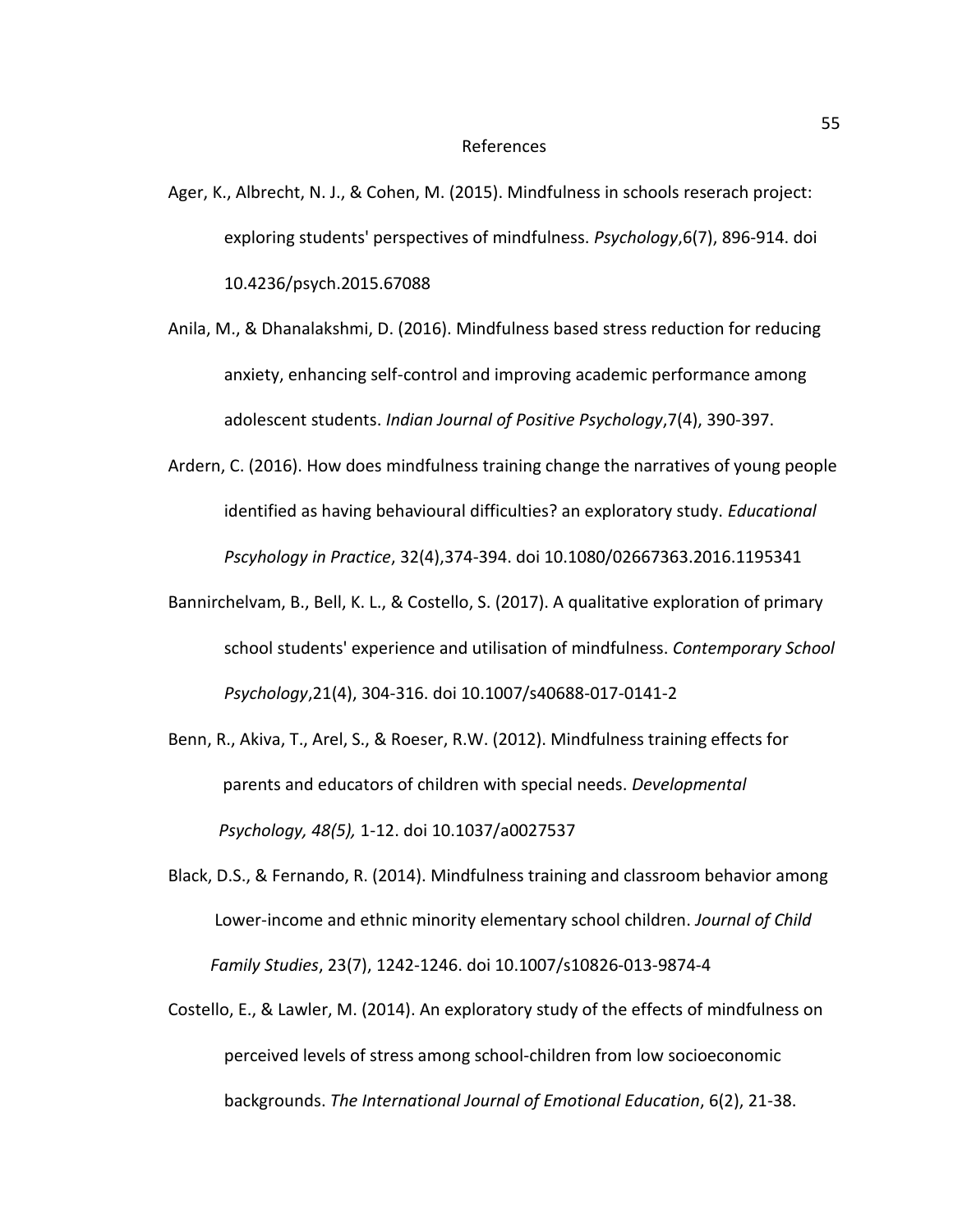- Cheek, J., Abrams, E. M., Lipschitz, D. L., Vago, D. R., & Nakamura, Y. (2017). Creating novel school-based education programs to cultivate mindfulness in youth: What the letters told us. *Child Family Study*,26(9), 2564-2578. doi 10.1007/s10826- 017-0761-1
- Felver, J. C., Tipsord, J. M., Morris, M. J., Hiatt Racer, K., & Dishion, T. J. (2017). The effects of mindfulness-based intervention on children's attention regulation. *Journal of Attention Disorders*,21(10), 872-881. doi 10.1177/1087054714548032
- Fung, J., Kim, J. K., Jin, J., Chen, G., Bear, L., & Lau, A. S. (2018). A randomized trial evaluating school-based mindfulness intervention for ethnic minority youth: exploring mediators and moderators of intervention effects. *Journal of Abnormal Child Psychology*.47(1), doi 10.1007/s10802-018-0425-7
- Greco, L.A., Baer, R. A., & Smith, G. T. (2011). Assessing mindfulness in children and adolescents: development and validation of the child and adolescent mindfulness measure. *Psychological Assessment*, 23(3), 606-614. doi 10.1037/a0022819
- Harpin, S. B,., Rossi, A., Kim, A. K., & Swanson, L. M. (n.d.). Beahvioral impacts of a mindfu lness pilot intervention for elementary school students. *Education, 37(2)*  149-156.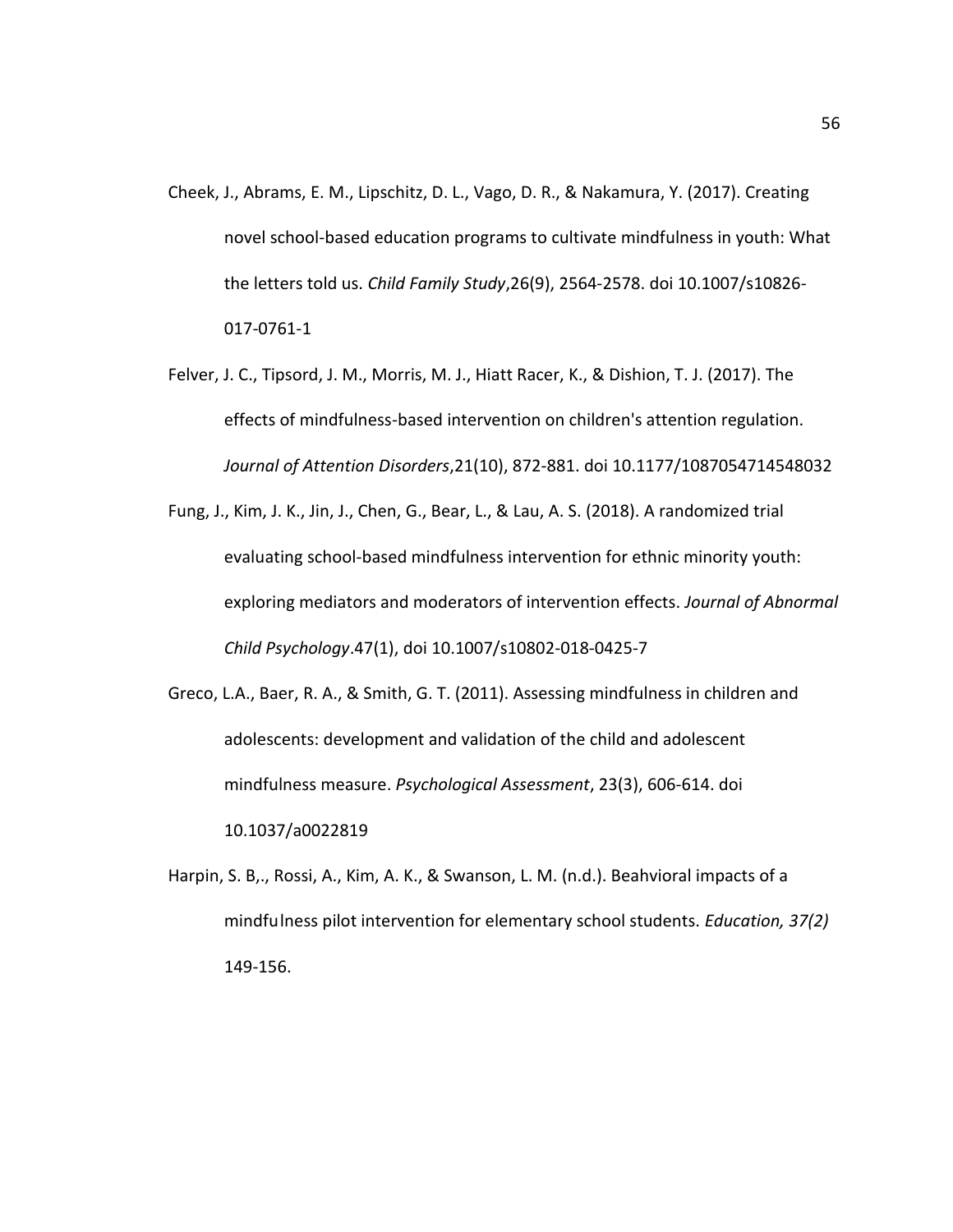- Hjeltmes, A., Molde, H., Schanche, E., Vollestad, J., Lillebostad Svendsend, J., Moltu, C., & Binder, P. E. (2017). An open trial of mindfulness-based stress reduction for young adults with social anxiety disorder. *Scandanavian Journal of Psychology,*  58(1), 80-90. doi 10.1111/sjop.1242
- Jennings, S. J., & L., J. J. (2013). Peer-directed, brief mindfulness training with adolescents: a pilot study. *International Journal of Behavioral Consultation and Therapy* ,8(2) 23-25.
- Lu, Shuang & Huang, CHien-Chung & Rios, Juan. (2017). Mindfulness and academic performance: An example of migrant children in China. *Children and Youth Services Review* 82. doi 82.10.1016/j.childyouth.2017.09.008
- Malow, M. S., & Austin, V. L. (2016). Mindfulness for students classified with emotional/behavioral disorder. *Insights into Learning Disabilities*,13(1), 81-94.
- Martinez, T., & Zhao, Y. (2018). The impact of mindfulness training on middles grades students' office discipline referrals. *Research in Middle Level Education*, 41(3) 1- 8.
- Mendelson, T., Greenberg, M.T., Dariotis, J.K., Feagans Gould, L., Rhoades, B.L., & Leaf, P.J. (2010). Feasability and preliminary outcomes of school-based mindfulness intervention for urban youth. *Journal of Abnormal Child Pyschology,* 38(7), 985-994. doi 10.1007/s10802-010-9418-x
- Milligan, K., Cosme, R., Wolfe Miscio, M., Mintz, L., Hamilton, L., Cox, M., Phillips, M. (2017). Integrating mindfulness into mixed martial arts training to enhance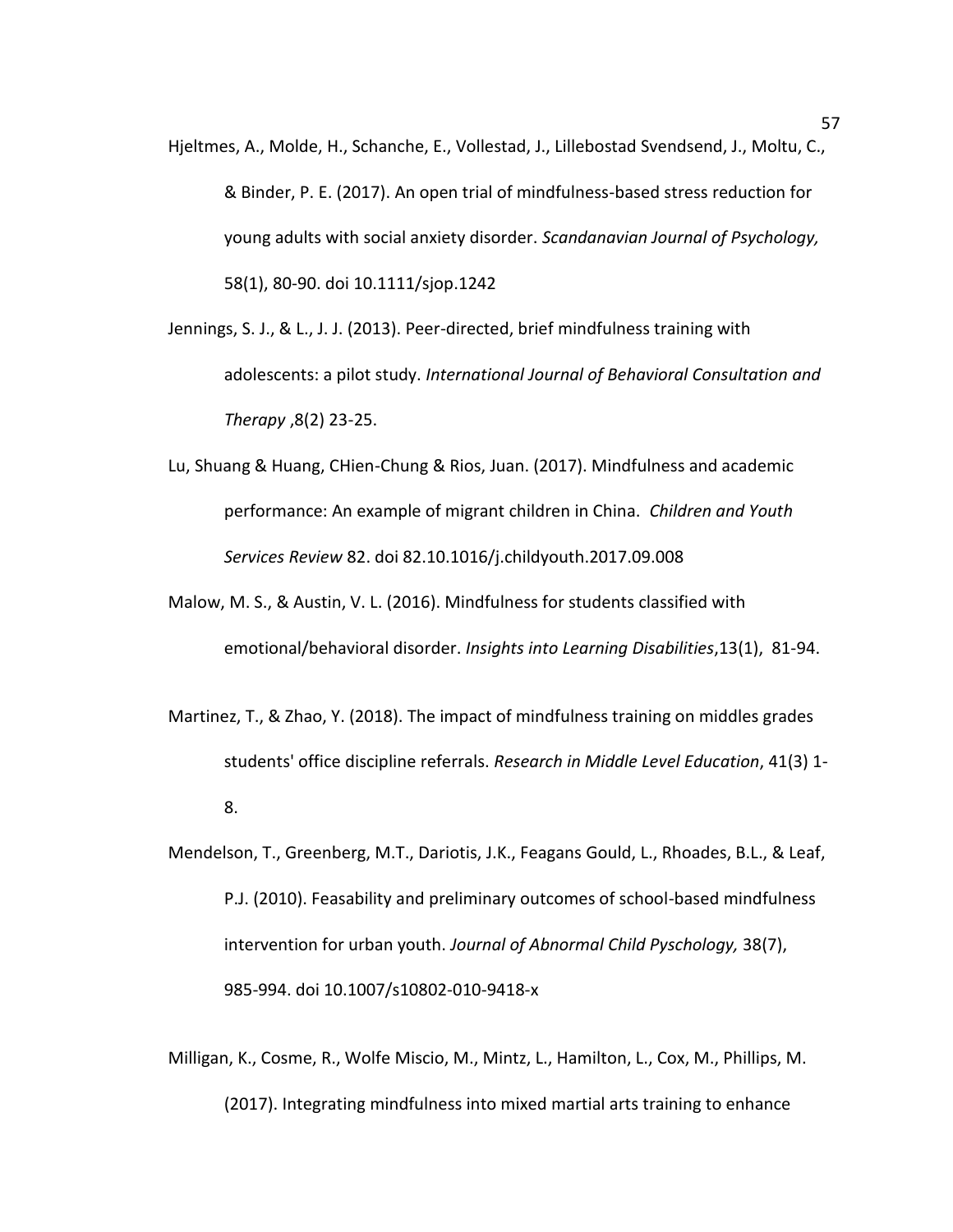academic, social, and emotional outcomes for at-risk high school students: A qualitative exploration. *Contemporary School Psychology,* 21(4), 335-346. doi 10.1007/s40688-017-0142-1.

- Ngar-sze, L., & Ming-tak, H. (2011). Preliminary outcomes of mindfulness-based programme for Hong Kong adolescents in school: well-being, stress, and depressive symptoms. *International Journal of Children's Spirituality,16(4),*  315-330.doi 10.1080/1364436x.2011.639747
- Razza, R. A., Bergen-Cico, D., & Raymond, K. (2015). Enhancing preschoolers' selfregulation via mindful yoga. *Journal of Child and Family Studies*, 24(2), 372-385. doi 10.1007/s10826-013-9847-6
- Schonert-Reichle, K.A., Stewart Lawlor, M., Abbott, D., Thomson, K., Oberlander, T. F., & Diamond, A. (2015). Enhancing cognitive and social-emotional development through a simple-to-administer mindfulness-based school program for elementary school children: a randomized controlled trial. *Develoipmental Psychology,51(1) 52-66. doi 10.1037/a0038454*
- Semple, R. J., Lee, J., Rosa, D., & Miller, L.F. (2010). A randomized trial of mindfulness based cognitive therapy for children: promoting mindful attention to enhance social-emotional resiliency in children. *Child and Family Studie19(2)s,* 218-229. doi 10.1007/s10826-009-9301-y
- Sheinman, N., Hadar, L.L., Gafni, D., & Milman, M. (2018). Preliminary investigation of whole-school mindfulness education programs and children's mindfulness-based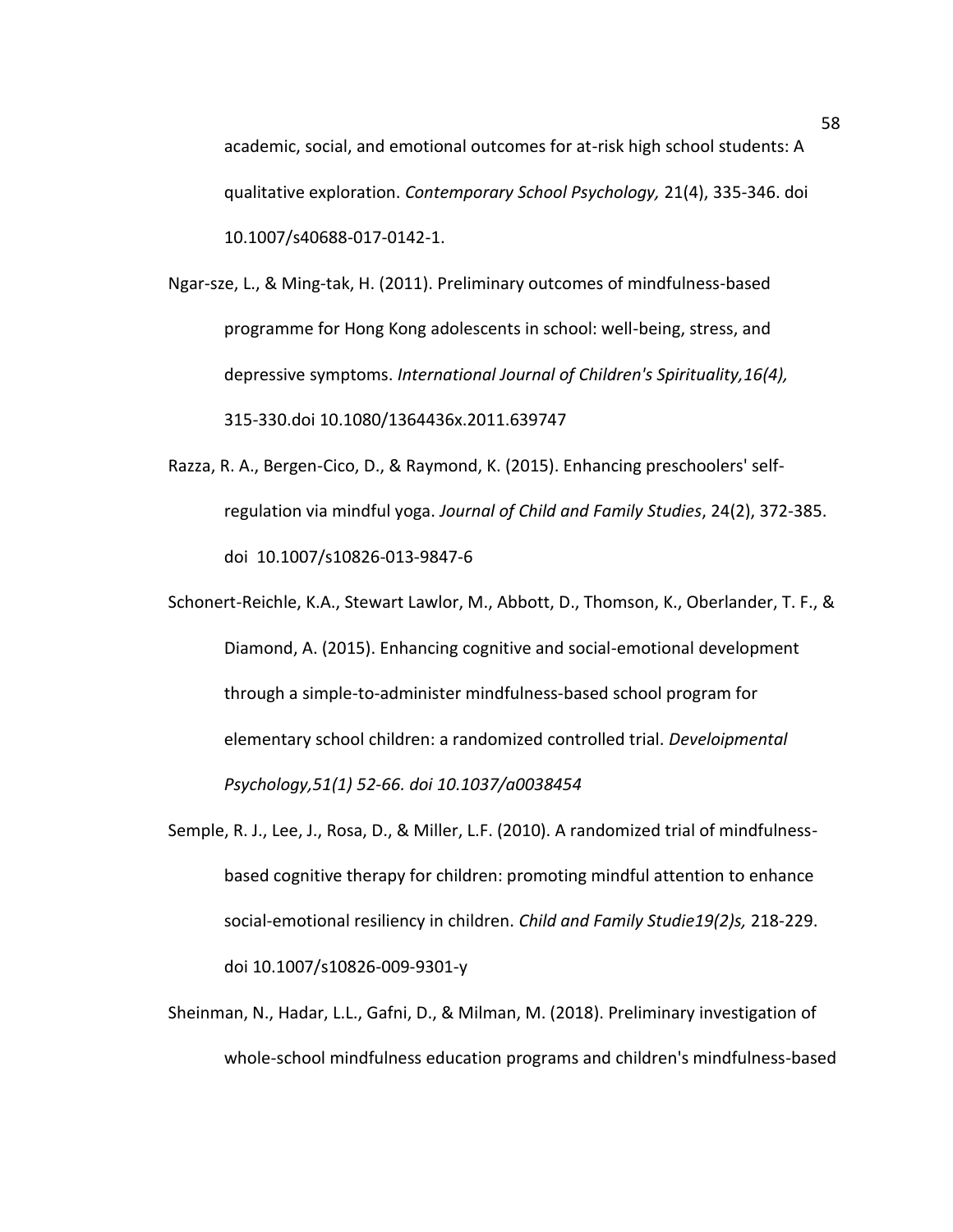coping strategies. *Journal of Child and Family Studies. 27(10),* doi

10.1007/s100826-018-1156-7

- Shoval, E., Sharir, T., Arnon, M., & Tenenbaum, G. (2018). The effect of integrating movement into the learning environment of kindergarteen children on their academic achievements. *Early Childhood Education Journal*, 46(3) 355-364. doi 10.1007/s10643-017-0870-x
- Sibinga, E. M., Kerrigan, D., Stewart, M., Johnson, K., Magyari, T., & Ellen, J. M. (2011). Mindfulness-based stress reduction for urban youth. *The Journal of Alternative and Complementary Medicine*,17(3), 213-218.doi 10.1089/acm.2009.0605
- Singh, S., & Singh, S. (2014). Effect of mindfulness therapy on attention deficit disorder among adolescents with symptoms of attention deficit disorder. *Indian Journal of Health and Wellbeing, 5(10),* 1165-1172.
- Singh, N. N., Singh, A. N., Lancioni, G. E., Singh, J., Winton, A. S., & Adkins, A. D. (2010). Mindfulness training for parents and their children with ADHD increases the children's compliance. *Child Family Studies,* 19(2)157-166. doi 10.1007/s10826- 009-9272-z
- Tarrasch, R. (2018). The effects of mindfulness practice on attentional functions among primary school children. *Journal of Child and Family Studies*, 27(8), 2632- 2642.doi 10.1007/s10826-018-1073-9
- Van der Oord, S., Bogels, S. M., & Dorreke, P. (2012). The effectiveness of mindfulness training for children with ADHD and mindful parenting for their parents. *Child Family Studies, 24(1),* 139-147. doi 10.1007/s10826-011-9457-0